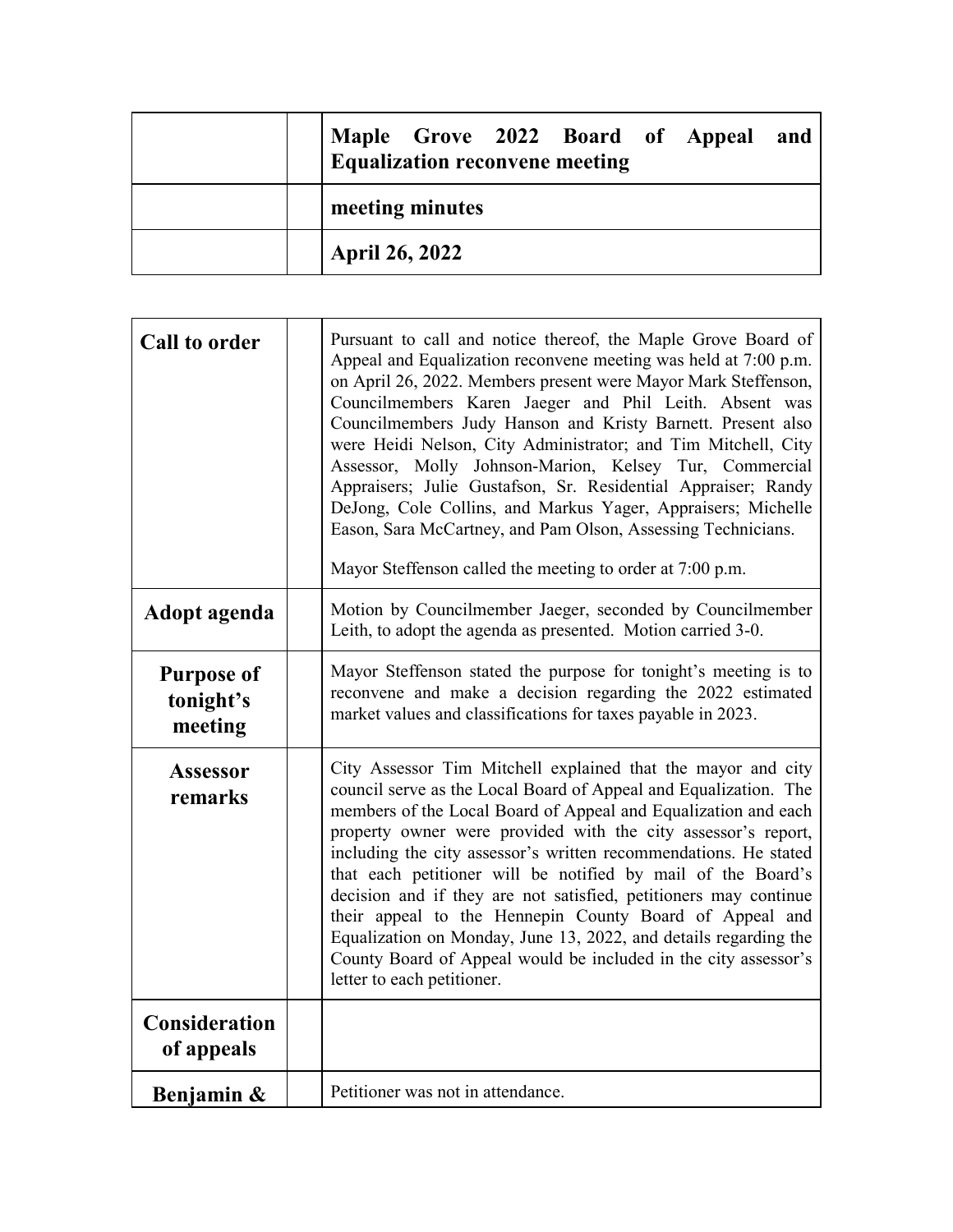| <b>Jamie Benson</b><br>$32 - 119 - 22 - 22$<br>0010<br>6751 Garland<br><b>Lane North</b> | Mayor Steffenson stated the property in question had a 2021<br>assessed value of \$596,500, a 2022 assessed value of \$752,800<br>and the assessor recommended value was \$752,800.<br>Motion by Councilmember Jaeger to set the 2022 assessed value at<br>\$727,800. Motion failed for lack of second.<br>Councilmember Leith explained staff had reached out to the<br>property owner in order to visit the property. He commented on<br>the comps and stated he supported the valuation as recommended<br>by staff.<br>Motion by Councilmember Leith, seconded by Mayor Steffenson,<br>to set the 2022 assessed value at \$752,800. Motion carried 3-0. |
|------------------------------------------------------------------------------------------|------------------------------------------------------------------------------------------------------------------------------------------------------------------------------------------------------------------------------------------------------------------------------------------------------------------------------------------------------------------------------------------------------------------------------------------------------------------------------------------------------------------------------------------------------------------------------------------------------------------------------------------------------------|
| Nathan &                                                                                 | Petitioner was not in attendance.                                                                                                                                                                                                                                                                                                                                                                                                                                                                                                                                                                                                                          |
| <b>Kelly Jans</b>                                                                        | Mayor Steffenson stated the property in question had a 2021                                                                                                                                                                                                                                                                                                                                                                                                                                                                                                                                                                                                |
| $32 - 119 - 22 - 22$                                                                     | assessed value of \$525,500, a 2022 assessed value of \$681,100                                                                                                                                                                                                                                                                                                                                                                                                                                                                                                                                                                                            |
| 0008                                                                                     | and the assessor recommended value was \$681,100.                                                                                                                                                                                                                                                                                                                                                                                                                                                                                                                                                                                                          |
| 6795 Garland                                                                             | Motion by Mayor Steffenson, seconded by Councilmember Leith,                                                                                                                                                                                                                                                                                                                                                                                                                                                                                                                                                                                               |
| <b>Lane North</b>                                                                        | to set the 2022 assessed value at \$681,100. Motion carried 3-0.                                                                                                                                                                                                                                                                                                                                                                                                                                                                                                                                                                                           |
| John &                                                                                   | Petitioner was not in attendance.                                                                                                                                                                                                                                                                                                                                                                                                                                                                                                                                                                                                                          |
| <b>Allison</b>                                                                           | Mayor Steffenson stated the property in question had a 2021                                                                                                                                                                                                                                                                                                                                                                                                                                                                                                                                                                                                |
| <b>Kyriagis</b>                                                                          | assessed value of \$572,800, a 2022 assessed value of \$731,600                                                                                                                                                                                                                                                                                                                                                                                                                                                                                                                                                                                            |
| 32-119-22-22-                                                                            | and the assessor recommended value was \$731,600.                                                                                                                                                                                                                                                                                                                                                                                                                                                                                                                                                                                                          |
| 0015                                                                                     | Motion by Councilmember Jaeger, seconded by Councilmember                                                                                                                                                                                                                                                                                                                                                                                                                                                                                                                                                                                                  |
| $1716567^{\text{th}}$                                                                    | Leith, to set the 2022 assessed value at \$731,600. Motion carried                                                                                                                                                                                                                                                                                                                                                                                                                                                                                                                                                                                         |
| <b>Place North</b>                                                                       | $3-0.$                                                                                                                                                                                                                                                                                                                                                                                                                                                                                                                                                                                                                                                     |
| Adam $\&$<br><b>Serena</b><br><b>Cederstrom</b><br>32-119-22-22-<br>0012                 | Petitioner was not in attendance.<br>Mayor Steffenson stated the property in question had a 2021<br>assessed value of \$569,800, a 2022 assessed value of \$728,600<br>and the assessor recommended value was \$728,600.<br>Motion by Councilmember Leith, seconded by Mayor Steffenson,<br>to set the 2022 assessed value at \$728,600. Motion carried 3-0.                                                                                                                                                                                                                                                                                               |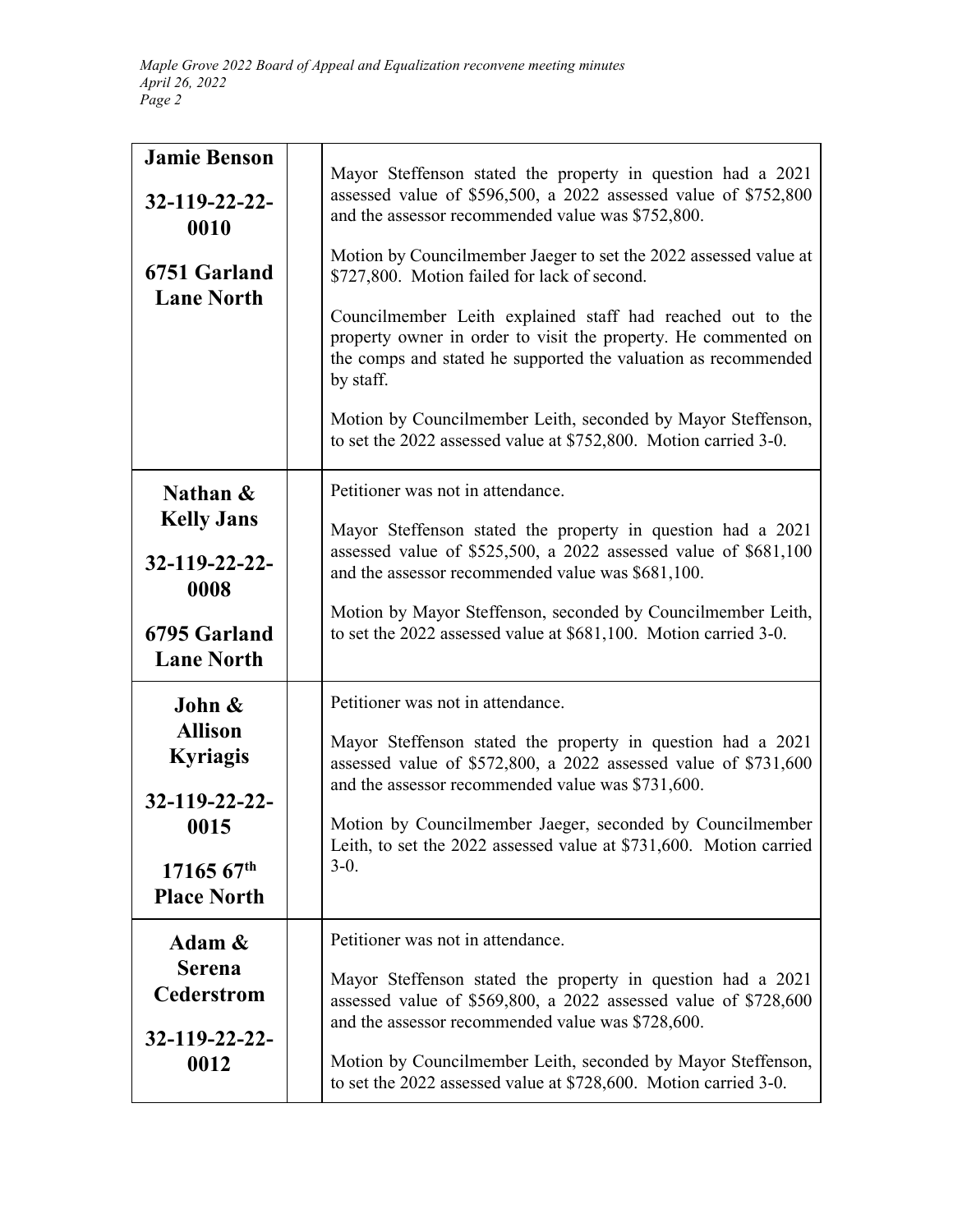| $1716467^{\text{th}}$<br><b>Place North</b>                                                                      |                                                                                                                                                                                                                                                                                                                                                                       |
|------------------------------------------------------------------------------------------------------------------|-----------------------------------------------------------------------------------------------------------------------------------------------------------------------------------------------------------------------------------------------------------------------------------------------------------------------------------------------------------------------|
| Michael &<br><b>Mary</b><br><b>Perushek</b><br>$36-119-22-23$ -<br>0006<br>6608 Zachary<br><b>Lane North</b>     | Petitioner was not in attendance.<br>Mayor Steffenson stated the property in question had a 2021<br>assessed value of \$518,400, a 2022 assessed value of \$691,400<br>and the assessor recommended value was \$691,400.<br>Motion by Councilmember Jaeger, seconded by Mayor Steffenson,<br>to set the 2022 assessed value at \$691,400. Motion carried 3-0.         |
| Curtis &<br><b>Tiffany</b><br><b>Putland</b><br>$10-119-22-32-$<br>0007<br>9493 Dallas<br><b>Lane North</b>      | Petitioner was not in attendance.<br>Mayor Steffenson stated the property in question had a 2021<br>assessed value of \$542,900, a 2022 assessed value of \$691,800<br>and the assessor recommended value was \$691,800.<br>Motion by Mayor Steffenson, seconded by Councilmember Leith,<br>to set the 2022 assessed value at \$691,800. Motion carried 3-0.          |
| <b>Raymond</b><br><b>Johnson</b><br>$18-119-22-43-$<br>0018<br>18023 Weaver<br><b>Lake Drive</b><br><b>North</b> | Petitioner was not in attendance.<br>Mayor Steffenson stated the property in question had a 2021<br>assessed value of \$535,400, a 2022 assessed value of \$691,600<br>and the assessor recommended value was \$691,600.<br>Motion by Councilmember Jaeger, seconded by Councilmember<br>Leith, to set the 2022 assessed value at \$667,300. Motion carried<br>$3-0.$ |
| Donna<br>O'Connor<br>19-119-22-24-<br>0020<br>18633 81st                                                         | Petitioner was not in attendance.<br>Mayor Steffenson stated the property in question had a 2021<br>assessed value of \$364,100, a 2022 assessed value of \$449,100<br>and the assessor recommended value was \$445,400.<br>Motion by Councilmember Jaeger, seconded by Councilmember<br>Leith, to set the 2022 assessed value at \$445,400. Motion carried           |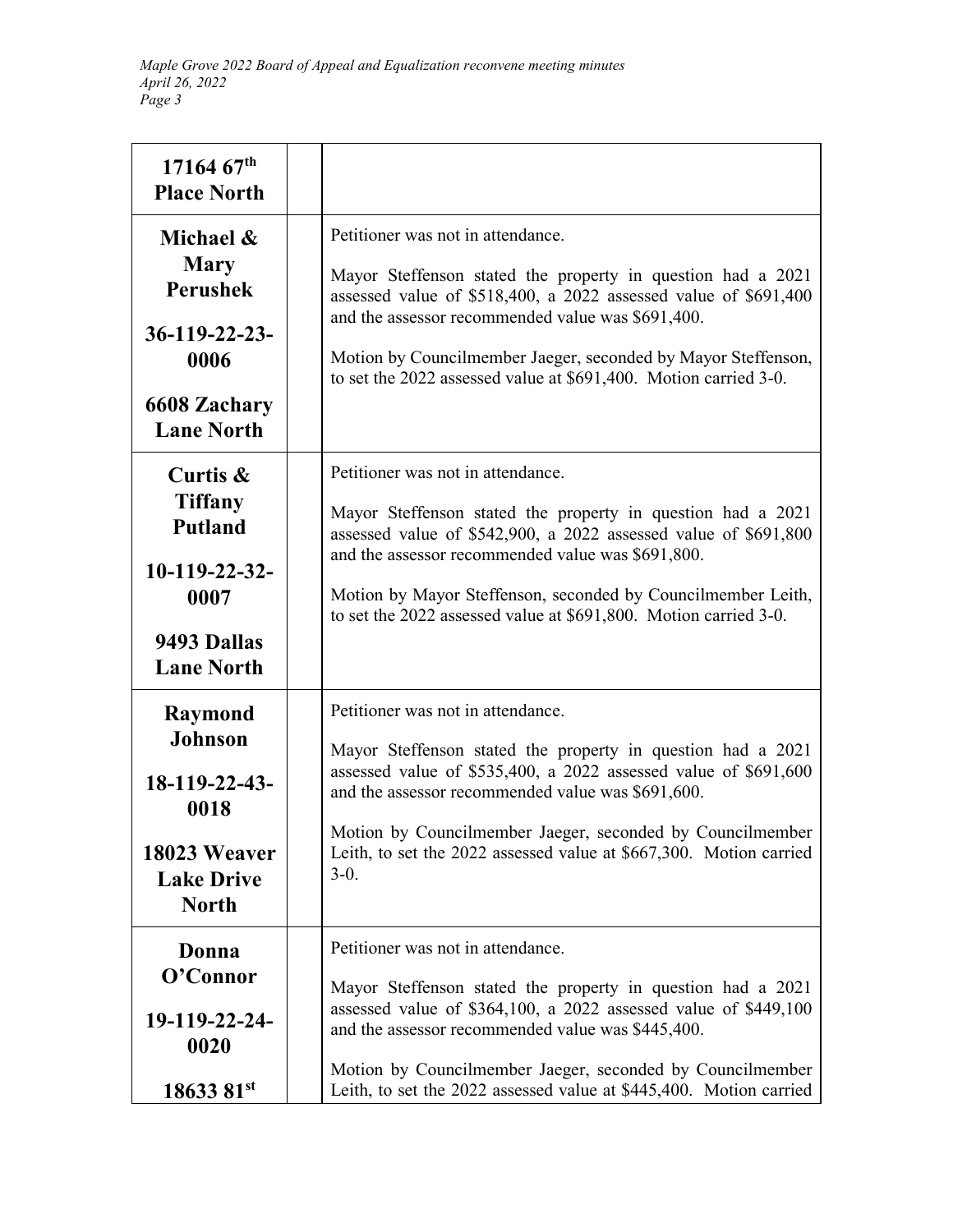| <b>Place North</b>                                                    | $3-0.$                                                                                                                                                                                                                                                                               |
|-----------------------------------------------------------------------|--------------------------------------------------------------------------------------------------------------------------------------------------------------------------------------------------------------------------------------------------------------------------------------|
| <b>Matthew &amp;</b><br><b>Jill Blazevic</b><br>29-119-22-34-<br>0029 | Petitioner was not in attendance.<br>Mayor Steffenson stated the property in question had a 2021<br>assessed value of \$556,400, a 2022 assessed value of \$615,700<br>and the assessor recommended value was \$596,600.                                                             |
| 7028 Garland<br><b>Lane North</b>                                     | Motion by Councilmember Leith, seconded by Councilmember<br>Jaeger, to set the 2022 assessed value at \$596,600. Motion carried<br>$3-0.$                                                                                                                                            |
| <b>Loren Junes</b>                                                    | Petitioner was not in attendance.                                                                                                                                                                                                                                                    |
| 19-119-22-13-<br>0026                                                 | Mayor Steffenson stated the property in question had a 2021<br>assessed value of \$374,700, a 2022 assessed value of \$464,100<br>and the assessor recommended value was \$464,100.                                                                                                  |
| 18023 82nd<br><b>Avenue North</b>                                     | Motion by Councilmember Jaeger, seconded by Councilmember<br>Leith, to set the 2022 assessed value at \$464,100. Motion carried<br>$3-0.$                                                                                                                                            |
| Carl $\&$<br>Caroline<br>Gruelund                                     | Mayor Steffenson stated the property in question had a 2021<br>assessed value of \$447,800, a 2022 assessed value of \$566,900<br>and the assessor recommended value was \$566,900.                                                                                                  |
| 20-119-22-12-<br>0037                                                 | Carl Gruelund, 16332 84 <sup>th</sup> Avenue North, discussed his house and<br>land value over the past three years. He questioned why his land<br>value had increased substantially. While he understood the real<br>estate market was hot right now, he expressed concern with how |
| 16332 84th<br><b>Avenue North</b>                                     | raising the value of his home to this level would impact his taxes.<br>He indicated the state and county currently had incredible<br>surpluses and he did not believe they needed even more property<br>tax money.                                                                   |
|                                                                       | Mayor Steffenson reported if home values go down over time, Mr.<br>Gruelund's property value would go down.                                                                                                                                                                          |
|                                                                       | Motion by Councilmember Leith, seconded by Councilmember<br>Jaeger, to set the 2022 assessed value at \$566,900. Motion carried<br>$3-0.$                                                                                                                                            |
| Kristen &<br><b>Sean Twedt</b>                                        | Mayor Steffenson stated the property in question had a 2021<br>assessed value of \$513,800, a 2022 assessed value of \$676,100<br>and the assessor recommended value was \$626,400.                                                                                                  |
| $30-119-22-42$                                                        |                                                                                                                                                                                                                                                                                      |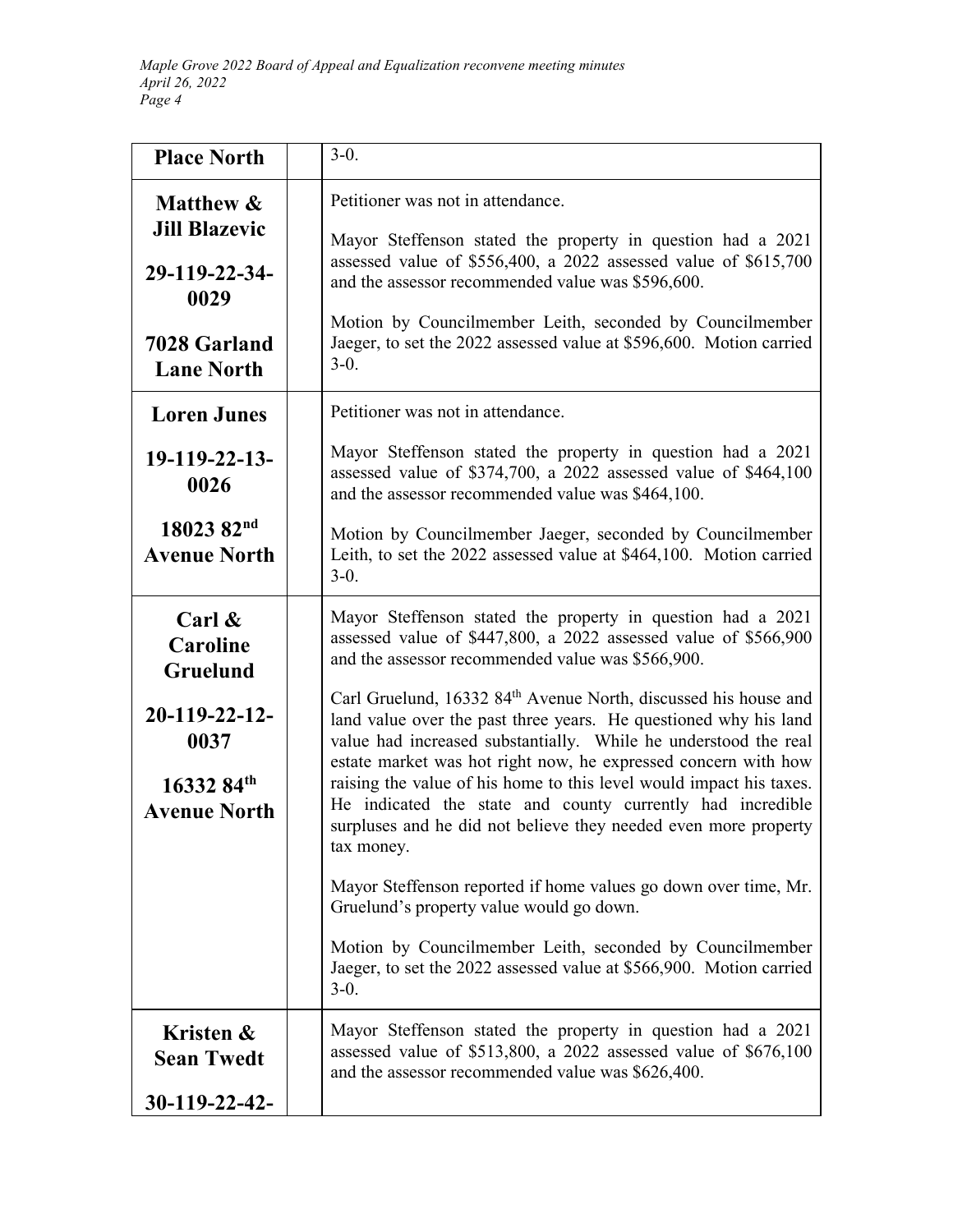| 0076<br>18223 72 <sup>nd</sup><br><b>Place North</b>     | Kristen Twedt, 18223 72 <sup>nd</sup> Place North, noted she had been<br>emailing back and forth with the assessor's office. She discussed<br>the water damage that occurred on her property and explained the<br>value of her home had been reduced due to the water damage that<br>occurred. City Assessor Mitchell reported this was the case.<br>Ms. Twedt asked why the value of her home was so high when<br>compared to the comps used on her home. City Assessor Mitchell<br>cautioned that 2022 assessed values should be used when<br>reviewing average values. He also stated that comparable sales<br>were adjusted for time and differences in physical characteristics.<br>Ms. Twedt commented further on the comparables used for her<br>home stating they did not align with her home. She called out the<br>differences between these homes and her home. She noted the<br>average home values of these comparables was \$617,000. She<br>indicated she provided the city with her own comparables that<br>more closely matched her home. She stated she was surprised by<br>the fact she would be facing a 31% property tax increase. She<br>asked that her increase be closer to the city average, which would<br>be a 20% increase. She commented further on the proposed value<br>for her home and stated it seems like she is not being treated fairly.<br>Councilmember Leith discussed the comparables that were used<br>by the city, one of which was in her neighborhood and very similar<br>to her home. Ms. Twedt noted the home in her neighborhood had<br>a third garage stall and was larger.<br>Councilmember Jaeger questioned what Ms. Twedt thought the<br>valuation of her home should be. Ms. Twedt suggested the<br>valuation of her home be \$600,000, because of the water damage<br>in her home.<br>Mayor Steffenson suggested the property value be set at \$616,000. |
|----------------------------------------------------------|-----------------------------------------------------------------------------------------------------------------------------------------------------------------------------------------------------------------------------------------------------------------------------------------------------------------------------------------------------------------------------------------------------------------------------------------------------------------------------------------------------------------------------------------------------------------------------------------------------------------------------------------------------------------------------------------------------------------------------------------------------------------------------------------------------------------------------------------------------------------------------------------------------------------------------------------------------------------------------------------------------------------------------------------------------------------------------------------------------------------------------------------------------------------------------------------------------------------------------------------------------------------------------------------------------------------------------------------------------------------------------------------------------------------------------------------------------------------------------------------------------------------------------------------------------------------------------------------------------------------------------------------------------------------------------------------------------------------------------------------------------------------------------------------------------------------------------------------------------------------------------------------------------------------|
|                                                          | Motion by Mayor Steffenson, seconded by Councilmember Jaeger,<br>to set the 2022 assessed value at \$616,400. Motion carried 3-0.                                                                                                                                                                                                                                                                                                                                                                                                                                                                                                                                                                                                                                                                                                                                                                                                                                                                                                                                                                                                                                                                                                                                                                                                                                                                                                                                                                                                                                                                                                                                                                                                                                                                                                                                                                               |
| Alan $\&$<br>Jocelyn<br><b>Villalon</b><br>32-119-22-21- | Petitioner was not in attendance.<br>Mayor Steffenson stated the property in question had a 2021<br>assessed value of \$552,200, a 2022 assessed value of \$707,500<br>and the assessor recommended value was \$707,500.                                                                                                                                                                                                                                                                                                                                                                                                                                                                                                                                                                                                                                                                                                                                                                                                                                                                                                                                                                                                                                                                                                                                                                                                                                                                                                                                                                                                                                                                                                                                                                                                                                                                                        |
| 0019                                                     | Motion by Councilmember Jaeger, seconded by Councilmember<br>Leith, to set the 2022 assessed value at \$707,500. Motion carried                                                                                                                                                                                                                                                                                                                                                                                                                                                                                                                                                                                                                                                                                                                                                                                                                                                                                                                                                                                                                                                                                                                                                                                                                                                                                                                                                                                                                                                                                                                                                                                                                                                                                                                                                                                 |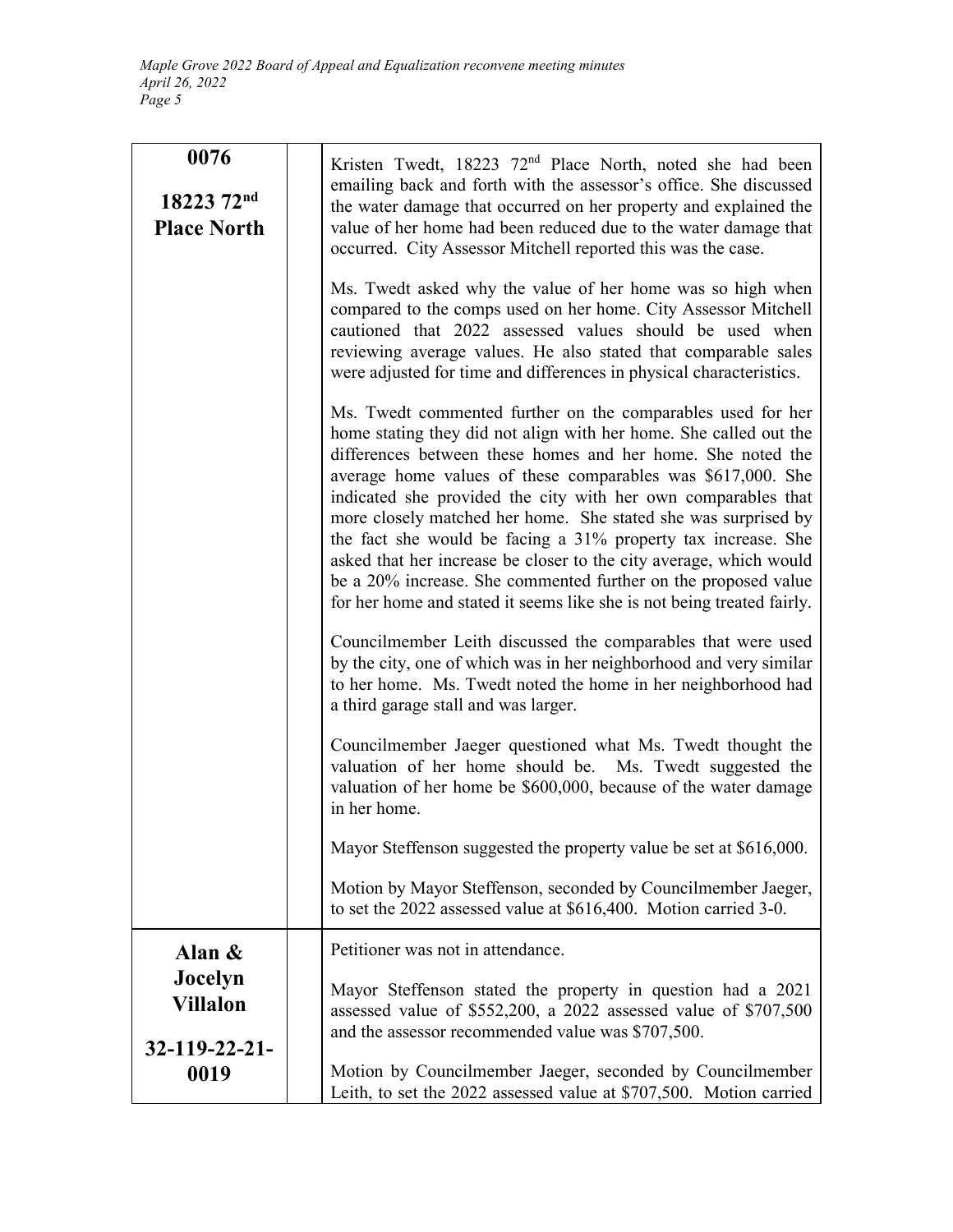| 6796 Garland<br><b>Lane North</b>                                                                                                                                     | $3-0.$                                                                                                                                                                                                                                                                                                                                                                |
|-----------------------------------------------------------------------------------------------------------------------------------------------------------------------|-----------------------------------------------------------------------------------------------------------------------------------------------------------------------------------------------------------------------------------------------------------------------------------------------------------------------------------------------------------------------|
| <b>Dennis</b><br>Cornelius,<br>Dennis W.<br><b>Cornelius</b><br><b>Revocable</b><br><b>Trust</b><br>$35-119-22-13-$<br>0030<br>6570<br>Goldenrod<br><b>Lane North</b> | Petitioner was not in attendance.<br>Mayor Steffenson stated the property in question had a 2021<br>assessed value of \$500,000, a 2022 assessed value of \$633,900<br>and the assessor recommended value was \$622,900.<br>Motion by Councilmember Leith, seconded by Councilmember<br>Jaeger, to set the 2022 assessed value at \$622,900. Motion carried<br>$3-0.$ |
| Gregory &<br><b>Patricia Otten</b><br>10-119-22-34-<br>0029<br><b>9436 Yucca</b><br><b>Lane North</b>                                                                 | Petitioner was not in attendance.<br>Mayor Steffenson stated the property in question had a 2021<br>assessed value of \$372,100, a 2022 assessed value of \$473,700<br>and the assessor recommended value was \$473,700.<br>Motion by Councilmember Jaeger, seconded by Mayor Steffenson,<br>to set the 2022 assessed value at \$473,700. Motion carried 3-0.         |
| <b>John &amp; Susan</b><br><b>Fortin</b><br>$28-119-22-13$<br>0037<br>7468 Mariner<br><b>Drive North</b>                                                              | Petitioner was not in attendance.<br>Mayor Steffenson stated the property in question had a 2021<br>assessed value of \$947,700, a 2022 assessed value of \$1,163,400<br>and the assessor recommended value was \$1,163,400.<br>Motion by Councilmember Leith, seconded by Mayor Steffenson,<br>to set the 2022 assessed value at \$1,163,400. Motion carried 3-0.    |
| Warren &<br><b>Mary Petersen</b><br>$20-119-22-11-$                                                                                                                   | Petitioner was not in attendance.<br>Mayor Steffenson stated the property in question had a 2021<br>assessed value of \$406,400, a 2022 assessed value of \$520,400<br>and the assessor recommended value was \$520,400.                                                                                                                                              |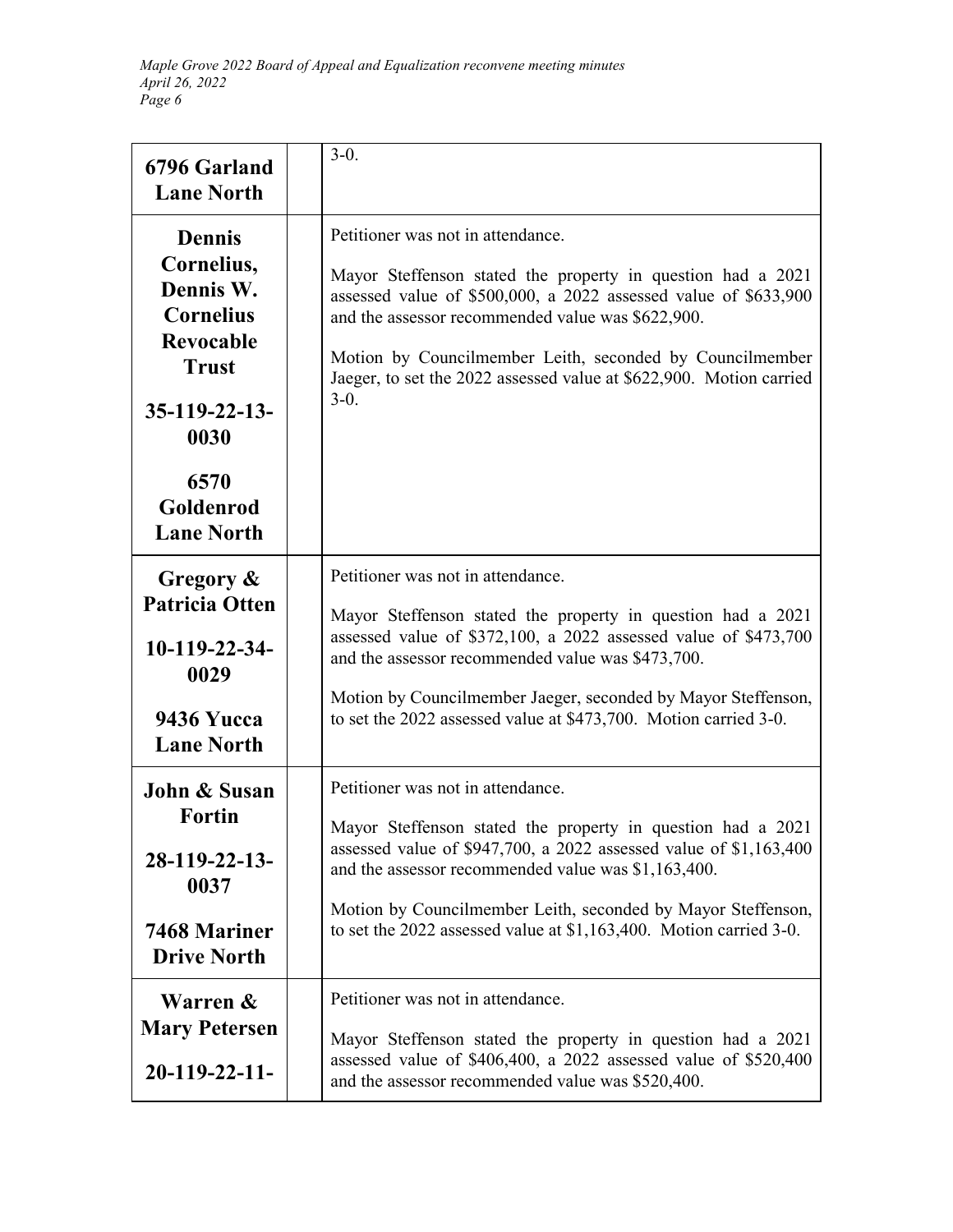| 0035<br>$16147.84^{\text{th}}$<br><b>Avenue North</b>                                                                       | Motion by Councilmember Jaeger, seconded by Councilmember<br>Leith, to set the 2022 assessed value at \$520,400. Motion carried<br>$3-0.$                                                                                                                                                                                                                                                                                                                                                                                                                                                                                                                                                                                                            |
|-----------------------------------------------------------------------------------------------------------------------------|------------------------------------------------------------------------------------------------------------------------------------------------------------------------------------------------------------------------------------------------------------------------------------------------------------------------------------------------------------------------------------------------------------------------------------------------------------------------------------------------------------------------------------------------------------------------------------------------------------------------------------------------------------------------------------------------------------------------------------------------------|
| Patrick &<br><b>Nancy Francis</b><br>07-119-22-34-<br>0057<br>18366<br><b>Gladstone</b><br><b>Boulevard</b><br><b>North</b> | Petitioner was not in attendance.<br>Mayor Steffenson stated the property in question had a 2021<br>assessed value of \$520,900, a 2022 assessed value of \$619,800<br>and the assessor recommended value was \$619,800.<br>Motion by Councilmember Leith, seconded by Councilmember<br>Jaeger, to set the 2022 assessed value at \$619,800. Motion carried<br>$3-0.$                                                                                                                                                                                                                                                                                                                                                                                |
| <b>Andrew</b><br><b>Siffert</b><br>19-119-22-11-<br>0008<br>$17692$ $83^{\text{rd}}$<br><b>Avenue North</b>                 | Petitioner was not in attendance.<br>Mayor Steffenson stated the property in question had a 2021<br>assessed value of \$622,800, a 2022 assessed value of \$809,100<br>and the assessor recommended value was \$809,100.<br>Councilmember Jaeger stated she supported the value of this home<br>being set at \$750,800 because staff was proposing a huge jump.<br>Motion by Councilmember Jaeger to set the 2022 assessed value at<br>\$750,800. Motion failed for lack of a second.<br>Councilmember Leith explained staff's recommendation would be<br>a 30% increase and the average on Weaver Lake was 29%.<br>Motion by Mayor Steffenson, seconded by Councilmember Leith,<br>to set the 2022 assessed value at \$800,000. Motion carried 3-0. |
| <b>Delavon</b><br><b>LaMoore</b><br>36-119-22-22-<br>0017<br>6702 Zachary<br><b>Lane North</b>                              | Petitioner was not in attendance.<br>Mayor Steffenson stated the property in question had a 2021<br>assessed value of \$860,800, a 2022 assessed value of \$1,136,400<br>and the assessor recommended value was \$1,136,400.<br>Councilmember Jaeger requested further information regarding the<br>property value increases on Eagle Lake. City Assessor Mitchell<br>discussed how staff evaluated property values separate for each<br>lake in the community.                                                                                                                                                                                                                                                                                      |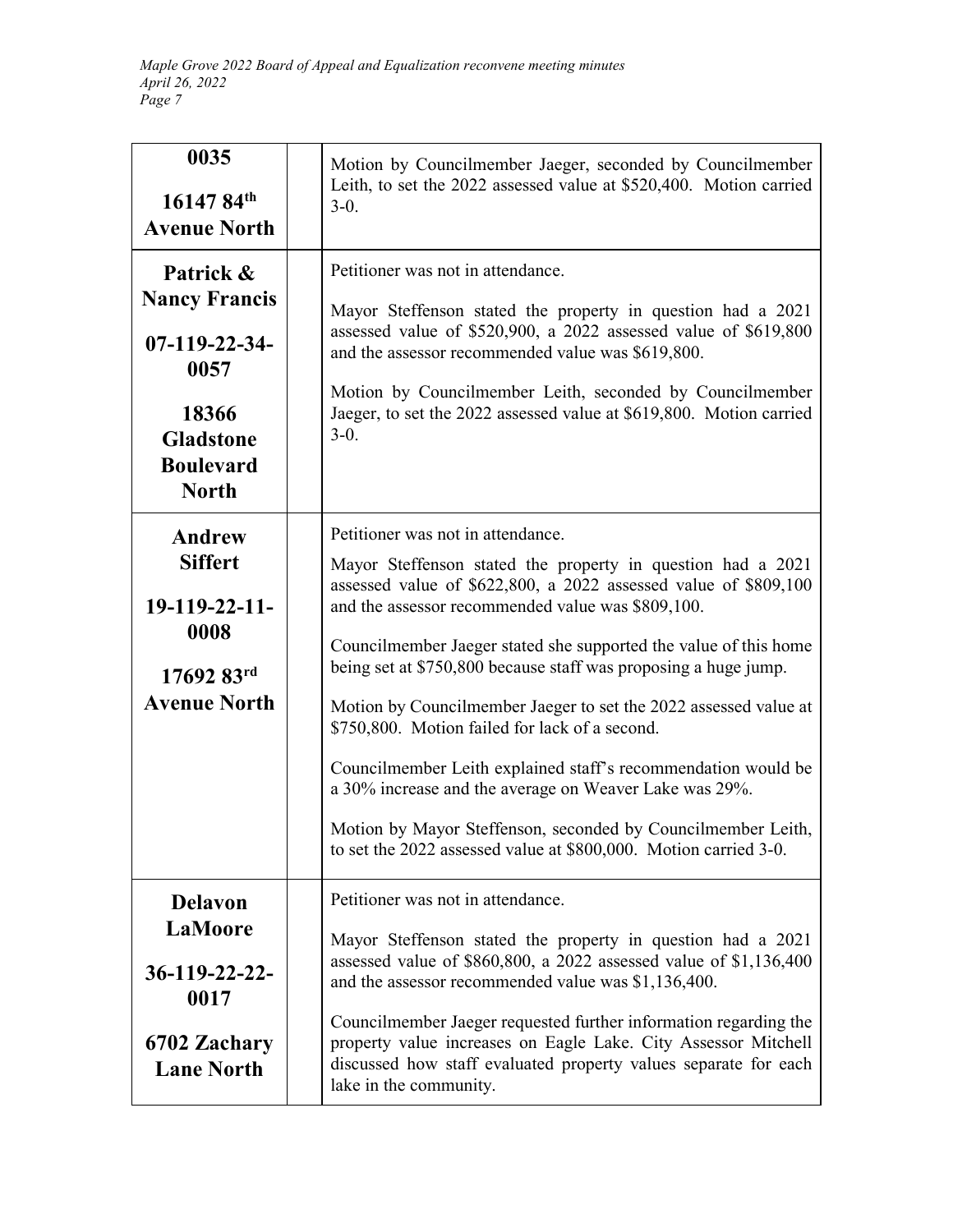|                                   |                                                                                                                                                                                                                                                                                                               | Motion by Councilmember Leith, seconded by Mayor Steffenson,<br>to set the $2022$ assessed value at \$1,136,400. Motion carried 3-0.                                                                                                                                                                  |
|-----------------------------------|---------------------------------------------------------------------------------------------------------------------------------------------------------------------------------------------------------------------------------------------------------------------------------------------------------------|-------------------------------------------------------------------------------------------------------------------------------------------------------------------------------------------------------------------------------------------------------------------------------------------------------|
| Aaron &                           |                                                                                                                                                                                                                                                                                                               | Petitioner was not in attendance.<br>Mayor Steffenson stated the property in question had a 2021<br>assessed value of \$567,300, a 2022 assessed value of \$702,800<br>and the assessor recommended value was \$702,800.                                                                              |
| <b>Angie Fahl</b>                 |                                                                                                                                                                                                                                                                                                               |                                                                                                                                                                                                                                                                                                       |
| $31 - 119 - 22 - 31$<br>0041      |                                                                                                                                                                                                                                                                                                               |                                                                                                                                                                                                                                                                                                       |
| 6436                              |                                                                                                                                                                                                                                                                                                               | Motion by Councilmember Leith, seconded by Mayor Steffenson,<br>to set the 2022 assessed value at \$702,800. Motion carried 3-0.                                                                                                                                                                      |
| Vagabond<br><b>Lane North</b>     |                                                                                                                                                                                                                                                                                                               |                                                                                                                                                                                                                                                                                                       |
| Kevin<br><b>McGowan</b>           |                                                                                                                                                                                                                                                                                                               | Mayor Steffenson stated the property in question had a 2021<br>assessed value of \$412,600, a 2022 assessed value of \$491,300<br>and the assessor recommended value was \$491,300.                                                                                                                   |
| 19-119-22-11-<br>0018             |                                                                                                                                                                                                                                                                                                               | Kevin McGowan, 17747 83 <sup>rd</sup> Avenue North, discussed the comps<br>used for his home and noted the one closest to his home was                                                                                                                                                                |
| 17747 83rd<br><b>Avenue North</b> | \$63,000 less and the average was \$84,000 less than his home. In<br>addition, one home had more finished square feet than his home<br>and he mentioned other comparable differences. He reported he<br>had his home appraised last November 2021 when he refinanced<br>and the value came back at \$430,000. |                                                                                                                                                                                                                                                                                                       |
|                                   |                                                                                                                                                                                                                                                                                                               | Member Leith requested comment from staff on the appraisal. City<br>Assessor Mitchell discussed how the appraisal used different<br>homes and calculations compared to what the city does when<br>appraising homes. He commented further on the market condition<br>adjustment that is made on homes. |
|                                   |                                                                                                                                                                                                                                                                                                               | Mayor Steffenson questioned what the average increase was for<br>homes in this neighborhood. City Assessor Mitchell stated the<br>average increase was 20.6%.                                                                                                                                         |
|                                   |                                                                                                                                                                                                                                                                                                               | Mayor Steffenson suggested the value of the home be set at<br>\$475,000                                                                                                                                                                                                                               |
|                                   |                                                                                                                                                                                                                                                                                                               | Mr. McGowan asked for a list of comparable homes with that<br>value in his neighborhood. He stated the highest on the<br>comparable list was \$425,000 and that home was newer than his.<br>He reiterated that he had an appraisal done in November 2021 and<br>his home was valued at \$430,000.     |
|                                   |                                                                                                                                                                                                                                                                                                               | Further discussion ensued regarding the comps used for Mr.                                                                                                                                                                                                                                            |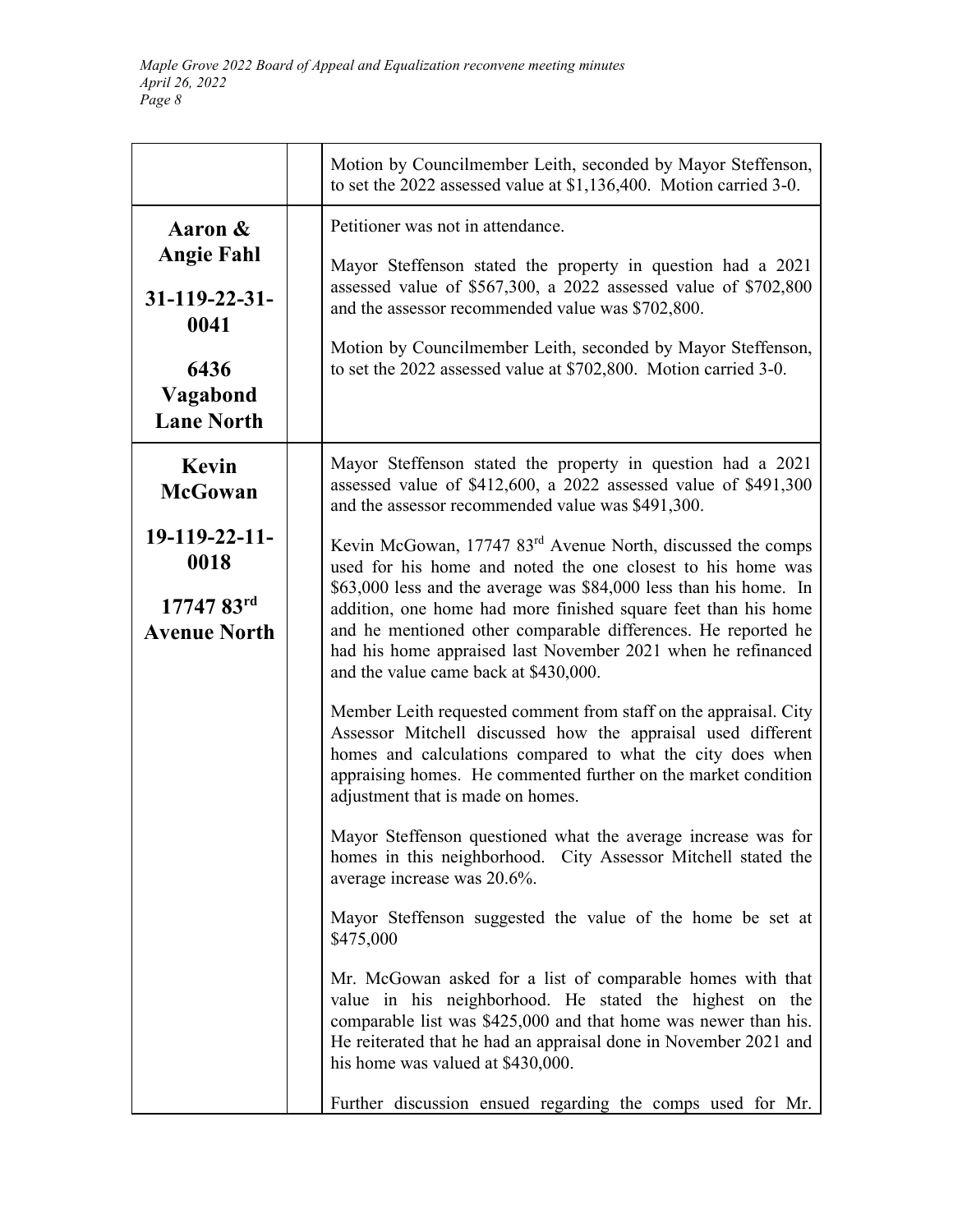|                                              | McGowan's home.                                                                                                                                                                                                                                                                                                                                                                                                                                                                                                                                                                                                                                                                                         |
|----------------------------------------------|---------------------------------------------------------------------------------------------------------------------------------------------------------------------------------------------------------------------------------------------------------------------------------------------------------------------------------------------------------------------------------------------------------------------------------------------------------------------------------------------------------------------------------------------------------------------------------------------------------------------------------------------------------------------------------------------------------|
|                                              | Motion by Mayor Steffenson, seconded by Councilmember Jaeger,<br>to set the 2022 assessed value at \$430,000. Motion carried 3-0.                                                                                                                                                                                                                                                                                                                                                                                                                                                                                                                                                                       |
| Xiao-Yu Zhou                                 | Petitioner was not in attendance.                                                                                                                                                                                                                                                                                                                                                                                                                                                                                                                                                                                                                                                                       |
| $30-119-22-41-$<br>0026                      | Mayor Steffenson stated the property in question had a 2021<br>assessed value of \$476,400, a 2022 assessed value of \$631,100<br>and the assessor recommended value was \$631,100.                                                                                                                                                                                                                                                                                                                                                                                                                                                                                                                     |
| 7217<br><b>Merrimac</b><br><b>Lane North</b> | Motion by Mayor Steffenson, seconded by Councilmember Jaeger,<br>to set the 2022 assessed value at \$ 631,100. Motion carried 3-0.                                                                                                                                                                                                                                                                                                                                                                                                                                                                                                                                                                      |
| Radhika &                                    | Petitioner was not in attendance.                                                                                                                                                                                                                                                                                                                                                                                                                                                                                                                                                                                                                                                                       |
| <b>Venkatesh</b><br>Rajmendram               | Mayor Steffenson stated the property in question had a 2021<br>assessed value of \$536,900, a 2022 assessed value of \$694,100<br>and the assessor recommended value was \$694,100.                                                                                                                                                                                                                                                                                                                                                                                                                                                                                                                     |
| 32-119-22-21-<br>0017                        | Motion by Councilmember Leith, seconded by Mayor Steffenson,<br>to set the 2022 assessed value at \$694,100. Motion carried 3-0.                                                                                                                                                                                                                                                                                                                                                                                                                                                                                                                                                                        |
| 6752 Garland<br><b>Lane North</b>            |                                                                                                                                                                                                                                                                                                                                                                                                                                                                                                                                                                                                                                                                                                         |
| Andrew &<br><b>Jessica Olson</b>             | Mayor Steffenson stated the property in question had a 2021<br>assessed value of \$582,000, a 2022 assessed value of \$708,100<br>and the assessor recommended value was \$707,200.                                                                                                                                                                                                                                                                                                                                                                                                                                                                                                                     |
| 33-119-22-13-<br>0075                        | Andrew Olson, 6504 Juneau Lane North, provided the Board with<br>a handout. He stated this was his fourth time before the Board in<br>the past five years. He explained he was frustrated by the proposed                                                                                                                                                                                                                                                                                                                                                                                                                                                                                               |
| 6504 Juneau<br><b>Lane North</b>             | value of his home, noting there were values that did not make<br>sense to him. He discussed how his neighbor's home sold in 2018<br>noting this sale was improper because it was sold privately to a<br>family member fully furnished. He indicated the neighbor's home<br>was two years newer than his, had a pool and had many upgrades.<br>He reported he won his appeal in 2018 and he believed the<br>assessing office was still trying to claw back this win. He<br>commented further on a defect on his property and asked why his<br>property value should increase over 40% in four years when the<br>neighbors had only risen 23%. He requested the Board set his<br>home value at \$687,200. |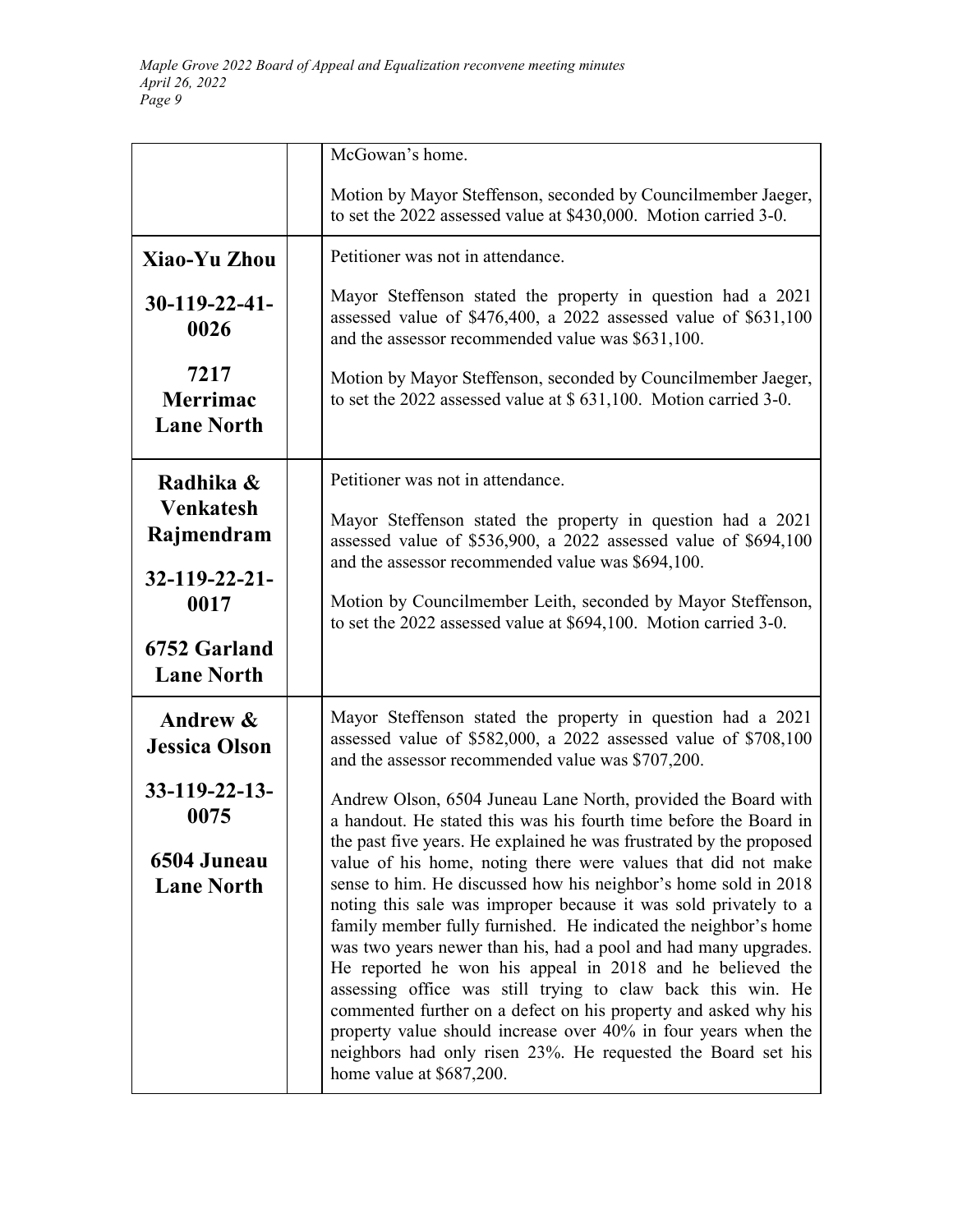|                                                                   | Councilmember Leith stated he recalled talking about this<br>property and the county agreed to reductions in the past.<br>He<br>indicated he read over the report and recommended the number<br>start at the agreed upon number. |
|-------------------------------------------------------------------|----------------------------------------------------------------------------------------------------------------------------------------------------------------------------------------------------------------------------------|
|                                                                   | Motion by Councilmember Leith, seconded by Mayor Steffenson,<br>to set the 2022 assessed value at \$687,200. Motion carried 3-0.                                                                                                 |
| Daniel &                                                          | Petitioner was not in attendance.                                                                                                                                                                                                |
| <b>Miranda</b><br>Vogtman                                         | Mayor Steffenson stated the property in question had a 2021<br>assessed value of \$623,100, a 2022 assessed value of \$766,500<br>and the assessor recommended value was \$766,500.                                              |
| 19-119-22-12-<br>0093                                             | Motion by Councilmember Leith, seconded by Mayor Steffenson,<br>to set the 2022 assessed value at \$766,500. Motion carried 3-0.                                                                                                 |
| 8446<br><b>Shadyview</b><br><b>Lane North</b>                     |                                                                                                                                                                                                                                  |
| <b>Timothy</b>                                                    | Petitioner was not in attendance.                                                                                                                                                                                                |
| <b>Bachmeier &amp;</b><br><b>Lisa Thelen-</b><br><b>Bachmeier</b> | Mayor Steffenson stated the property in question had a 2021<br>assessed value of \$469,600, a 2022 assessed value of \$584,100<br>and the assessor recommended value was \$571,700.                                              |
| $17-119-22-23-$<br>0068                                           | Motion by Councilmember Jaeger, seconded by Councilmember<br>Leith, to set the 2022 assessed value at \$571,700. Motion carried<br>$3-0.$                                                                                        |
| $1744091$ <sup>st</sup><br><b>Avenue North</b>                    |                                                                                                                                                                                                                                  |
| <b>Jane &amp; David</b>                                           | Petitioner was not in attendance.                                                                                                                                                                                                |
| <b>Emberley</b>                                                   | Mayor Steffenson stated the property in question had a 2021<br>assessed value of \$366,700, a 2022 assessed value of \$459,200                                                                                                   |
| 14-119-22-32-<br>0035                                             | and the assessor recommended value was \$459,200.                                                                                                                                                                                |
| 12520 88th<br><b>Avenue North</b>                                 | Motion by Councilmember Leith, seconded by Mayor Steffenson,<br>to set the 2022 assessed value at \$459,200. Motion carried 3-0.                                                                                                 |
| Randy &                                                           | Petitioner was not in attendance.                                                                                                                                                                                                |
| Pamela                                                            | Mayor Steffenson stated the property in question had a 2021                                                                                                                                                                      |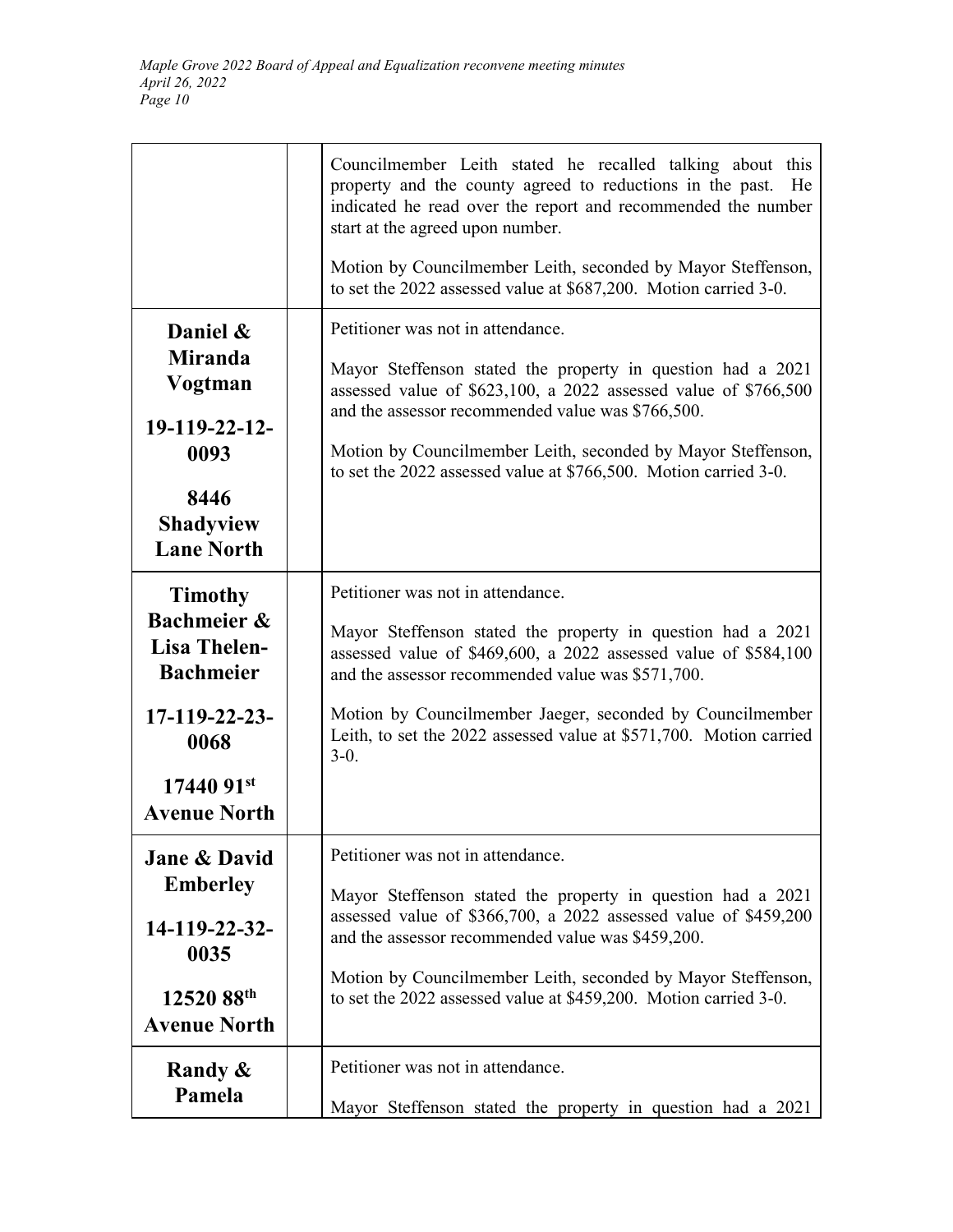| <b>Shannon</b><br>18-119-22-44-               | assessed value of \$823,700, a 2022 assessed value of \$1,045,400<br>and the assessor recommended value was \$1,045,400.                                                            |
|-----------------------------------------------|-------------------------------------------------------------------------------------------------------------------------------------------------------------------------------------|
| 0013<br>17789 Weaver                          | Motion by Councilmember Leith, seconded by Mayor Steffenson,<br>to set the 2022 assessed value at \$1,045,400. Motion carried 3-0.                                                  |
| <b>Lake Drive</b><br><b>North</b>             |                                                                                                                                                                                     |
| <b>Thomas</b><br>O'Rourke Jr.                 | Petitioner was not in attendance.                                                                                                                                                   |
| & Karen<br>O'Rourke                           | Mayor Steffenson stated the property in question had a 2021<br>assessed value of \$631,600, a 2022 assessed value of \$776,900<br>and the assessor recommended value was \$720,200. |
| 19-119-22-42-<br>0040                         | Motion by Councilmember Jaeger, seconded by Councilmember<br>Leith, to set the 2022 assessed value at \$720,200. Motion carried<br>$3-0.$                                           |
| 7948<br><b>Shadyview</b><br><b>Lane North</b> |                                                                                                                                                                                     |
| Wendy &<br><b>Brent Nelson</b>                | Petitioner was not in attendance.                                                                                                                                                   |
| $18-119-22-43-$<br>0020                       | Mayor Steffenson stated the property in question had a 2021<br>assessed value of \$558,500, a 2022 assessed value of \$733,100<br>and the assessor recommended value was \$733,100. |
| 17989 Weaver<br><b>Lake Drive</b><br>North    | Motion by Councilmember Leith, seconded by Councilmember<br>Jaeger, to set the 2022 assessed value at \$733,100. Motion carried<br>$3-0.$                                           |
| <b>Mark</b>                                   | Petitioner was not in attendance.                                                                                                                                                   |
| Coalwell &<br><b>Jeanne Tellers</b>           | Mayor Steffenson stated the property in question had a 2021<br>assessed value of \$457,100, a 2022 assessed value of \$579,900<br>and the assessor recommended value was \$549,600. |
| 21-119-22-33-<br>0016                         | Motion by Councilmember Leith, seconded by Mayor Steffenson,<br>to set the 2022 assessed value at \$549,600. Motion carried 3-0.                                                    |
| 7836<br>Shenandoah                            |                                                                                                                                                                                     |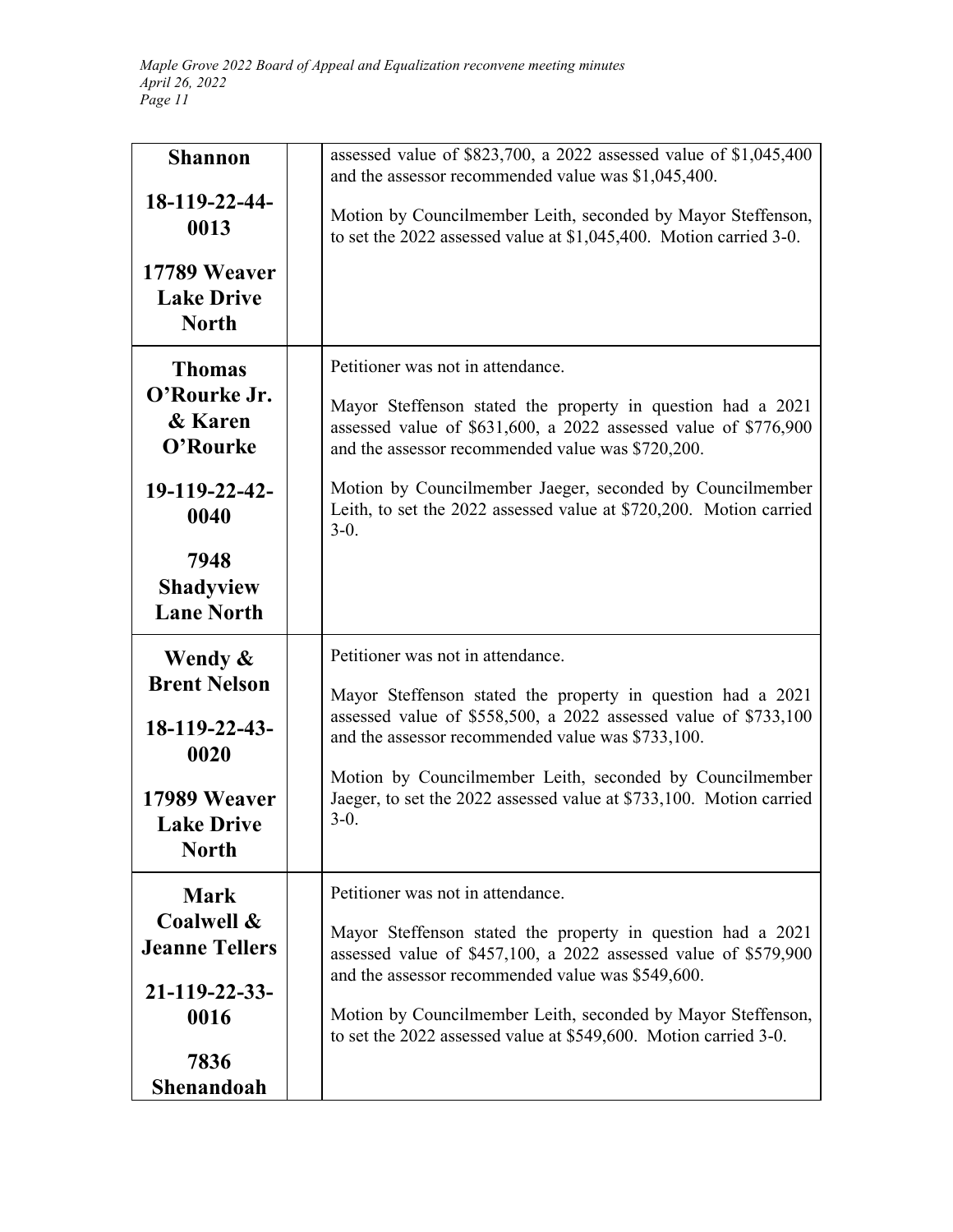| <b>Lane North</b>                                                                                                         |                                                                                                                                                                                                                                                                                                                                                                       |
|---------------------------------------------------------------------------------------------------------------------------|-----------------------------------------------------------------------------------------------------------------------------------------------------------------------------------------------------------------------------------------------------------------------------------------------------------------------------------------------------------------------|
| Luba & Gary<br>Feinstein<br>$31 - 119 - 22 - 32$<br>0028<br>6431<br>Vagabond<br><b>Lane North</b>                         | Petitioner was not in attendance.<br>Mayor Steffenson stated the property in question had a 2021<br>assessed value of \$398,900, a 2022 assessed value of \$424,600<br>and the assessor recommended value was \$421,800.<br>Motion by Mayor Steffenson, seconded by Councilmember Leith,<br>to set the 2022 assessed value at \$421,800. Motion carried 3-0.          |
| Lowell<br>Thompson $\&$<br><b>Judith Strobel</b><br>17-119-22-42-<br>0049<br>8818<br><b>Comstock</b><br><b>Lane North</b> | Petitioner was not in attendance.<br>Mayor Steffenson stated the property in question had a 2021<br>assessed value of \$443,600, a 2022 assessed value of \$545,700<br>and the assessor recommended value was \$545,700.<br>Motion by Councilmember Jaeger, seconded by Councilmember<br>Leith, to set the 2022 assessed value at \$545,700. Motion carried<br>$3-0.$ |
| Richard &<br><b>Katherine</b><br>Cooper<br>21-119-22-44-<br>0003<br>7852 Ithaca<br><b>Lane North</b>                      | Petitioner was not in attendance.<br>Mayor Steffenson stated the property in question had a 2021<br>assessed value of \$755,000, a 2022 assessed value of \$953,200<br>and the assessor recommended value was \$948,200.<br>Motion by Mayor Steffenson, seconded by Councilmember Leith,<br>to set the 2022 assessed value at \$948,200. Motion carried 3-0.          |
| LC Harris $\&$<br><b>Annie Reed</b><br>$01-119-22-12-$<br>0051<br>9936 108 <sup>th</sup>                                  | Petitioner was not in attendance.<br>Mayor Steffenson stated the property in question had a 2021<br>assessed value of \$270,400, a 2022 assessed value of \$334,200<br>and the assessor recommended value was \$331,100.<br>Motion by Councilmember Jaeger, seconded by Councilmember<br>Leith, to set the 2022 assessed value at \$331,100. Motion carried           |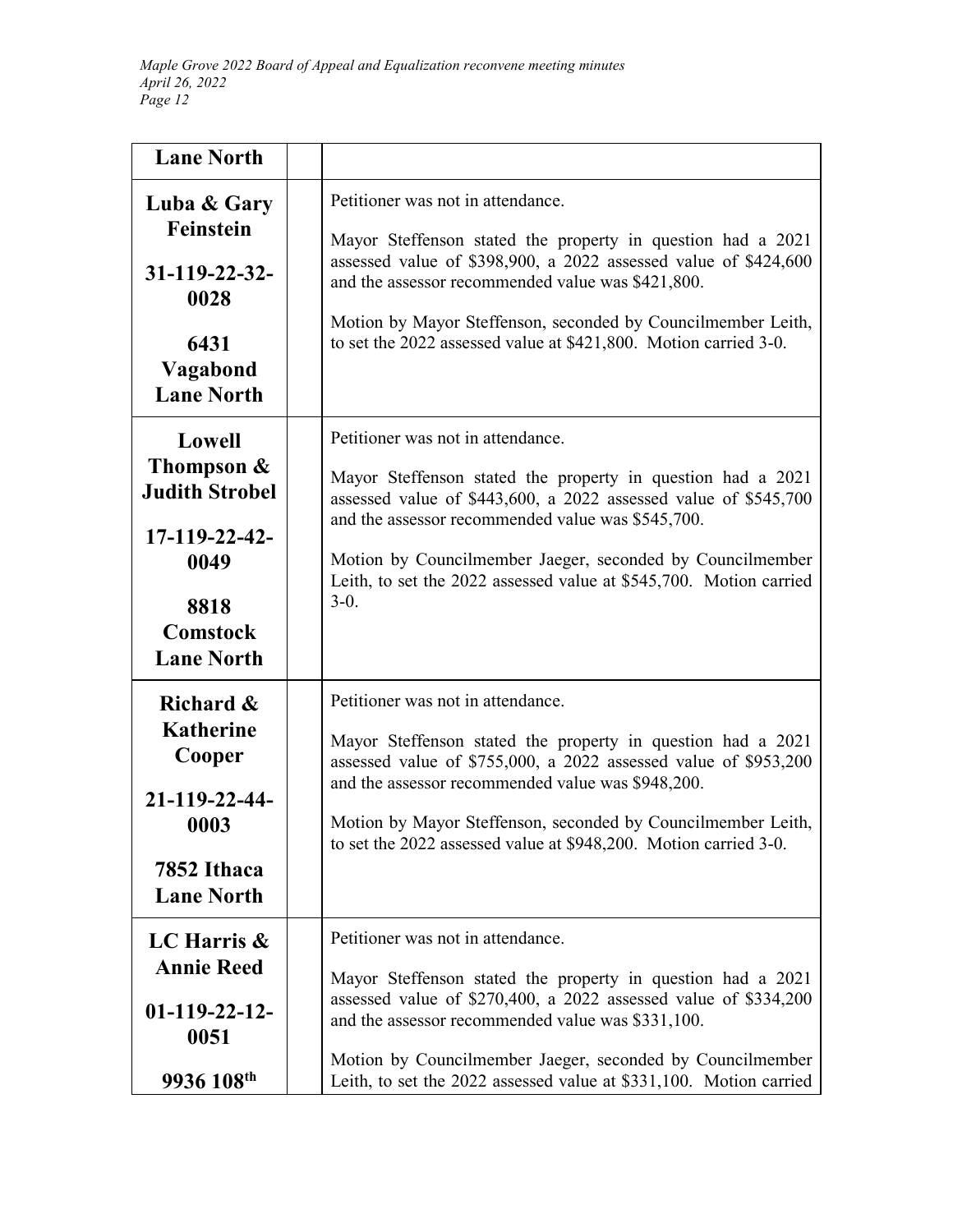| <b>Avenue North</b>                                                                                           | $3-0.$                                                                                                                                                                                                                                                                                                                                                                |
|---------------------------------------------------------------------------------------------------------------|-----------------------------------------------------------------------------------------------------------------------------------------------------------------------------------------------------------------------------------------------------------------------------------------------------------------------------------------------------------------------|
| Richard &<br><b>Carol Davis</b><br>18-119-22-44-<br>0008<br>17911 Weaver<br><b>Lake Drive</b><br><b>North</b> | Petitioner was not in attendance.<br>Mayor Steffenson stated the property in question had a 2021<br>assessed value of \$603,700, a 2022 assessed value of \$773,600<br>and the assessor recommended value was \$773,600.<br>Motion by Councilmember Leith, seconded by Mayor Steffenson,<br>to set the 2022 assessed value at \$773,600. Motion carried 3-0.          |
| Wade &<br><b>Debora Klick</b><br>$17-119-22-31-$<br>0011<br>17003 Weaver<br><b>Lake Drive</b><br><b>North</b> | Petitioner was not in attendance.<br>Mayor Steffenson stated the property in question had a 2021<br>assessed value of \$1,179,100, a 2022 assessed value of \$1,526,800<br>and the assessor recommended value was \$1,526,800.<br>Motion by Mayor Steffenson, seconded by Councilmember Jaeger,<br>to set the 2022 assessed value at \$1,526,800. Motion carried 3-0. |
| Wade Klick,<br><b>Green Homes</b><br>of MN LLC<br>11-119-22-14-<br>0079<br>11300 97th<br><b>Avenue North</b>  | Petitioner was not in attendance.<br>Mayor Steffenson stated the property in question had a 2021<br>assessed value of \$394,000, a 2022 assessed value of \$472,100<br>and the assessor recommended value was \$472,100.<br>Motion by Councilmember Leith, seconded by Mayor Steffenson,<br>to set the 2022 assessed value at \$472,100. Motion carried 3-0.          |
| Wade Klick,<br><b>Green Homes</b><br>of MN LLC<br>11-119-22-14-<br>0078<br>11350 97th                         | Petitioner was not in attendance.<br>Mayor Steffenson stated the property in question had a 2021<br>assessed value of \$394,400, a 2022 assessed value of \$473,200<br>and the assessor recommended value was \$473,200.<br>Motion by Councilmember Leith, seconded by Mayor Steffenson,<br>to set the 2022 assessed value at \$473,200. Motion carried 3-0.          |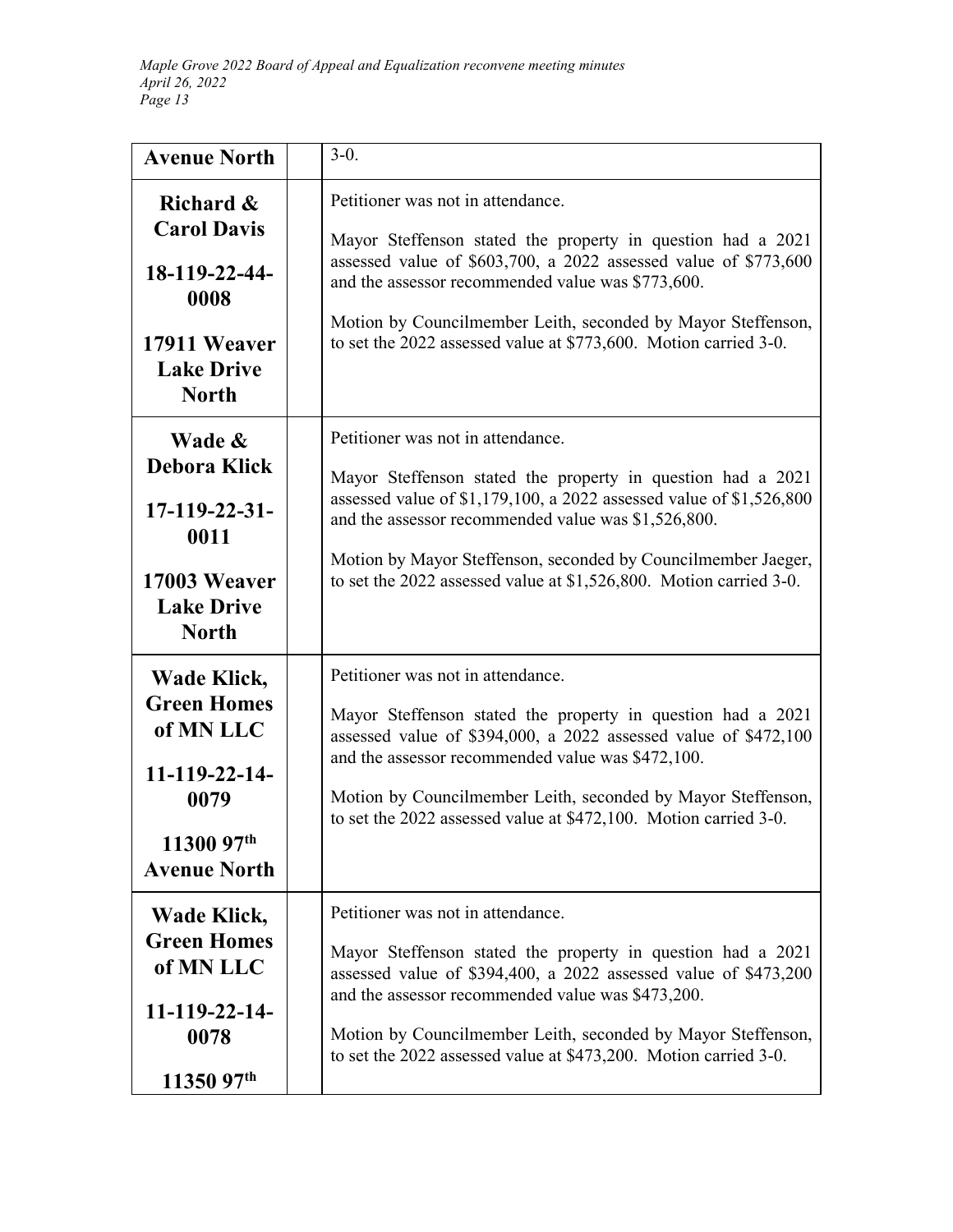| <b>Avenue North</b>                                                                                                       |                                                                                                                                                                                                                                                                                                                                                               |
|---------------------------------------------------------------------------------------------------------------------------|---------------------------------------------------------------------------------------------------------------------------------------------------------------------------------------------------------------------------------------------------------------------------------------------------------------------------------------------------------------|
| Wade Klick,<br><b>Green Homes</b><br>of MN LLC<br>35-119-22-32-<br>0064<br>$1242063$ <sup>rd</sup><br><b>Avenue North</b> | Petitioner was not in attendance.<br>Mayor Steffenson stated the property in question had a 2021<br>assessed value of \$320,400, a 2022 assessed value of \$404,100<br>and the assessor recommended value was \$404,100.<br>Motion by Councilmember Jaeger, seconded by Mayor Steffenson,<br>to set the 2022 assessed value at \$404,100. Motion carried 3-0. |
| Wade Klick,<br>8767 Peony<br>Lane LLC<br>18-119-22-42-<br>0109<br>8750<br>Queensland<br><b>Lane North</b>                 | Petitioner was not in attendance.<br>Mayor Steffenson stated the property in question had a 2021<br>assessed value of \$307,200, a 2022 assessed value of \$369,700<br>and the assessor recommended value was \$365,000.<br>Motion by Councilmember Leith, seconded by Mayor Steffenson,<br>to set the 2022 assessed value at \$365,000. Motion carried 3-0.  |
| Wade Klick,<br><b>Green Homes</b><br>of MN LLC<br>27-119-22-24-<br>0164<br>13727 74th<br><b>Avenue North</b>              | Petitioner was not in attendance.<br>Mayor Steffenson stated the property in question had a 2021<br>assessed value of \$217,400, a 2022 assessed value of \$244,700<br>and the assessor recommended value was \$244,700.<br>Motion by Mayor Steffenson, seconded by Councilmember Leith,<br>to set the 2022 assessed value at \$244,700. Motion carried 3-0.  |
| Wade Klick,<br>3934 Yates<br><b>Avenue N</b><br><b>LLC</b><br>$30-119-22-43$<br>0135                                      | Petitioner was not in attendance.<br>Mayor Steffenson stated the property in question had a 2021<br>assessed value of \$244,900, a 2022 assessed value of \$281,900<br>and the assessor recommended value was \$281,900.<br>Motion by Councilmember Leith, seconded by Mayor Steffenson,<br>to set the 2022 assessed value at \$281,900. Motion carried 3-0.  |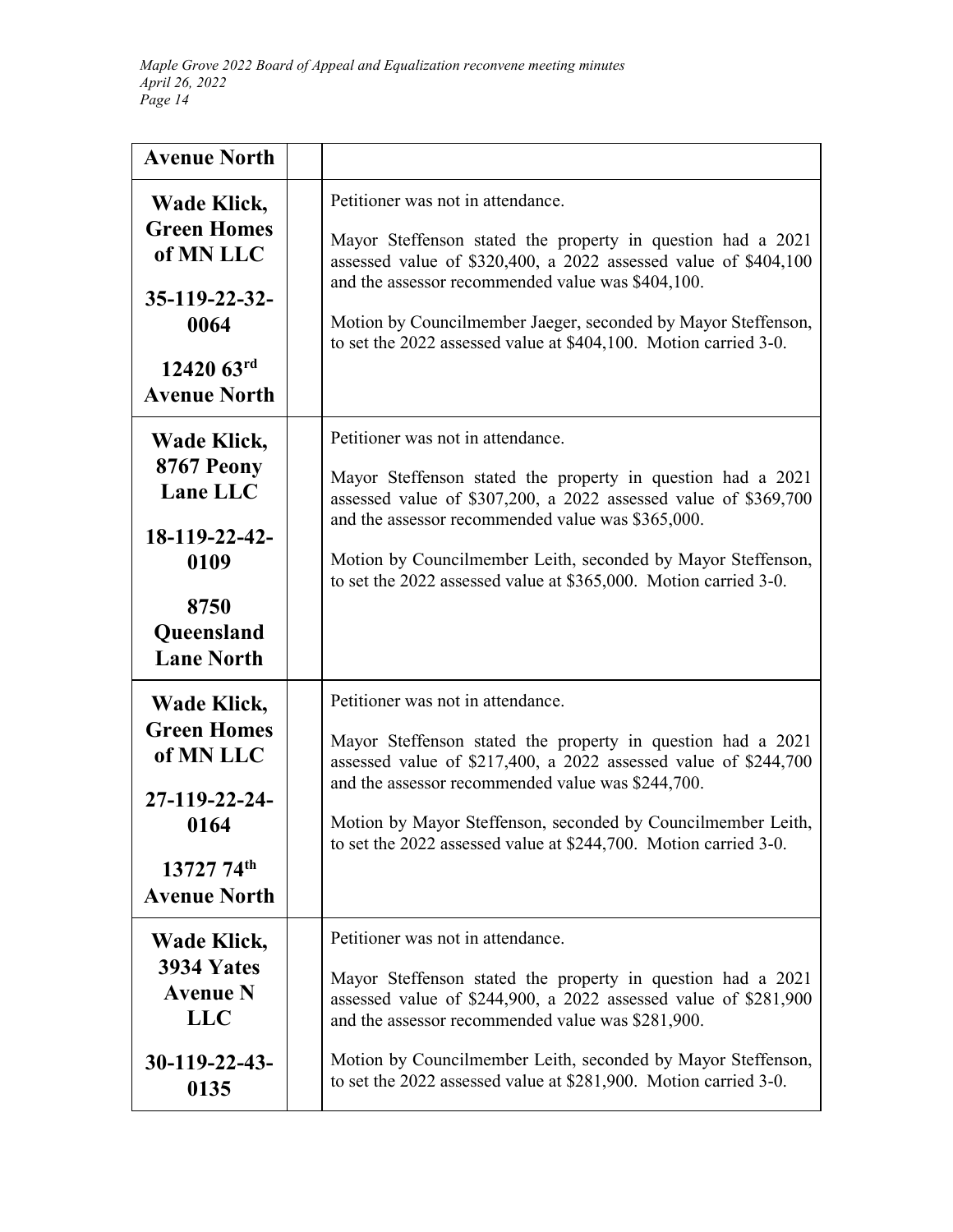| 18221 69th<br><b>Place North</b>                                           |                                                                                                                                                                                                                                                                                                                                                                                                                                                                                                                                                                                                                                                                                                                                                                                                                                                                                                                                                                                                                                   |
|----------------------------------------------------------------------------|-----------------------------------------------------------------------------------------------------------------------------------------------------------------------------------------------------------------------------------------------------------------------------------------------------------------------------------------------------------------------------------------------------------------------------------------------------------------------------------------------------------------------------------------------------------------------------------------------------------------------------------------------------------------------------------------------------------------------------------------------------------------------------------------------------------------------------------------------------------------------------------------------------------------------------------------------------------------------------------------------------------------------------------|
| Mary & Kent<br>Lee<br>19-119-22-14-<br>0070                                | Petitioner was not in attendance.<br>Mayor Steffenson stated the property in question had a 2021<br>assessed value of \$365,600, a 2022 assessed value of \$460,200<br>and the assessor recommended value was \$454,600.<br>Motion by Councilmember Jaeger, seconded by Councilmember                                                                                                                                                                                                                                                                                                                                                                                                                                                                                                                                                                                                                                                                                                                                             |
| $1766282^{nd}$<br><b>Way North</b>                                         | Leith, to set the 2022 assessed value at \$454,600. Motion carried<br>$3-0.$                                                                                                                                                                                                                                                                                                                                                                                                                                                                                                                                                                                                                                                                                                                                                                                                                                                                                                                                                      |
| Kathleen &<br><b>Victor Kornis</b>                                         | Mayor Steffenson stated the property in question had a 2021<br>assessed value of \$553,100, a 2022 assessed value of \$719,700<br>and the assessor recommended value was \$719,700.                                                                                                                                                                                                                                                                                                                                                                                                                                                                                                                                                                                                                                                                                                                                                                                                                                               |
| 18-119-22-41-<br>0021<br>17595 Weaver<br><b>Lake Drive</b><br><b>North</b> | Victor Kornis, 17595 Weaver Lake Drive North, provided the<br>Board with a handout. He stated he had two issues with the<br>valuation on his property. He discussed the comps used on his<br>home and noted he had other comps that were more accurate. He<br>reported the Board was not bound by a certain study time period<br>for home sales and encouraged the Board to consider the<br>Shadyview comp he provided to staff. He noted he has one of the<br>smallest lots and homes on Weaver Lake. He requested he not be<br>overly assessed given the size of his home and lot. He stated the<br>comparables for his home were being assessed at below \$500 per<br>square foot and his home was being assessed at over \$600 per<br>square foot. He discussed differences between the comps and his<br>home and indicated his value should be less than \$494 per square<br>foot. Using \$494 per square foot he came up with a value of<br>\$592,000 which supports the \$601,000 he requested at the<br>previous meeting. |
|                                                                            | Councilmember Leith questioned why the Shadyview comp was<br>not used for Mr. Kornis's home. City Assessor Mitchell stated the<br>sale occurred outside of the study period.<br>Councilmember Leith asked why Mr. Kornis was being assessed<br>\$100 per square foot more than the other comp homes. City<br>Assessor Mitchell discussed all of the characteristics and items<br>that went into setting property value.                                                                                                                                                                                                                                                                                                                                                                                                                                                                                                                                                                                                           |
|                                                                            | Motion by Mayor Steffenson, seconded by Councilmember Leith,<br>to set the 2022 assessed value at \$657,800. Motion carried 3-0.                                                                                                                                                                                                                                                                                                                                                                                                                                                                                                                                                                                                                                                                                                                                                                                                                                                                                                  |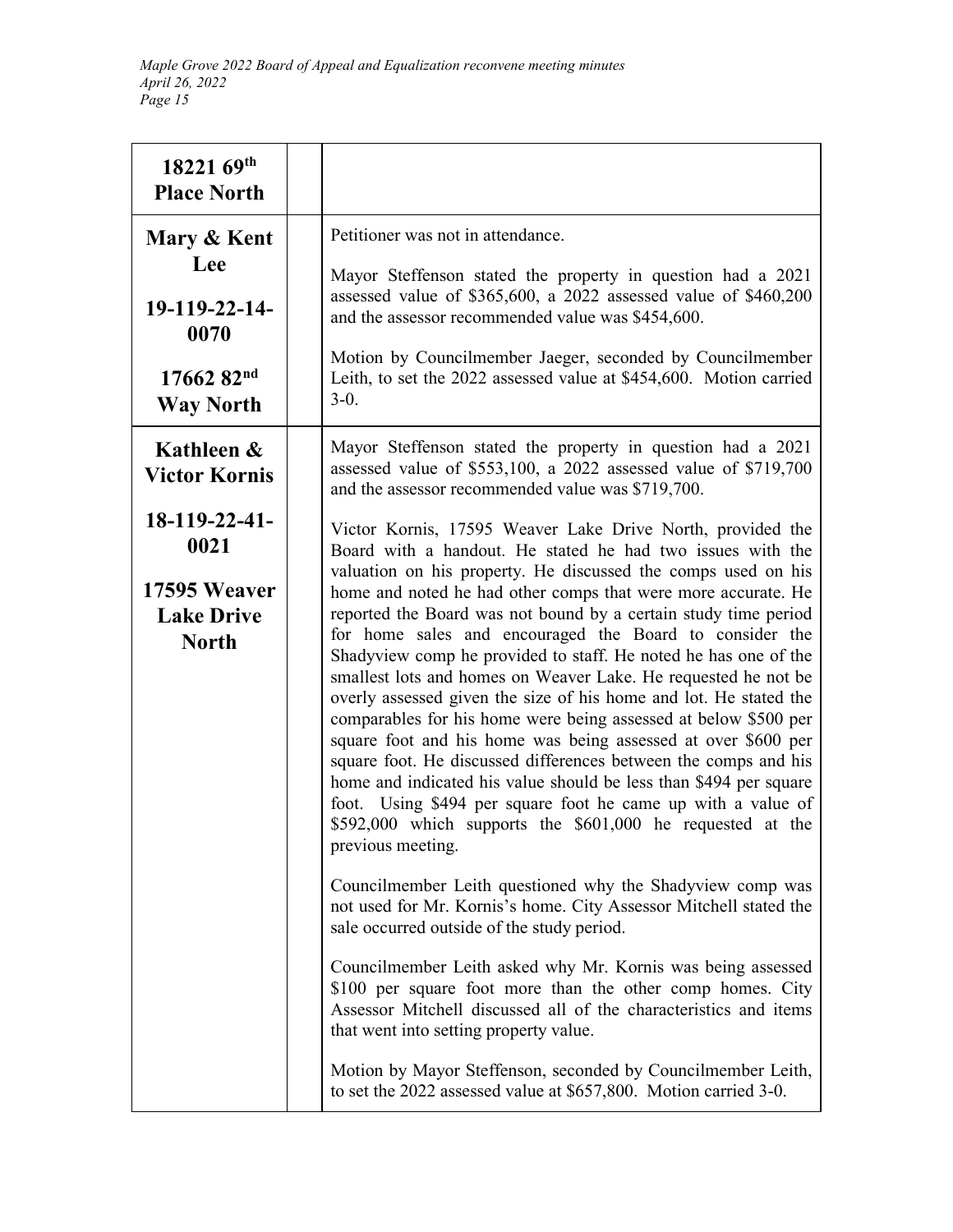| <b>Rose Ann</b>                                                  | Petitioner was not in attendance.                                                                                                                                                                                                                                                               |
|------------------------------------------------------------------|-------------------------------------------------------------------------------------------------------------------------------------------------------------------------------------------------------------------------------------------------------------------------------------------------|
| <b>Seutter, Glenn</b><br>L Seutter and<br><b>Rose Ann</b>        | Mayor Steffenson stated the property in question had a 2021<br>assessed value of \$806,100, a 2022 assessed value of \$992,600<br>and the assessor recommended value was \$992,600.                                                                                                             |
| <b>Seutter</b><br><b>Revocable</b><br><b>Trust</b>               | Motion by Mayor Steffenson, seconded by Councilmember Jaeger,<br>to set the 2022 assessed value at \$992,600. Motion carried 3-0.                                                                                                                                                               |
| 27-119-22-22-<br>0065                                            |                                                                                                                                                                                                                                                                                                 |
| 7683 Dallas<br><b>Lane North</b>                                 |                                                                                                                                                                                                                                                                                                 |
| <b>Karen Carter,</b><br><b>The Carter</b><br><b>Living Trust</b> | Mayor Steffenson stated the property in question had a 2021<br>assessed value of \$285,000, a 2022 assessed value of \$375,800<br>and the assessor recommended value was \$374,300.                                                                                                             |
| 34-119-22-34-<br>0059<br>13889 62nd                              | Karen Carter, 13889 62 <sup>nd</sup> Avenue North, discussed the nine<br>comparables used for her home noting the value of her home was<br>too high. She believed the city was playing with numbers and<br>values should be based on comparable sales not comparable sales<br>with adjustments. |
| <b>Avenue North</b>                                              | City Assessor Mitchell discussed the comparables used for Ms.<br>Carter's home and provided further comment on market value<br>adjustments. He stated based on the physical characteristics of<br>this property a slight reduction was being recommended for this<br>home.                      |
|                                                                  | John Carter, 13889 62 <sup>nd</sup> Avenue North, clarified that their comps<br>match their style of home and the other ones are all over the place.                                                                                                                                            |
|                                                                  | Mayor Steffenson reported a market adjustment was made to the<br>homes sold in 2020 because those sales occurred over a year ago.                                                                                                                                                               |
|                                                                  | Ms. Carter indicated her home value increase was nearly 32% and<br>stated the average home in Maple Grove was receiving a 20.6%<br>increase.                                                                                                                                                    |
|                                                                  | Councilmember Leith suggested the home value be set at<br>\$343,700.                                                                                                                                                                                                                            |
|                                                                  | Ms. Carter stated this value was still too high for her home due to                                                                                                                                                                                                                             |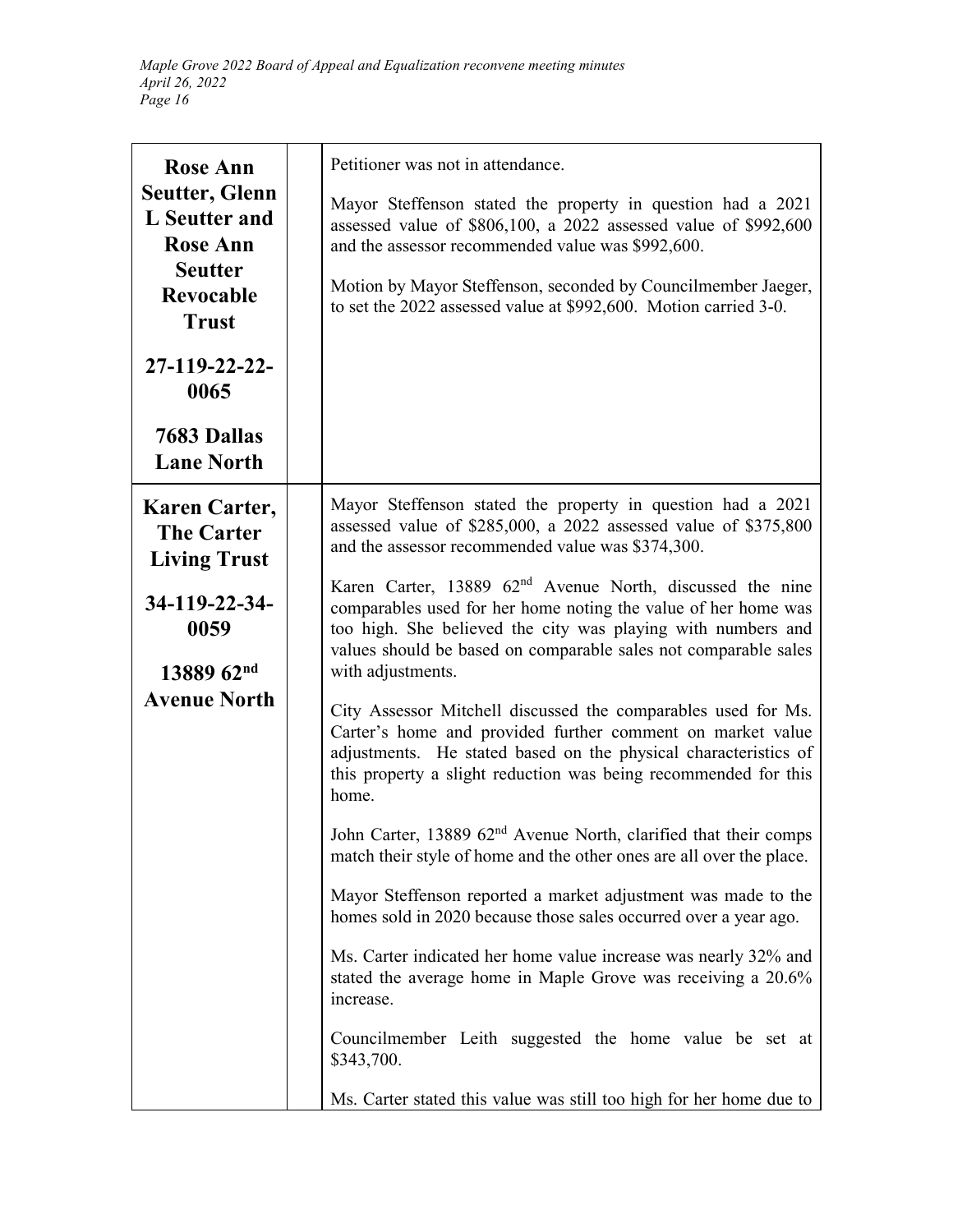|                                       | the maintenance that was required on her home.                                                                                                                                      |
|---------------------------------------|-------------------------------------------------------------------------------------------------------------------------------------------------------------------------------------|
|                                       | Motion by Councilmember Leith, seconded by Mayor Steffenson,<br>to set the 2022 assessed value at \$343,700. Motion carried 3-0.                                                    |
| Michael &                             | Petitioner was not in attendance.                                                                                                                                                   |
| Amy<br>Knooihuizen                    | Mayor Steffenson stated the property in question had a 2021<br>assessed value of \$467,000, a 2022 assessed value of \$567,600<br>and the assessor recommended value was \$567,600. |
| $16 - 119 - 22 - 33 -$<br>0036        | Motion by Mayor Steffenson, seconded by Councilmember Jaeger,<br>to set the 2022 assessed value at \$567,600. Motion carried 3-0.                                                   |
| 8565 Upland<br><b>Lane North</b>      |                                                                                                                                                                                     |
| <b>Wade Klick as</b>                  | Petitioner was not in attendance.                                                                                                                                                   |
| Represent-<br>ative for Jerry<br>Tutt | Mayor Steffenson stated the property in question had a 2021<br>assessed value of \$423,500, a 2022 assessed value of \$517,000<br>and the assessor recommended value was \$517,000. |
| $18-119-22-41-$<br>0075               | Motion by Councilmember Jaeger, seconded by Councilmember<br>Leith, to set the 2022 assessed value at \$517,000. Motion carried<br>$3-0.$                                           |
| 8767 Peony<br><b>Lane North</b>       |                                                                                                                                                                                     |
| <b>Ryan Nelson</b>                    | Petitioner was not in attendance.                                                                                                                                                   |
| $01-119-22-11-$<br>0074               | Mayor Steffenson stated the property in question had a 2021<br>assessed value of \$273,300, a 2022 assessed value of \$336,800<br>and the assessor recommended value was \$336,800. |
| 10838 Zopfi<br><b>Way East</b>        | Motion by Councilmember Leith, seconded by Councilmember<br>Jaeger, to set the 2022 assessed value at \$336,800. Motion carried<br>$3-0.$                                           |
| <b>Jeffrey Graf</b>                   | Petitioner was not in attendance.                                                                                                                                                   |
| & Therese<br><b>Benkowski</b>         | Mayor Steffenson stated the property in question had a 2021<br>assessed value of \$527,100, a 2022 assessed value of \$631,000<br>and the assessor recommended value was \$595,600. |
| 31-119-22-22-<br>0014                 | Motion by Councilmember Jaeger, seconded by Councilmember<br>Leith, to set the 2022 assessed value at \$595,600. Motion carried                                                     |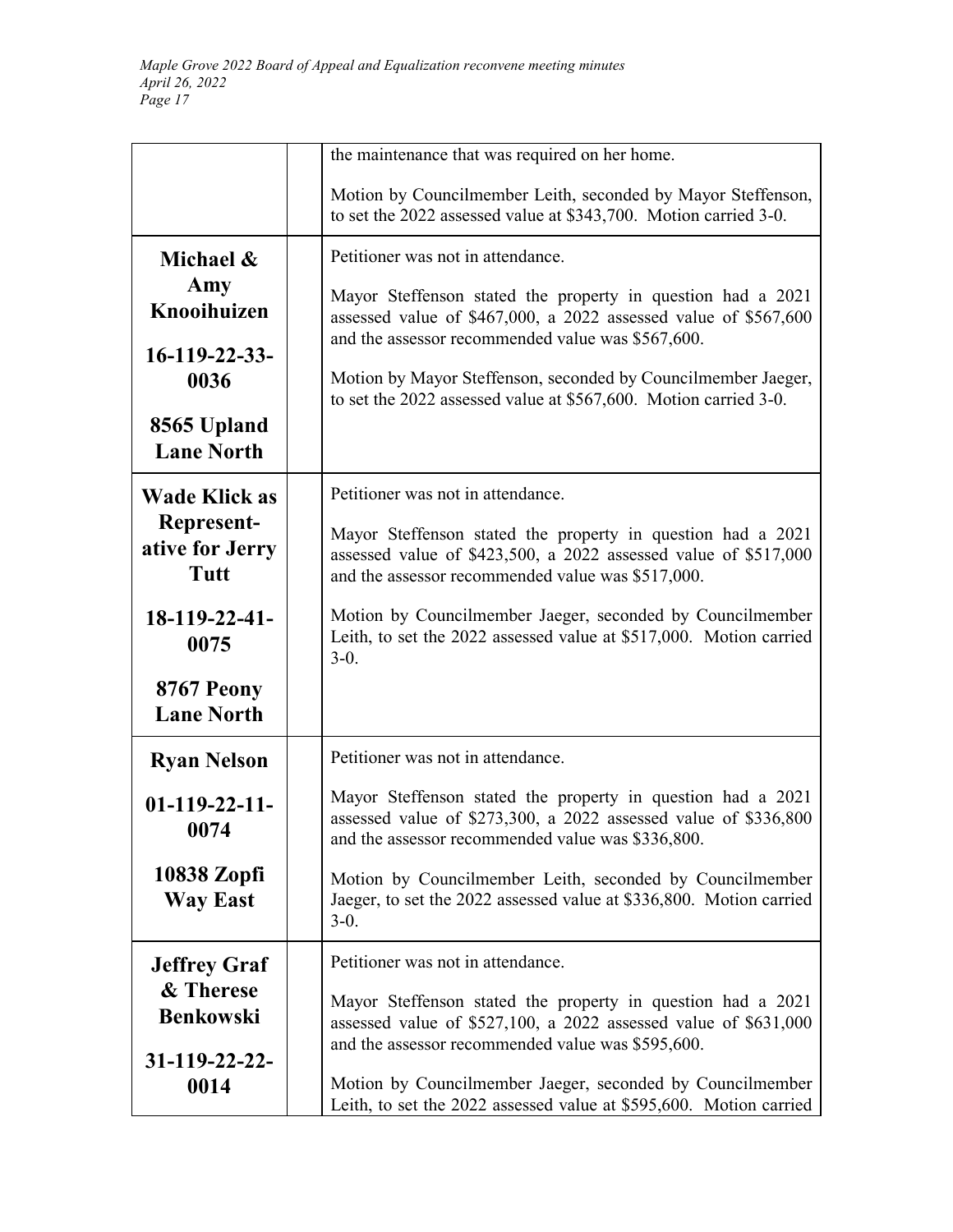| 18706 68th<br><b>Avenue North</b>                                                                         | $3-0.$                                                                                                                                                                                                                                                                                                                                                                                                                                                                                                                                                    |
|-----------------------------------------------------------------------------------------------------------|-----------------------------------------------------------------------------------------------------------------------------------------------------------------------------------------------------------------------------------------------------------------------------------------------------------------------------------------------------------------------------------------------------------------------------------------------------------------------------------------------------------------------------------------------------------|
| Kevin &<br>Lyuba<br>Kluczynski<br>$15-119-22-11-$<br>0062<br>9159<br><b>Rosewood</b><br><b>Lane North</b> | Petitioner was not in attendance.<br>Mayor Steffenson stated the property in question had a 2021<br>assessed value of \$315,000, a 2022 assessed value of \$391,800<br>and the assessor recommended value was \$391,800.<br>Motion by Councilmember Leith, seconded by Councilmember<br>Jaeger, to set the 2022 assessed value at \$391,800. Motion carried<br>$3-0.$                                                                                                                                                                                     |
| Rodney &<br><b>Marcia</b><br><b>Markin</b><br>14-119-22-31-<br>0059<br>12072 87th<br><b>Place North</b>   | Petitioner was not in attendance.<br>Mayor Steffenson stated the property in question had a 2021<br>assessed value of \$345,600, a 2022 assessed value of \$435,900<br>and the assessor recommended value was \$435,900.<br>Councilmember Leith asked if the number of bedrooms had been<br>confirmed in this home. He recommended the city average be used<br>for this home versus the assessor's recommended value.<br>Motion by Councilmember Leith, seconded by Mayor Steffenson,<br>to set the 2022 assessed value at \$416,700. Motion carried 3-0. |
| <b>Stacy Hegg</b><br><b>Humphrey</b><br>14-119-22-32-<br>0068<br>8746 Pineview<br><b>Lane North</b>       | Petitioner was not in attendance.<br>Mayor Steffenson stated the property in question had a 2021<br>assessed value of \$397,700, a 2022 assessed value of \$499,600<br>and the assessor recommended value was \$499,600.<br>Motion by Councilmember Leith, seconded by Mayor Steffenson,<br>to set the 2022 assessed value at \$499,600. Motion carried 3-0.                                                                                                                                                                                              |
| Gina & Chad<br><b>Fischer</b><br>32-119-22-32-<br>0059                                                    | Petitioner was not in attendance.<br>Mayor Steffenson stated the property in question had a 2021<br>assessed value of \$653,300, a 2022 assessed value of \$802,100<br>and the assessor recommended value was \$783,800.                                                                                                                                                                                                                                                                                                                                  |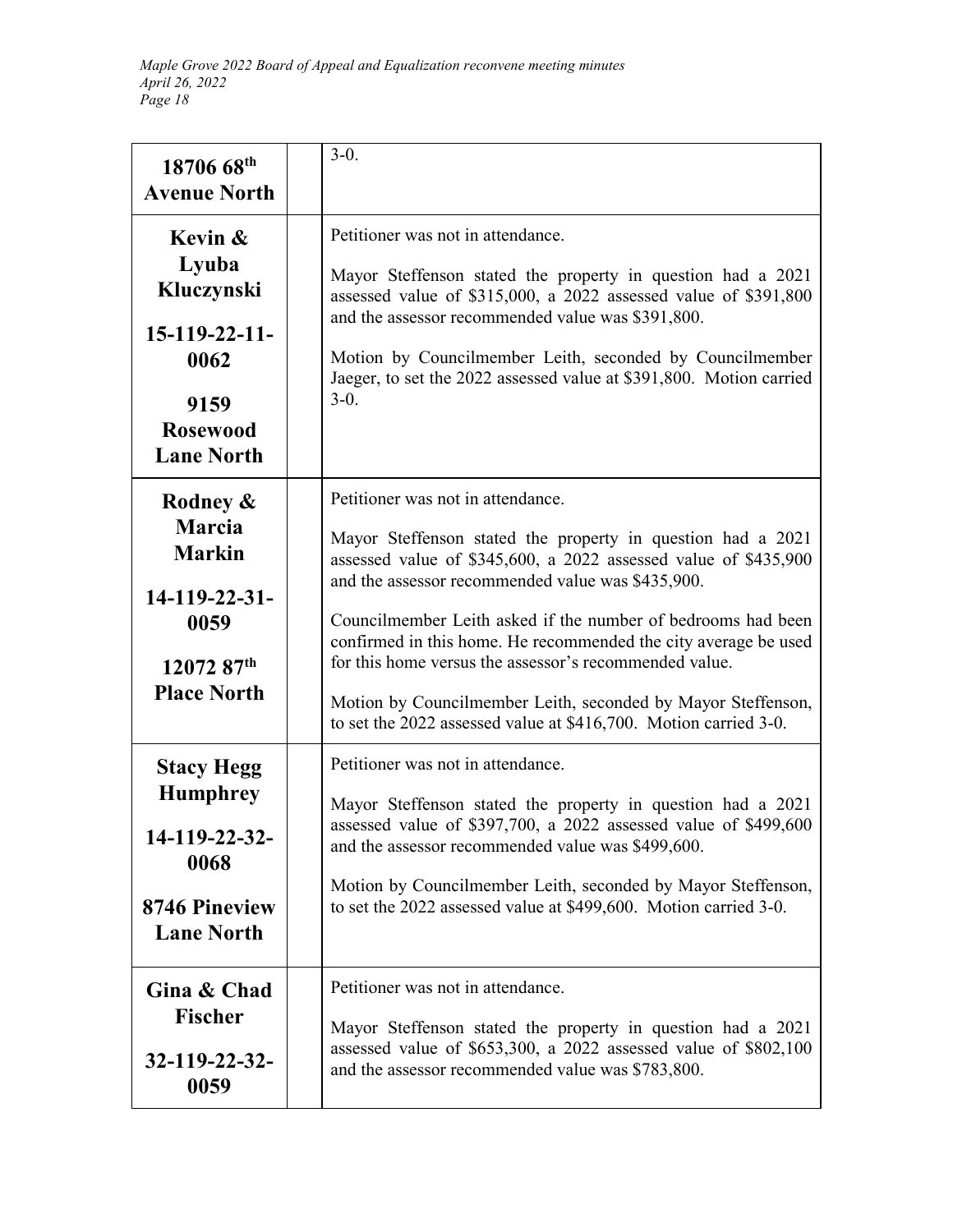| 6360 Jewel<br><b>Lane North</b>                                                                                                        | Motion by Councilmember Jaeger, seconded by Councilmember<br>Leith, to set the 2022 assessed value at \$783,800. Motion carried<br>$3-0.$                                                                                                                                                                                                                             |
|----------------------------------------------------------------------------------------------------------------------------------------|-----------------------------------------------------------------------------------------------------------------------------------------------------------------------------------------------------------------------------------------------------------------------------------------------------------------------------------------------------------------------|
| Erik & Karen<br><b>Nelson</b><br>$36 - 119 - 22 - 13$<br>0041<br>6517 Eagle<br><b>Lake Drive</b><br><b>North</b>                       | Petitioner was not in attendance.<br>Mayor Steffenson stated the property in question had a 2021<br>assessed value of \$440,300, a 2022 assessed value of \$617,600<br>and the assessor recommended value was \$583,700.<br>Motion by Councilmember Leith, seconded by Mayor Steffenson,<br>to set the 2022 assessed value at \$583,700. Motion carried 3-0.          |
| Loren &<br><b>Diana</b><br>Johnson<br>18-119-22-33-<br>0012<br>18837 85 <sup>th</sup><br><b>Place North</b>                            | Petitioner was not in attendance.<br>Mayor Steffenson stated the property in question had a 2021<br>assessed value of \$373,500, a 2022 assessed value of \$478,000<br>and the assessor recommended value was \$475,700.<br>Motion by Councilmember Leith, seconded by Mayor Steffenson,<br>to set the 2022 assessed value at \$475,700. Motion carried 3-0.          |
| Gary, Hilemen<br>Family<br><b>Protection</b><br><b>Trust</b><br>15-119-22-21-<br>0005<br>9239<br><b>Annapolis</b><br><b>Lane North</b> | Petitioner was not in attendance.<br>Mayor Steffenson stated the property in question had a 2021<br>assessed value of \$326,500, a 2022 assessed value of \$403,100<br>and the assessor recommended value was \$403,100.<br>Motion by Councilmember Jaeger, seconded by Councilmember<br>Leith, to set the 2022 assessed value at \$403,100. Motion carried<br>$3-0.$ |
| Nathan $\&$<br>Kiersty A.<br><b>Santos</b>                                                                                             | Petitioner was not in attendance.<br>Mayor Steffenson stated the property in question had a 2021<br>assessed value of \$310,400, a 2022 assessed value of \$388,500<br>and the assessor recommended value was \$385,500.                                                                                                                                              |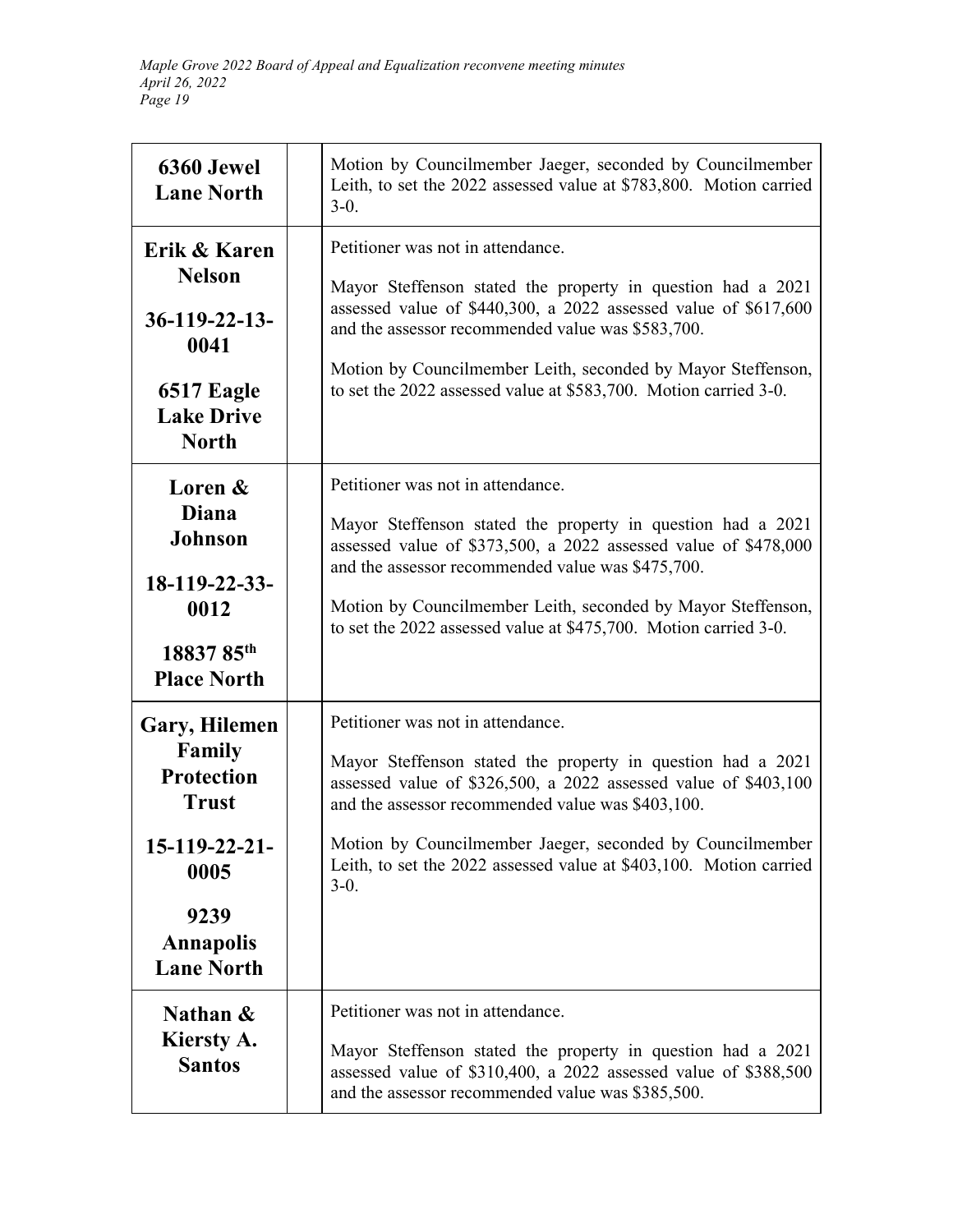| $35 - 119 - 22 - 42$<br>0076                                                                                      | Motion by Councilmember Leith, seconded by Mayor Steffenson,<br>to set the 2022 assessed value at \$385,500. Motion carried 3-0.                                                                                                                                                                                                                                                                       |
|-------------------------------------------------------------------------------------------------------------------|--------------------------------------------------------------------------------------------------------------------------------------------------------------------------------------------------------------------------------------------------------------------------------------------------------------------------------------------------------------------------------------------------------|
| $1150165^{\text{th}}$<br><b>Place North</b>                                                                       |                                                                                                                                                                                                                                                                                                                                                                                                        |
| $C$ Wayne $\&$<br><b>Janice</b><br><b>Jacobson</b><br>18-119-22-44-<br>0009<br>17875 Weaver<br><b>Lake Drive</b>  | Petitioner was not in attendance.<br>Mayor Steffenson stated the property in question had a 2021<br>assessed value of \$576,400, a 2022 assessed value of \$747,000<br>and the assessor recommended value was \$712,000.<br>Motion by Councilmember Leith, seconded by Mayor Steffenson,<br>to set the 2022 assessed value at \$712,000. Motion carried 3-0.                                           |
| Lowell &<br><b>Walda Borgen</b><br>26-119-22-32-<br>0004<br><b>7280 Pineview</b><br><b>Lane North</b>             | Petitioner was not in attendance.<br>Mayor Steffenson stated the property in question had a 2021<br>assessed value of \$398,000, a 2022 assessed value of \$490,000<br>and the assessor recommended value was \$490,000.<br>Motion by Councilmember Jaeger, seconded by Councilmember<br>Leith, to set the 2022 assessed value at \$490,000. Motion carried<br>$3-0.$                                  |
| <b>Chad Eichten</b><br>& Julie Nelson<br>$30-119-22-11-$<br>0059<br>17585 75 <sup>th</sup><br><b>Avenue North</b> | Petitioner was not in attendance.<br>Mayor Steffenson stated the property in question had a 2021<br>assessed value of \$841,200, a 2022 assessed value of \$967,800<br>and the assessor recommended value was \$967,800.<br>Motion by Mayor Steffenson, seconded by Councilmember Leith,<br>to set the 2022 assessed value at \$967,800. Motion carried 3-0.                                           |
| <b>Jess Quam,</b><br><b>Jess A. Quam</b><br><b>Trust</b><br><b>Agreement</b><br>30-119-22-42-                     | Mayor Steffenson stated the property in question had a 2021<br>assessed value of \$966,600, a 2022 assessed value of \$1,238,600<br>and the assessor recommended value was \$1,238,600.<br>Jess Quam, 18009 72 <sup>nd</sup> Avenue North, explained his home value<br>was slated to increase by 28%. He requested his property value be<br>reconsidered. He noted he received an unbiased third-party |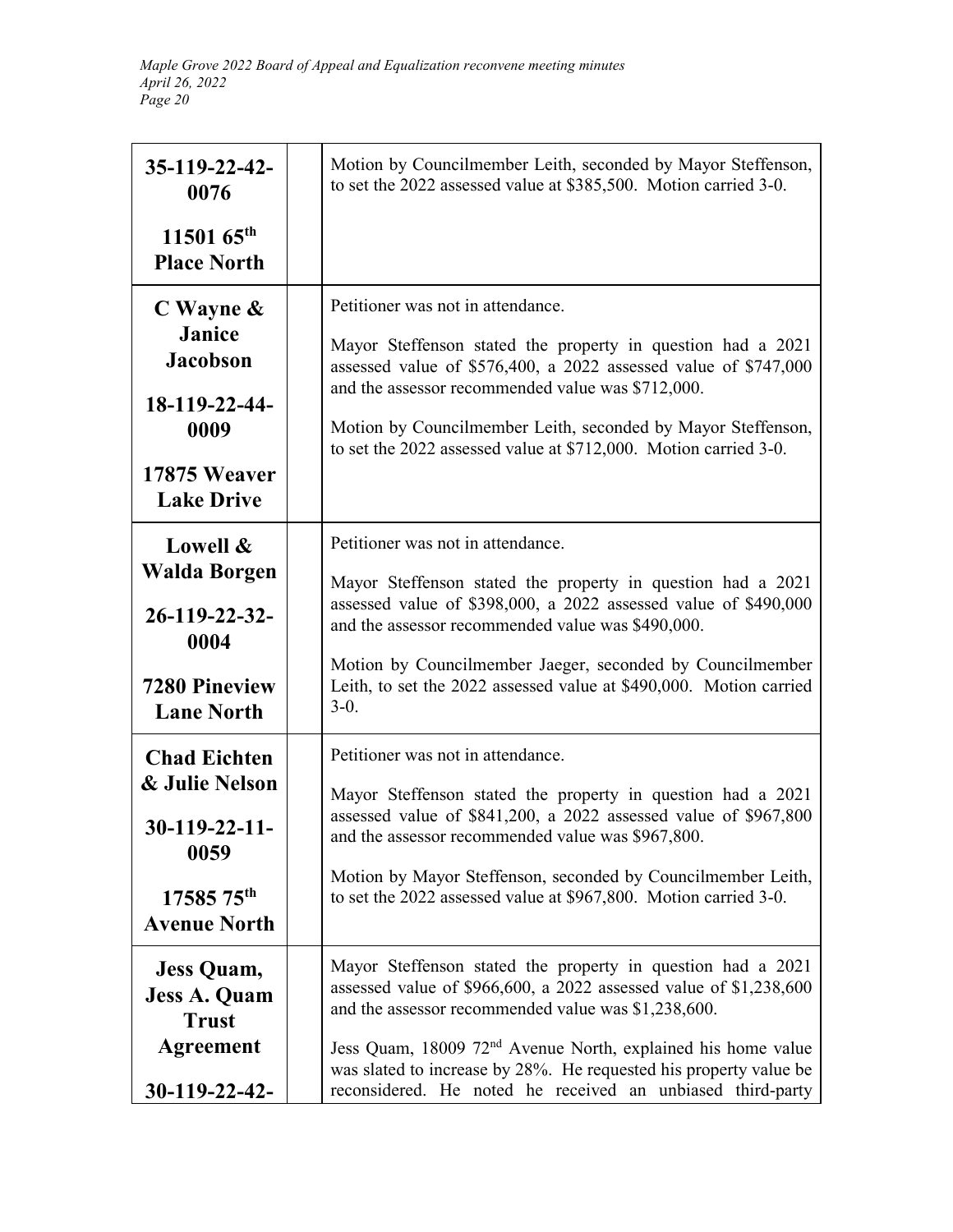| 0035<br>18009 72nd<br><b>Avenue North</b>                                                                       | appraisal on his home and the value came back at \$966,000. He<br>provided the Board with a copy of this appraisal. He commented<br>further on the detail that was considered within the third-party<br>appraisal and encouraged the Board to reduce the value of his<br>home to \$966,000. He discussed the home sales in his<br>neighborhood noting he understood he would take a loss given the<br>amount he paid to build his home in the Maplebrook<br>neighborhood. He reported his home should not compare to the<br>homes on the golf course.<br>Mayor Steffenson discussed the comps provided by Mr. Quam<br>stating all of these sales occurred within his neighborhood. City<br>Assessor Mitchell explained he did not have time to go through<br>this information because it was turned in to staff later this<br>afternoon.<br>Mr. Quam stated the first comp he provided was five doors down<br>from him, and the home was valued \$400,000 less than his.<br>Mayor Steffenson questioned what the 2022 assessed value was<br>for the home at 18109 72 <sup>nd</sup> Avenue North. City Assessor Mitchell<br>reported this home was valued at \$889,400.<br>Mayor Steffenson asked what Mr. Quam believed the value of his<br>home should be. Mr. Quam stated the value of his home should be<br>\$966,000, as was determined by the third-party appraiser.<br>Motion by Mayor Steffenson, seconded by Councilmember Leith,<br>to set the 2022 assessed value at \$1,000,000. Motion carried 3-0. |
|-----------------------------------------------------------------------------------------------------------------|-----------------------------------------------------------------------------------------------------------------------------------------------------------------------------------------------------------------------------------------------------------------------------------------------------------------------------------------------------------------------------------------------------------------------------------------------------------------------------------------------------------------------------------------------------------------------------------------------------------------------------------------------------------------------------------------------------------------------------------------------------------------------------------------------------------------------------------------------------------------------------------------------------------------------------------------------------------------------------------------------------------------------------------------------------------------------------------------------------------------------------------------------------------------------------------------------------------------------------------------------------------------------------------------------------------------------------------------------------------------------------------------------------------------------------------------------------------------------------------------------------------------|
| Grady &<br><b>Michele</b><br>Peterson<br>31-119-22-24-<br>0063<br>6534<br><b>Urbandale</b><br><b>Lane North</b> | Petitioner was not in attendance.<br>Mayor Steffenson stated the property in question had a 2021<br>assessed value of \$523,400, a 2022 assessed value of \$655,100<br>and the assessor recommended value was \$655,100.<br>Motion by Councilmember Leith, seconded by Councilmember<br>Jaeger, to set the 2022 assessed value at \$655,100. Motion carried<br>$3-0.$                                                                                                                                                                                                                                                                                                                                                                                                                                                                                                                                                                                                                                                                                                                                                                                                                                                                                                                                                                                                                                                                                                                                           |
| Mark Mizen,<br><b>Linda Kaye</b><br><b>Williams</b>                                                             | Petitioner was not in attendance.<br>Mayor Steffenson stated the property in question had a 2021<br>assessed value of \$561,600, a 2022 assessed value of \$686,600                                                                                                                                                                                                                                                                                                                                                                                                                                                                                                                                                                                                                                                                                                                                                                                                                                                                                                                                                                                                                                                                                                                                                                                                                                                                                                                                             |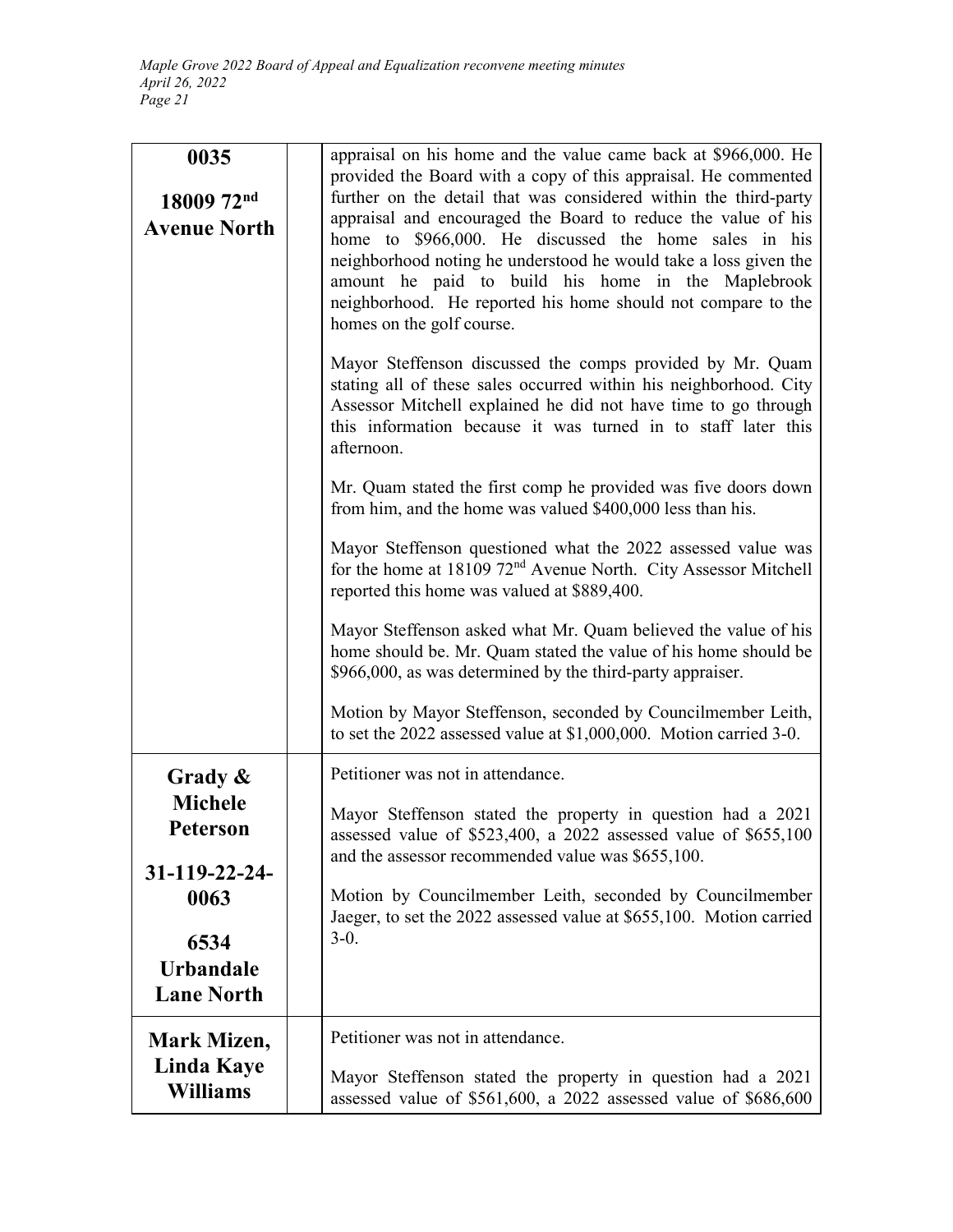| 28-119-22-12-<br>0012<br>7552 Mariner<br><b>Drive North</b>                                                | and the assessor recommended value was \$681,100.<br>Motion by Mayor Steffenson, seconded by Councilmember Leith,<br>to set the 2022 assessed value at \$681,100. Motion carried 3-0.                                                                                                                                                                        |
|------------------------------------------------------------------------------------------------------------|--------------------------------------------------------------------------------------------------------------------------------------------------------------------------------------------------------------------------------------------------------------------------------------------------------------------------------------------------------------|
| Jin Wang &<br>Aihua Wan<br>$31 - 119 - 22 - 12$<br>0025<br>18012 68th<br><b>Avenue North</b>               | Petitioner was not in attendance.<br>Mayor Steffenson stated the property in question had a 2021<br>assessed value of \$394,700, a 2022 assessed value of \$489,000<br>and the assessor recommended value was \$489,000.<br>Motion by Councilmember Leith, seconded by Mayor Steffenson,<br>to set the 2022 assessed value at \$489,000. Motion carried 3-0. |
| Jin Wang &<br>Aihua Wan<br>$31-119-22-22-$<br>0038<br>18729 68 <sup>th</sup><br><b>Avenue North</b>        | Petitioner was not in attendance.<br>Mayor Steffenson stated the property in question had a 2021<br>assessed value of \$628,400, a 2022 assessed value of \$737,600<br>and the assessor recommended value was \$737,600.<br>Motion by Councilmember Leith, seconded by Mayor Steffenson,<br>to set the 2022 assessed value at \$737,600. Motion carried 3-0. |
| Vincent &<br><b>Joanna Troy</b><br>$30-119-22-12$<br>0021<br>7656<br><b>Shadyview</b><br><b>Lane North</b> | Petitioner was not in attendance.<br>Mayor Steffenson stated the property in question had a 2021<br>assessed value of \$559,600, a 2022 assessed value of \$668,100<br>and the assessor recommended value was \$668,100.<br>Motion by Councilmember Leith, seconded by Mayor Steffenson,<br>to set the 2022 assessed value at \$668,100. Motion carried 3-0. |
| Timothy &<br>Debra Walsh<br>34-119-22-33-<br>0065                                                          | Petitioner was not in attendance.<br>Mayor Steffenson stated the property in question had a 2021<br>assessed value of \$436,400, a 2022 assessed value of \$528,100<br>and the assessor recommended value was \$523,100.<br>Motion by Mayor Steffenson, seconded by Councilmember Leith,                                                                     |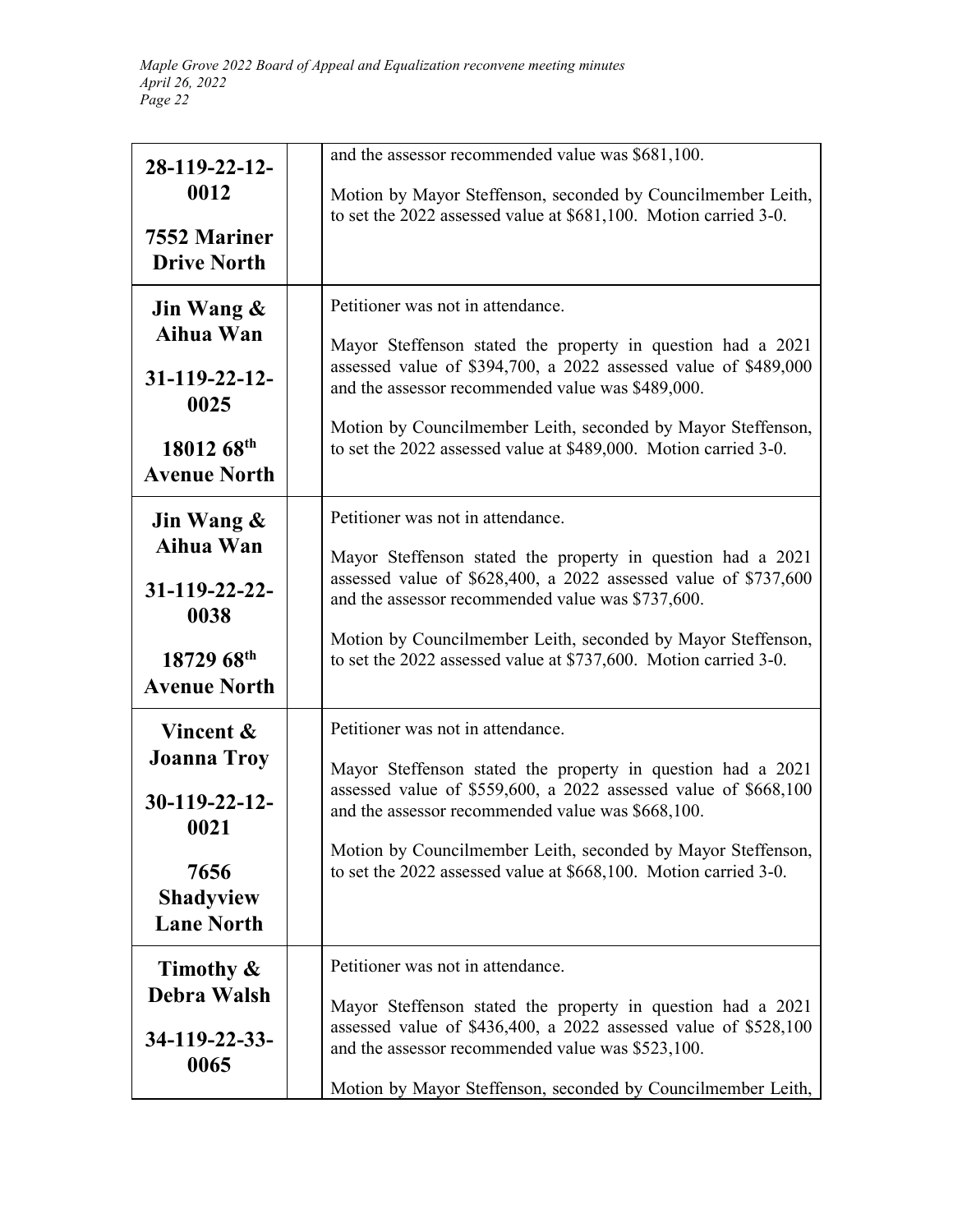| 14187 63rd<br><b>Avenue North</b>             | to set the 2022 assessed value at \$523,100. Motion carried 3-0.                                                                                                                              |
|-----------------------------------------------|-----------------------------------------------------------------------------------------------------------------------------------------------------------------------------------------------|
| Louis & Susan<br>Frykman                      | Susan Frykman, 13850 $62nd$ Avenue North, requested the value of<br>her home be set at \$340,000. Councilmember Leith indicated he<br>agreed since it was more in line with the average.      |
| 34-119-22-34-<br>0037                         | Motion by Councilmember Jaeger, seconded by Mayor Steffenson,<br>to set the 2022 assessed value at \$340,000. Motion carried 3-0.                                                             |
| $1385062^{nd}$<br><b>Avenue North</b>         |                                                                                                                                                                                               |
| Junmei Zhao                                   | Petitioner was not in attendance.                                                                                                                                                             |
| & Imre Tuba                                   | Mayor Steffenson stated the property in question had a 2021                                                                                                                                   |
| $35 - 119 - 22 - 31$<br>0042                  | assessed value of \$365,400, a 2022 assessed value of \$454,300<br>and the assessor recommended value was \$423,700.                                                                          |
| $1209563$ <sup>rd</sup><br><b>Place North</b> | Motion by Councilmember Jaeger, seconded by Councilmember<br>Leith, to set the 2022 assessed value at \$423,700. Motion carried<br>$3-0.$                                                     |
| Francis &                                     | Petitioner was not in attendance.                                                                                                                                                             |
| <b>Marlene</b><br><b>Kettler</b>              | Mayor Steffenson stated the property in question had a 2021<br>assessed value of \$617,900, a 2022 assessed value of \$816,500                                                                |
| 17-119-22-34-                                 | and the assessor recommended value was \$816,500.                                                                                                                                             |
| 0033                                          | Motion by Councilmember Jaeger, seconded by Mayor Steffenson,<br>to set the 2022 assessed value at \$816,500. Motion carried 3-0.                                                             |
| 16949 Weaver                                  |                                                                                                                                                                                               |
| <b>Lake Drive</b><br><b>North</b>             |                                                                                                                                                                                               |
| Danielle Liu &<br>Jianhua Xue                 | Mayor Steffenson stated the property in question had a 2021<br>assessed value of \$480,000, a 2022 assessed value of \$566,600<br>and the assessor recommended value was \$566,600.           |
| 32-119-22-24-<br>0058                         | Danielle Liu, 16941 66 <sup>th</sup> Place North, discussed the response she<br>received from the city appraiser and asked if the finished square                                             |
| $1694166$ <sup>th</sup><br><b>Place North</b> | footage on her home was updated. She believed no change was<br>made even after someone from the city came to her property. A<br>member of the assessor's office reviewed the measurements for |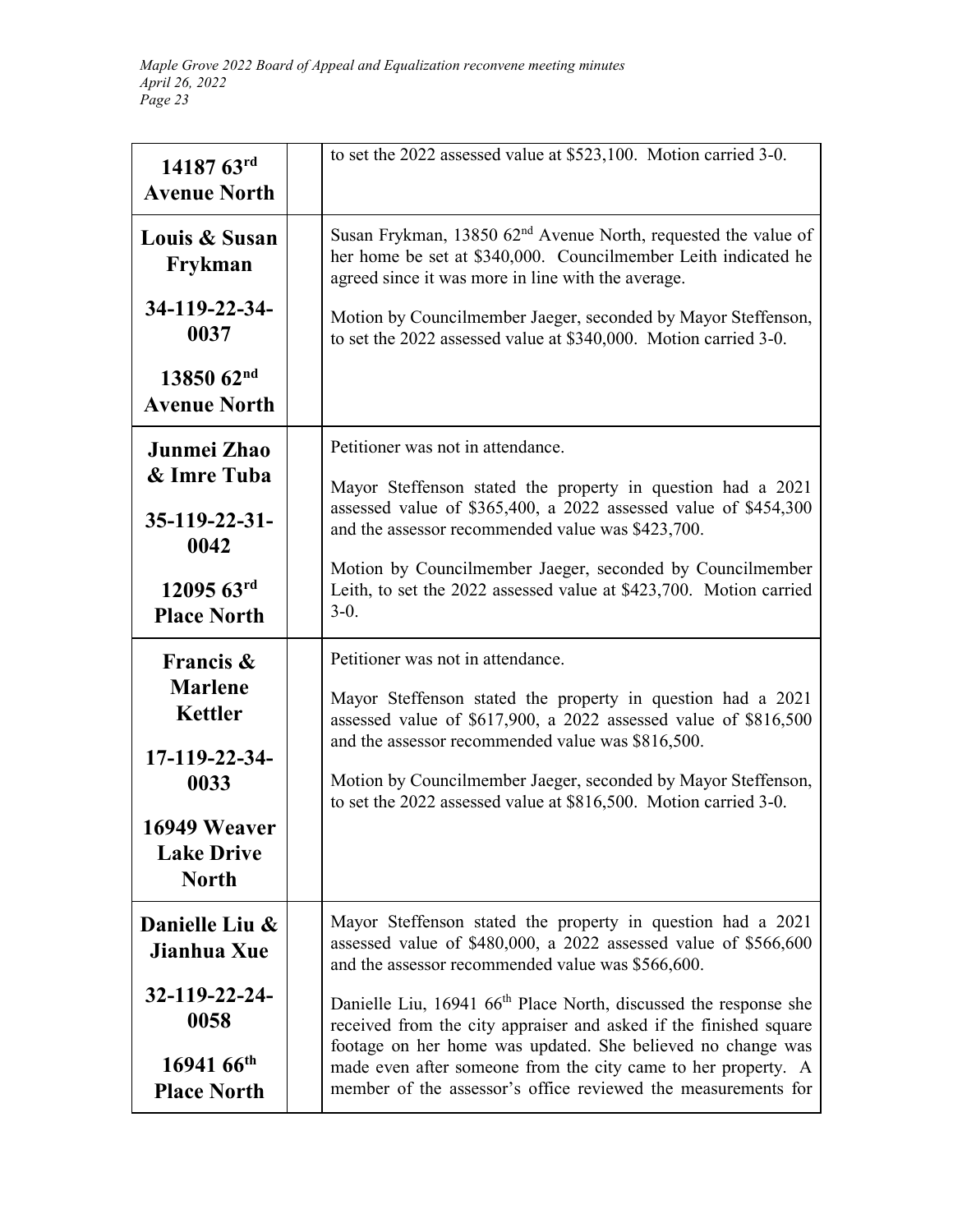|                                   | the home with Ms. Liu.                                                                                                                                                                                                                                                                                                                                                                                                                                                                             |
|-----------------------------------|----------------------------------------------------------------------------------------------------------------------------------------------------------------------------------------------------------------------------------------------------------------------------------------------------------------------------------------------------------------------------------------------------------------------------------------------------------------------------------------------------|
|                                   | Mayor Steffenson asked what the difference was between Ms.<br>Liu's home and comp one. Ms. Liu reported that the report<br>indicated it was six square feet larger, but she has 210 square feet<br>in her home that was never finished. Mr. DeJong reported a<br>negative adjustment had been applied to this house for the addition<br>that was not completed.<br>Motion by Councilmember Jaeger, seconded by Councilmember<br>Leith, to set the 2022 assessed value at \$556,600. Motion carried |
|                                   | $3-0.$                                                                                                                                                                                                                                                                                                                                                                                                                                                                                             |
| <b>Recess</b>                     | Mayor Steffenson recessed the Board of Appeal and Equalization<br>meeting at 8:56 p.m.                                                                                                                                                                                                                                                                                                                                                                                                             |
| Reconvene                         | Mayor Steffenson reconvened the Board of Appeal and<br>Equalization meeting at 9:03 p.m.                                                                                                                                                                                                                                                                                                                                                                                                           |
| Yongyi Yu &                       | Petitioner was not in attendance.                                                                                                                                                                                                                                                                                                                                                                                                                                                                  |
| <b>Jin Wang</b>                   | Mayor Steffenson stated the property in question had a 2021                                                                                                                                                                                                                                                                                                                                                                                                                                        |
| 28-119-22-22-<br>0009             | assessed value of \$465,500, a 2022 assessed value of \$558,800<br>and the assessor recommended value was \$541,900.                                                                                                                                                                                                                                                                                                                                                                               |
| 15620 76th<br><b>Place North</b>  | Motion by Councilmember Jaeger, seconded by Councilmember<br>Leith, to set the 2022 assessed value at \$541,900. Motion carried<br>$3-0.$                                                                                                                                                                                                                                                                                                                                                          |
| David & Mary                      | Petitioner was not in attendance.                                                                                                                                                                                                                                                                                                                                                                                                                                                                  |
| <b>Jo Berberick</b>               | Mayor Steffenson stated the property in question had a 2021                                                                                                                                                                                                                                                                                                                                                                                                                                        |
| $01-119-22-43-$<br>0031           | assessed value of \$226,000, a 2022 assessed value of \$304,400<br>and the assessor recommended value was \$278,100.                                                                                                                                                                                                                                                                                                                                                                               |
| 10177 Nathan<br><b>Lane North</b> | Motion by Mayor Steffenson, seconded by Councilmember Jaeger,<br>to set the 2022 assessed value at \$278,100. Motion carried 3-0.                                                                                                                                                                                                                                                                                                                                                                  |
| Anthony $\&$                      | Petitioner was not in attendance.                                                                                                                                                                                                                                                                                                                                                                                                                                                                  |
| <b>Sheri Rivera</b>               | Mayor Steffenson stated the property in question had a 2021                                                                                                                                                                                                                                                                                                                                                                                                                                        |
| 33-119-22-33-<br>0010             | assessed value of \$576,000, a 2022 assessed value of \$727,100<br>and the assessor recommended value was \$727,100.                                                                                                                                                                                                                                                                                                                                                                               |
|                                   | Motion by Mayor Steffenson, seconded by Councilmember Leith,                                                                                                                                                                                                                                                                                                                                                                                                                                       |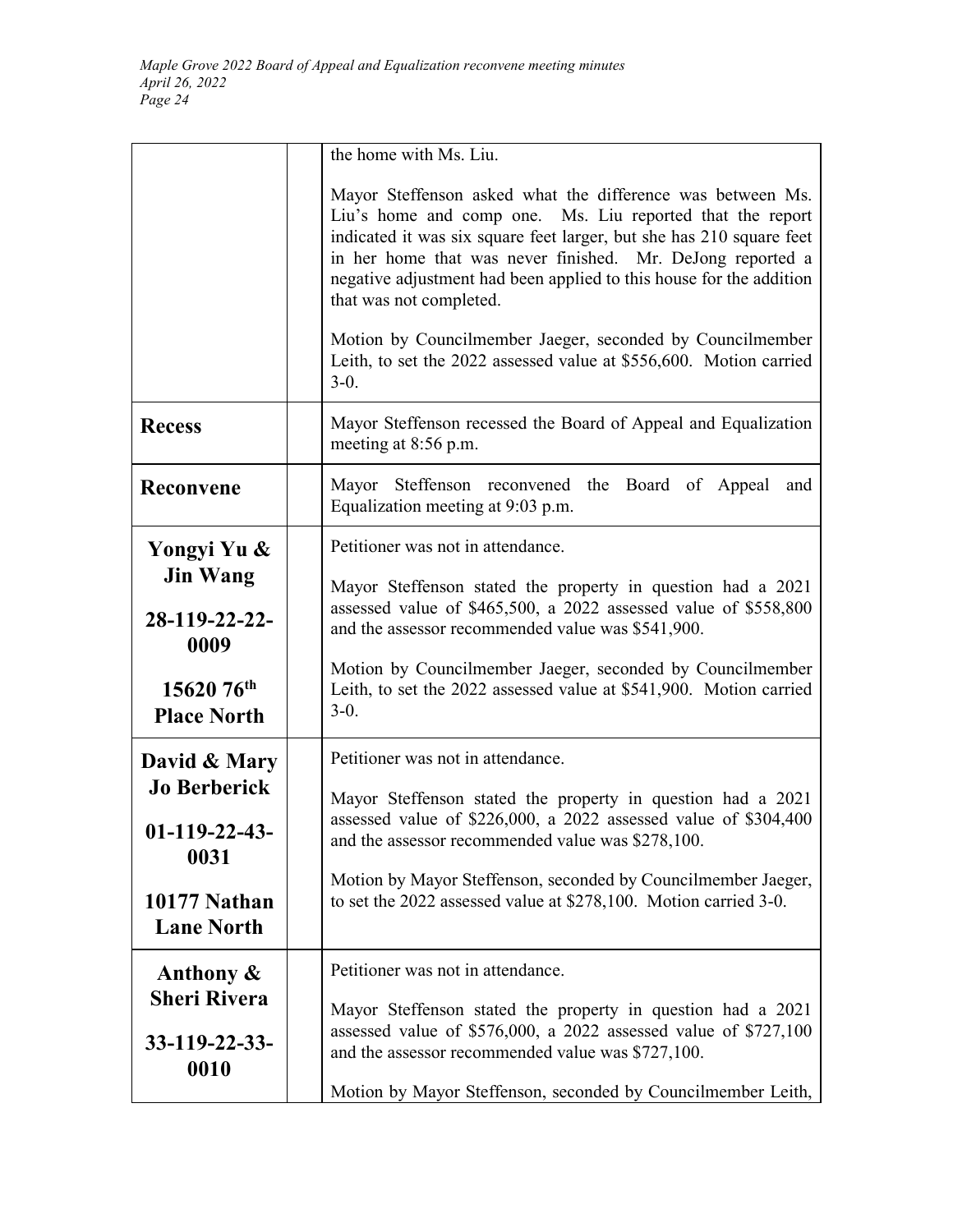| 6319<br>Ranchview<br><b>Lane North</b>                                                                      | to set the 2022 assessed value at \$727,100. Motion carried 3-0.                                                                                                                                                                                                                                                                                                                                                                                                                       |
|-------------------------------------------------------------------------------------------------------------|----------------------------------------------------------------------------------------------------------------------------------------------------------------------------------------------------------------------------------------------------------------------------------------------------------------------------------------------------------------------------------------------------------------------------------------------------------------------------------------|
| John &<br><b>Melissa</b><br><b>Profaizer</b><br>$07-119-22-24-$<br>0008<br>18448 98th<br><b>Place North</b> | Petitioner was not in attendance.<br>Mayor Steffenson stated the property in question had a 2021<br>assessed value of \$527,200, a 2022 assessed value of \$664,500<br>and the assessor recommended value was \$664,500.<br>Motion by Councilmember Jaeger to set the 2022 assessed value at<br>\$633,500. Motion failed for lack of a second.<br>Motion by Mayor Steffenson, seconded by Councilmember Leith,<br>to set the 2022 assessed value at \$650,000. Motion carried 3-0.     |
| David & Lisa<br>Judge<br>$32 - 119 - 22 - 31$<br>0013<br><b>6336 Fountain</b><br><b>Lane North</b>          | Petitioner was not in attendance.<br>Mayor Steffenson stated the property in question had a 2021<br>assessed value of \$550,100, a 2022 assessed value of \$683,300<br>and the assessor recommended value was \$683,300.<br>Motion by Councilmember Jaeger to set the 2022 assessed value at<br>\$605,300. Motion failed for lack of a second.<br>Motion by Councilmember Leith, seconded by Mayor Steffenson,<br>to set the 2022 assessed value at \$683,300. Motion carried 3-0.     |
| <b>Tao Zhang</b><br>$36 - 119 - 22 - 43$<br>0084<br>6241 Eagle<br><b>Lake Drive</b><br><b>North</b>         | Petitioner was not in attendance.<br>Mayor Steffenson stated the property in question had a 2021<br>assessed value of \$494,900, a 2022 assessed value of \$662,700<br>and the assessor recommended value was \$662,700.<br>Motion by Councilmember Jaeger to set the 2022 assessed value at<br>\$595,700. The motion failed for lack of a second.<br>Motion by Mayor Steffenson, seconded by Councilmember Leith,<br>to set the 2022 assessed value at \$647,700. Motion carried 3-0. |
| Tao Zhang<br>27-119-22-13-<br>0106                                                                          | Petitioner was not in attendance.<br>Mayor Steffenson stated the property in question had a 2021<br>assessed value of \$156,700, a 2022 assessed value of \$183,500<br>and the assessor recommended value was \$183,500.                                                                                                                                                                                                                                                               |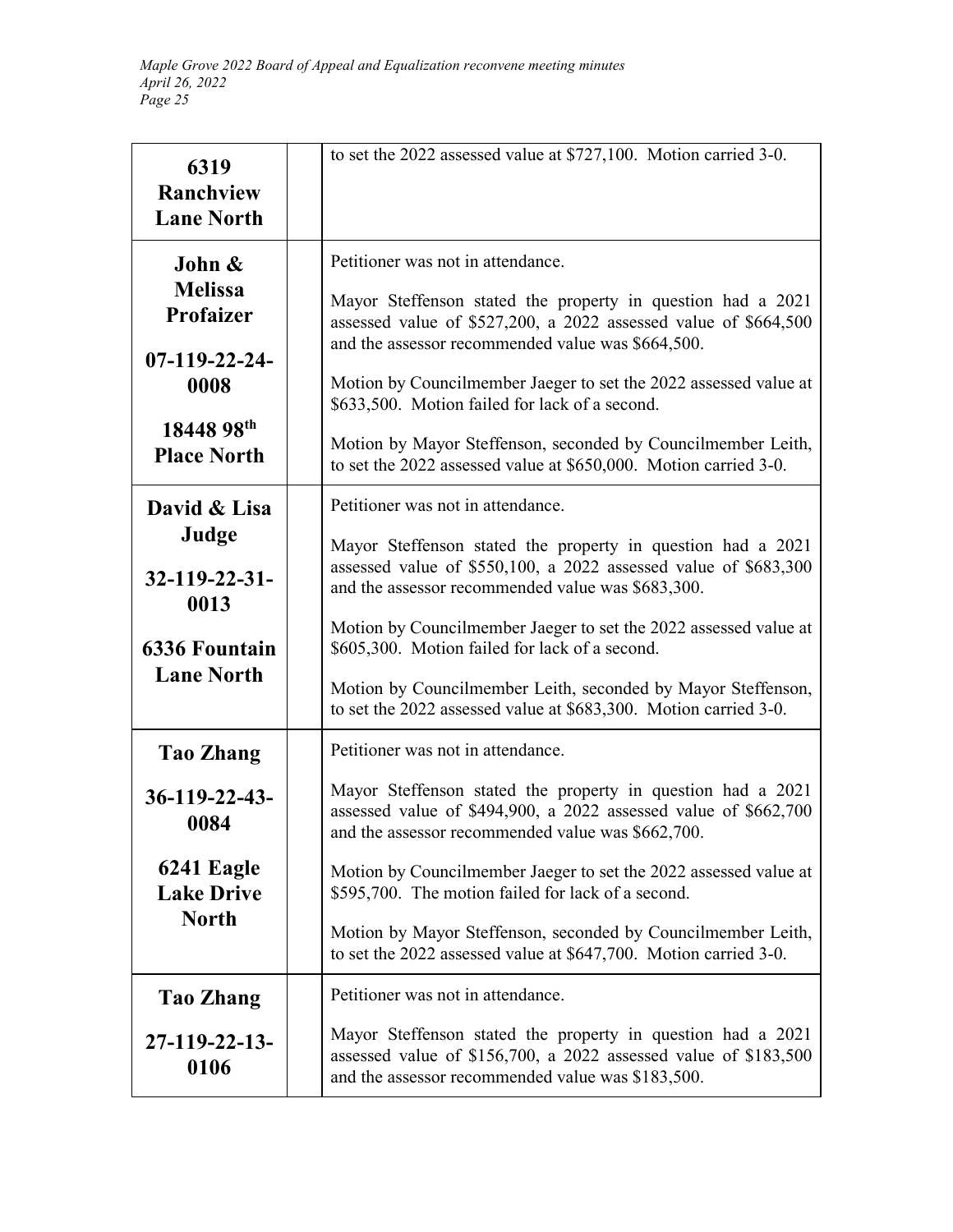| 7526<br>Wedgewood<br><b>Way North</b>                                                                                                                      | Motion by Councilmember Leith, seconded by Mayor Steffenson,<br>to set the 2022 assessed value at \$183,500. Motion carried 3-0.                                                                                                                                                                                                                                                                                                                                                             |
|------------------------------------------------------------------------------------------------------------------------------------------------------------|----------------------------------------------------------------------------------------------------------------------------------------------------------------------------------------------------------------------------------------------------------------------------------------------------------------------------------------------------------------------------------------------------------------------------------------------------------------------------------------------|
| <b>Barbara</b><br><b>Fitzke</b> , The<br><b>Robert</b><br><b>Charles F and</b><br><b>Barbara Jean</b><br><b>Fitzke</b><br><b>Revocable</b><br><b>Trust</b> | Petitioner was not in attendance.<br>Mayor Steffenson stated the property in question had a 2021<br>assessed value of \$354,000, a 2022 assessed value of \$453,700<br>and the assessor recommended value was \$453,700.<br>Motion by Councilmember Leith, seconded by Councilmember<br>Jaeger, to set the 2022 assessed value at \$426,900. Motion carried<br>$3-0.$                                                                                                                        |
| 10-119-22-43-<br>0014<br>13324 94th<br><b>Avenue North</b>                                                                                                 |                                                                                                                                                                                                                                                                                                                                                                                                                                                                                              |
| <b>Kellie</b><br>Christensen &<br>Patricia Lugtu<br>$19-119-22-11-$<br>0007<br>$17678$ 83 <sup>rd</sup><br><b>Avenue North</b>                             | Petitioner was not in attendance.<br>Mayor Steffenson stated the property in question had a 2021<br>assessed value of \$777,500, a 2022 assessed value of \$1,001,300<br>and the assessor recommended value was \$1,001,300.<br>Motion by Councilmember Jaeger to set the 2022 assessed value at<br>\$980,100. The motion failed for lack of a second.<br>Motion by Councilmember Leith, seconded by Mayor Steffenson,<br>to set the 2022 assessed value at \$1,001,300. Motion carried 3-0. |
| <b>Bradley &amp;</b><br>Lisa<br><b>Schammel</b><br>18-119-22-42-<br>0042<br>8845<br>Queensland<br><b>Lane North</b>                                        | Petitioner was not in attendance.<br>Mayor Steffenson stated the property in question had a 2021<br>assessed value of \$401,200, a 2022 assessed value of \$489,900<br>and the assessor recommended value was \$489,900.<br>Motion by Councilmember Leith, seconded by Mayor Steffenson,<br>to set the 2022 assessed value at \$489,900. Motion carried 3-0.                                                                                                                                 |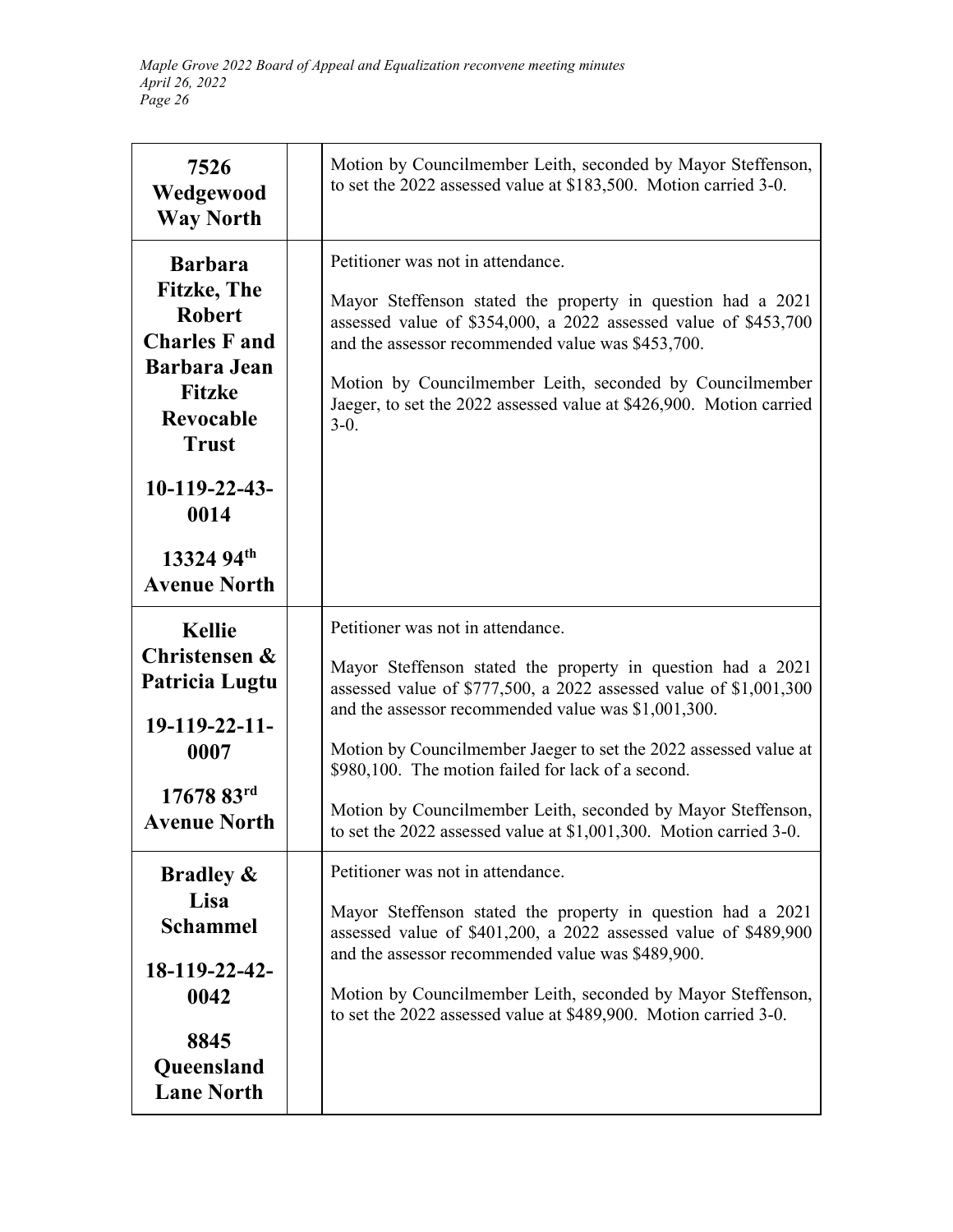| <b>Olga Ugorets</b>                                  | Petitioner was not in attendance.                                                                                                                                                   |
|------------------------------------------------------|-------------------------------------------------------------------------------------------------------------------------------------------------------------------------------------|
| 26-119-22-34-<br>0019                                | Mayor Steffenson stated the property in question had a 2021<br>assessed value of \$323,900, a 2022 assessed value of \$411,800<br>and the assessor recommended value was \$411,800. |
| 7030 Jonquil<br><b>Lane North</b>                    | Motion by Councilmember Leith, seconded by Mayor Steffenson,<br>to set the 2022 assessed value at \$390,600. Motion carried 3-0.                                                    |
| <b>Olga Ugorets</b>                                  | Petitioner was not in attendance.                                                                                                                                                   |
| & David<br><b>Ebsen</b>                              | Mayor Steffenson stated the property in question had a 2021<br>assessed value of \$315,900, a 2022 assessed value of \$380,800<br>and the assessor recommended value was \$380,800. |
| 15-119-22-14-<br>0022                                | Motion by Councilmember Leith, seconded by Mayor Steffenson,<br>to set the 2022 assessed value at \$380,800. Motion carried 3-0.                                                    |
| 8900<br><b>Rosewood</b><br><b>Lane North</b>         |                                                                                                                                                                                     |
| <b>Olga Ugorets</b>                                  | Petitioner was not in attendance.                                                                                                                                                   |
| 19-119-22-11-<br>0038                                | Mayor Steffenson stated the property in question had a 2021<br>assessed value of \$292,300, a 2022 assessed value of \$352,900<br>and the assessor recommended value was \$352,900. |
| 17687 83rd<br><b>Avenue North</b>                    | Motion by Councilmember Leith, seconded by Councilmember<br>Jaeger, to set the 2022 assessed value at \$352,900. Motion carried<br>$3-0.$                                           |
| <b>Olga Ugorets</b>                                  | Petitioner was not in attendance.                                                                                                                                                   |
| 35-119-22-14-<br>0019                                | Mayor Steffenson stated the property in question had a 2021<br>assessed value of \$194,000, a 2022 assessed value of \$234,200<br>and the assessor recommended value was \$234,200. |
| <b>308 West</b><br><b>Eagle Lake</b><br><b>Drive</b> | Motion by Councilmember Jaeger, seconded by Councilmember<br>Leith, to set the 2022 assessed value at \$234,200. Motion carried<br>$3-0.$                                           |
| John & Lisa                                          | Petitioner was not in attendance.                                                                                                                                                   |
| Quast<br>35-119-22-32-                               | Mayor Steffenson stated the property in question had a 2021<br>assessed value of \$318,200, a 2022 assessed value of \$400,200                                                      |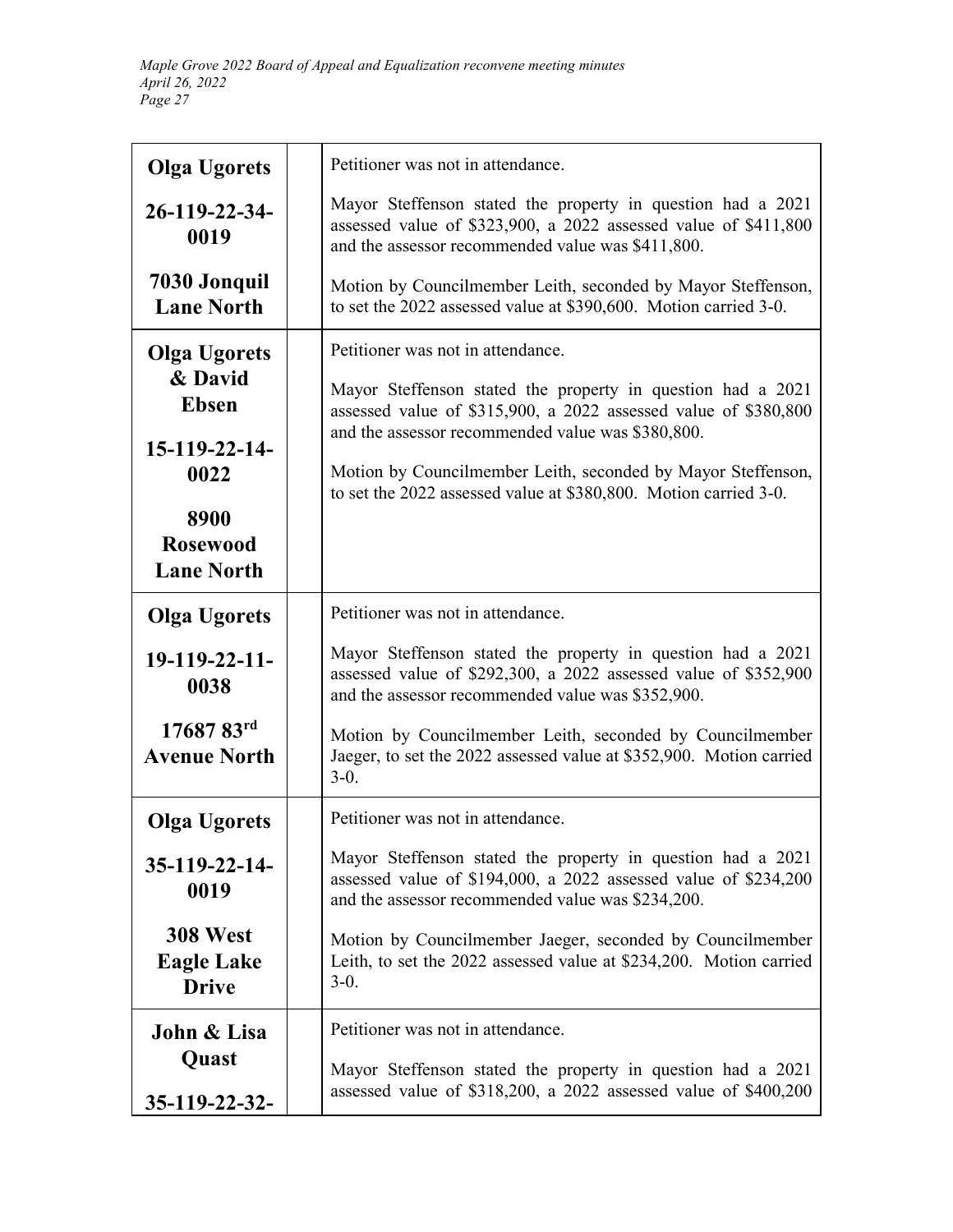| 0103                                              | and the assessor recommended value was \$400,200.                                                                                                                                   |
|---------------------------------------------------|-------------------------------------------------------------------------------------------------------------------------------------------------------------------------------------|
| 6553<br><b>Meadowlark</b><br><b>Lane North</b>    | Motion by Councilmember Leith, seconded by Mayor Steffenson,<br>to set the 2022 assessed value at \$383,700. Motion carried 3-0.                                                    |
| Priya Gupta                                       | Petitioner was not in attendance.                                                                                                                                                   |
| 17-119-22-23-<br>0036                             | Mayor Steffenson stated the property in question had a 2021<br>assessed value of \$311,200, a 2022 assessed value of \$389,600<br>and the assessor recommended value was \$389,600. |
| $1722090^{th}$<br><b>Avenue North</b>             | Motion by Councilmember Leith, seconded by Councilmember<br>Jaeger, to set the 2022 assessed value at \$367,500. Motion carried<br>$3-0.$                                           |
| <b>Tracy</b>                                      | Petitioner was not in attendance.                                                                                                                                                   |
| <b>Jacobson</b>                                   | Mayor Steffenson stated the property in question had a 2021                                                                                                                         |
| $32 - 119 - 22 - 21$<br>0022                      | assessed value of \$624,600, a 2022 assessed value of \$789,300<br>and the assessor recommended value was \$789,300.                                                                |
| 6772 Everest<br><b>Lane North</b>                 | Motion by Councilmember Leith, seconded by Mayor Steffenson,<br>to set the 2022 assessed value at \$789,300. Motion carried 3-0.                                                    |
| Ronald &                                          | Petitioner was not in attendance.                                                                                                                                                   |
| Lorraine<br>Lucas                                 | Mayor Steffenson stated the property in question had a 2021<br>assessed value of \$532,300, a 2022 assessed value of \$700,900<br>and the assessor recommended value was \$700,900. |
| 17-119-22-34-<br>0018                             | Motion by Councilmember Leith, seconded by Mayor Steffenson,<br>to set the 2022 assessed value at \$686,600. Motion carried 3-0.                                                    |
| 16923 Weaver<br><b>Lake Drive</b><br><b>North</b> |                                                                                                                                                                                     |
| Julie                                             | Petitioner was not in attendance.                                                                                                                                                   |
| Pritchard                                         | Mayor Steffenson stated the property in question had a 2021                                                                                                                         |
| 11-119-22-34-<br>0032                             | assessed value of \$438,600, a 2022 assessed value of \$493,800<br>and the assessor recommended value was \$477,700.                                                                |
|                                                   | Motion by Councilmember Jaeger, seconded by Mayor Steffenson,                                                                                                                       |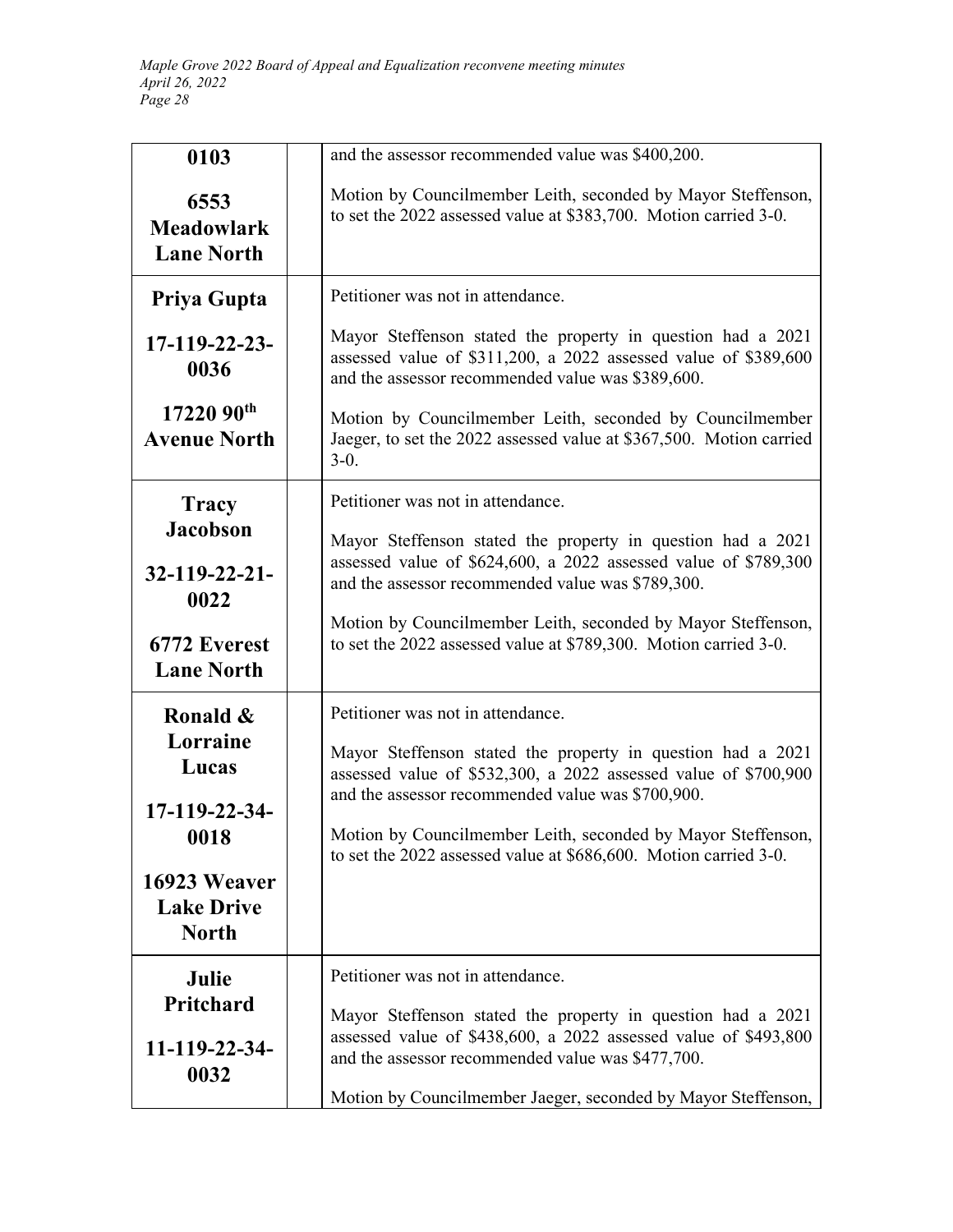| 12086 93rd<br><b>Place North</b>                                                                                       | to set the 2022 assessed value at \$477,700. Motion carried 3-0.                                                                                                                                                                                                                                                                                             |
|------------------------------------------------------------------------------------------------------------------------|--------------------------------------------------------------------------------------------------------------------------------------------------------------------------------------------------------------------------------------------------------------------------------------------------------------------------------------------------------------|
| <b>Michael Drew</b><br>& Duo Wang<br>32-119-22-24-<br>0036<br>16909 66th<br><b>Avenue North</b>                        | Petitioner was not in attendance.<br>Mayor Steffenson stated the property in question had a 2021<br>assessed value of \$513,700, a 2022 assessed value of \$603,500<br>and the assessor recommended value was \$603,500.<br>Motion by Councilmember Leith, seconded by Mayor Steffenson,<br>to set the 2022 assessed value at \$603,500. Motion carried 3-0. |
| <b>Janet</b><br><b>Jergenson</b><br>$18-119-22-41-$<br>0019<br>17651 Weaver<br><b>Lake Drive</b><br><b>North</b>       | Petitioner was not in attendance.<br>Mayor Steffenson stated the property in question had a 2021<br>assessed value of \$581,900, a 2022 assessed value of \$752,300<br>and the assessor recommended value was \$752,300.<br>Motion by Councilmember Leith, seconded by Mayor Steffenson,<br>to set the 2022 assessed value at \$752,300. Motion carried 3-0. |
| Jeffrey $\&$<br><b>Danielle</b><br><b>Peterson</b><br>$31 - 119 - 22 - 32$<br>0060<br>19010 63rd<br><b>Place North</b> | Petitioner was not in attendance.<br>Mayor Steffenson stated the property in question had a 2021<br>assessed value of \$438,000, a 2022 assessed value of \$542,300<br>and the assessor recommended value was \$542,300.<br>Motion by Councilmember Leith, seconded by Mayor Steffenson,<br>to set the 2022 assessed value at \$542,300. Motion carried 3-0. |
| Samuel &<br><b>Cheryl</b><br><b>Macalus</b><br>29-119-22-41-<br>0021<br>15939 72nd                                     | Petitioner was not in attendance.<br>Mayor Steffenson stated the property in question had a 2021<br>assessed value of \$542,600, a 2022 assessed value of \$627,800<br>and the assessor recommended value was \$627,800.<br>Motion by Councilmember Leith, seconded by Mayor Steffenson,<br>to set the 2022 assessed value at \$627,800. Motion carried 3-0. |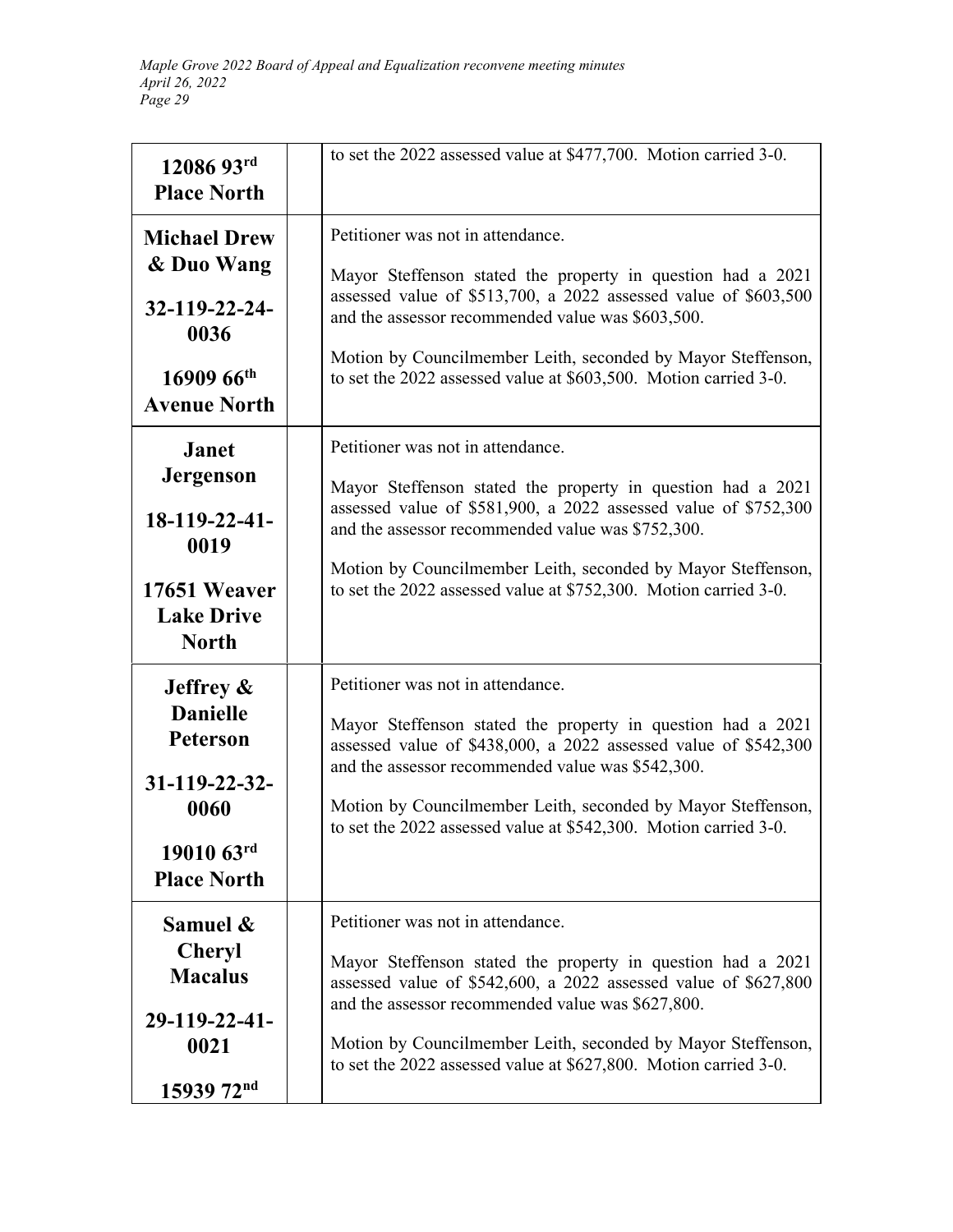| <b>Place North</b>                                                                                                         |                                                                                                                                                                                                                                                                                                                                                                                                                                                                                                                                      |
|----------------------------------------------------------------------------------------------------------------------------|--------------------------------------------------------------------------------------------------------------------------------------------------------------------------------------------------------------------------------------------------------------------------------------------------------------------------------------------------------------------------------------------------------------------------------------------------------------------------------------------------------------------------------------|
| Dinesh &<br><b>Anju Goel</b><br>$31 - 119 - 22 - 32$<br>0073<br>19043 64th<br><b>Avenue North</b>                          | Petitioner was not in attendance.<br>Mayor Steffenson stated the property in question had a 2021<br>assessed value of \$729,600, a 2022 assessed value of \$803,600<br>and the assessor recommended value was \$803,600.<br>Motion by Councilmember Jaeger, seconded by Councilmember<br>Leith, to set the 2022 assessed value at \$803,600. Motion carried<br>$3-0.$                                                                                                                                                                |
| <b>Matthew</b><br><b>Smith, Smith</b><br><b>Living Trust</b><br>$30-119-22-41-$<br>0062<br>7184 Peony<br><b>Lane North</b> | Petitioner was not in attendance.<br>Mayor Steffenson stated the property in question had a 2021<br>assessed value of \$472,100, a 2022 assessed value of \$632,700<br>and the assessor recommended value was \$632,700.<br>Councilmember Leith indicated this home was recommended to<br>34% increase and asked why staff made this<br>have a<br>recommendation. City Assessor Mitchell commented this was due<br>to home sales in the neighborhood. Councilmember Leith and<br>Mayor Steffenson discussed the city reported comps. |
|                                                                                                                            | Motion by Mayor Steffenson, seconded by Councilmember Jaeger,<br>to set the 2022 assessed value at \$632,700. Motion carried 3-0.                                                                                                                                                                                                                                                                                                                                                                                                    |
| Joseph & Erin<br><b>Mies</b><br>$35-119-22-12-$<br>0057<br>$1179867^{\text{th}}$<br><b>Place North</b>                     | Petitioner was not in attendance.<br>Mayor Steffenson stated the property in question had a 2021<br>assessed value of \$341,200, a 2022 assessed value of \$424,200<br>and the assessor recommended value was \$424,200.<br>Motion by Councilmember Leith, seconded by Mayor Steffenson,<br>to set the 2022 assessed value at \$424,200. Motion carried 3-0.                                                                                                                                                                         |
| <b>John Buechler</b><br>14-119-22-12-<br>0034<br>9281<br><b>Forestview</b>                                                 | Petitioner was not in attendance.<br>Mayor Steffenson stated the property in question had a 2021<br>assessed value of \$322,800, a 2022 assessed value of \$401,900<br>and the assessor recommended value was \$401,900.<br>Motion by Councilmember Jaeger, seconded by Councilmember<br>Leith, to set the 2022 assessed value at \$401,900. Motion carried<br>$3-0.$                                                                                                                                                                |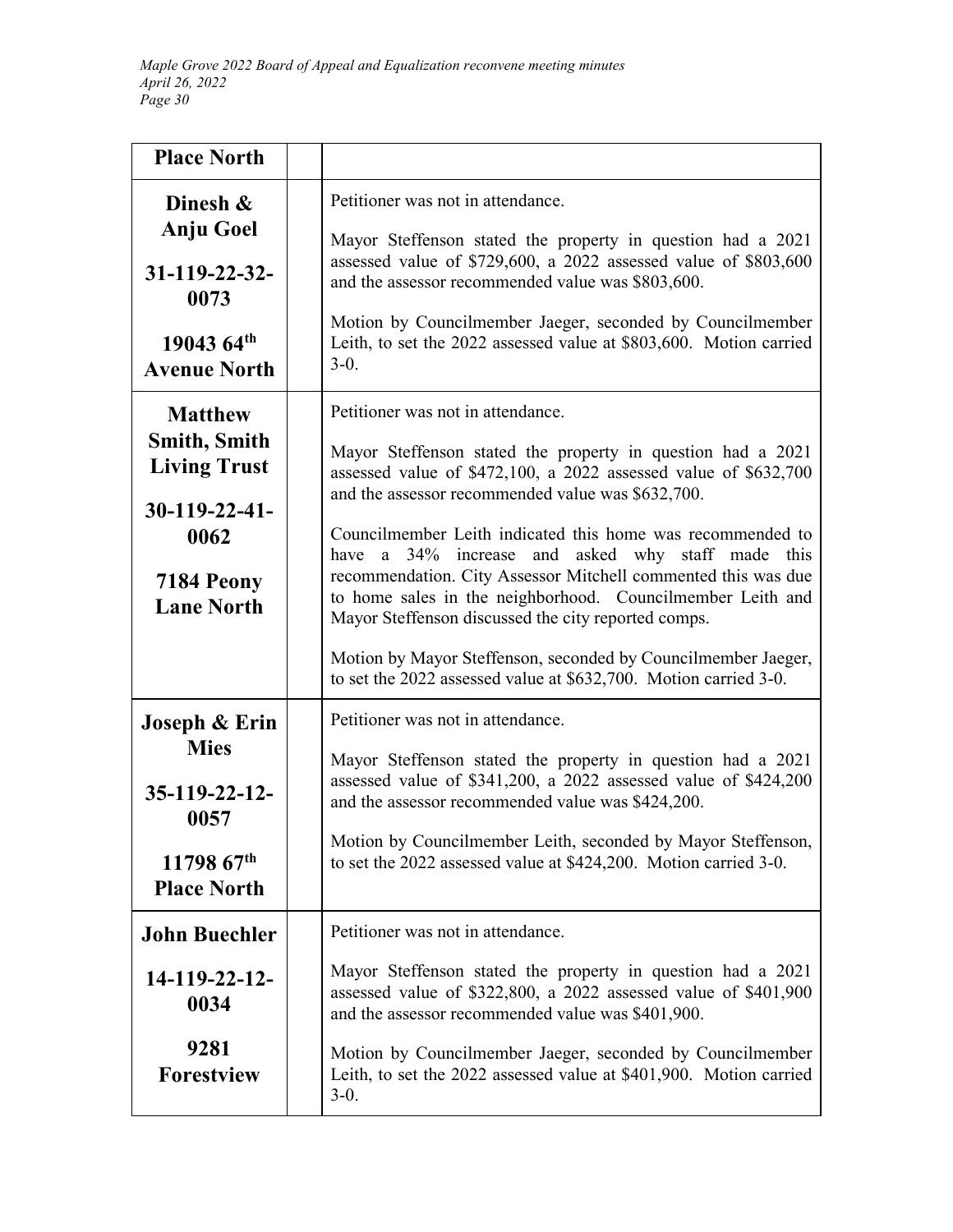| <b>Lane North</b>                                             |                                                                                                                                                                                                                                |
|---------------------------------------------------------------|--------------------------------------------------------------------------------------------------------------------------------------------------------------------------------------------------------------------------------|
| <b>Sally Paul,</b><br>Holiday<br>Stationstores,<br><b>LLC</b> | Petitioner was not in attendance.<br>Mayor Steffenson stated the property in question had a 2021<br>assessed value of \$1,480,100, a 2022 assessed value of \$1,569,400<br>and the assessor recommended value was \$1,569,400. |
| 34-119-22-43-<br>0008                                         | Motion by Councilmember Leith, seconded by Mayor Steffenson,<br>to set the 2022 assessed value at \$1,569,400. Motion carried 3-0.                                                                                             |
| <b>13303 Bass</b><br><b>Lake Road</b>                         |                                                                                                                                                                                                                                |
| <b>Sally Paul, 99</b>                                         | Petitioner was not in attendance.                                                                                                                                                                                              |
| <b>Maple</b><br><b>Partners LLC</b><br>#319                   | Mayor Steffenson stated the property in question had a 2021<br>assessed value of \$2,063,700, a 2022 assessed value of \$2,187,800<br>and the assessor recommended value was \$2,187,800.                                      |
| $08-119-22-42-$<br>0016                                       | Motion by Mayor Steffenson, seconded by Councilmember Leith,<br>to set the 2022 assessed value at \$2,187,800. Motion carried 3-0.                                                                                             |
| 16350 96th<br><b>Avenue North</b>                             |                                                                                                                                                                                                                                |
| Daniel &<br><b>Mary</b><br><b>Brusegard</b>                   | Petitioner was not in attendance.<br>Mayor Steffenson stated the property in question had a 2021<br>assessed value of \$625,200, a 2022 assessed value of \$841,900                                                            |
| 36-119-22-42-                                                 | and the assessor recommended value was \$821,400.                                                                                                                                                                              |
| 0016                                                          | Motion by Mayor Steffenson, seconded by Councilmember Leith,<br>to set the 2022 assessed value at \$821,400. Motion carried 3-0.                                                                                               |
| 6425 Eagle<br><b>Lake Drive</b><br><b>North</b>               |                                                                                                                                                                                                                                |
| Donald &                                                      | Petitioner was not in attendance.                                                                                                                                                                                              |
| <b>Karen Yeager</b>                                           | Mayor Steffenson stated the property in question had a 2021                                                                                                                                                                    |
| 19-119-22-11-<br>0040                                         | assessed value of \$385,200, a 2022 assessed value of \$480,700<br>and the assessor recommended value was \$480,700.                                                                                                           |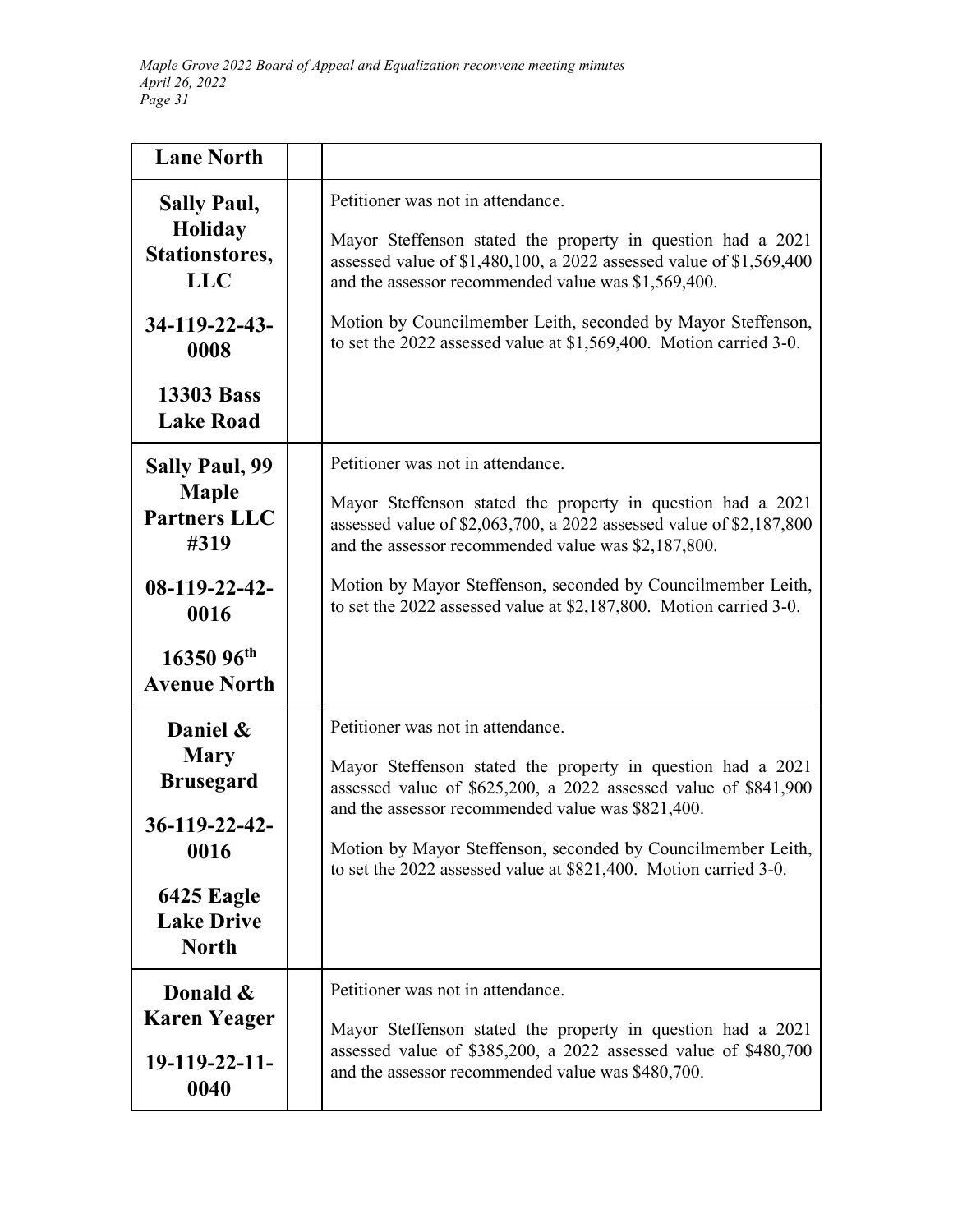| 17716 82nd<br><b>Way North</b>                                                                                             | Motion by Mayor Steffenson, seconded by Councilmember Leith,<br>to set the 2022 assessed value at \$480,700. Motion carried 3-0.                                                                                                                                                                                                                                                                                                                                                                                                               |
|----------------------------------------------------------------------------------------------------------------------------|------------------------------------------------------------------------------------------------------------------------------------------------------------------------------------------------------------------------------------------------------------------------------------------------------------------------------------------------------------------------------------------------------------------------------------------------------------------------------------------------------------------------------------------------|
| David &<br><b>Linda Looney</b><br>$20-119-22-12$<br>0014<br>16655 84th<br><b>Place North</b>                               | Petitioner was not in attendance.<br>Mayor Steffenson stated the property in question had a 2021<br>assessed value of \$409,200, a 2022 assessed value of \$535,700<br>and the assessor recommended value was \$530,800.<br>Motion by Mayor Steffenson, seconded by Member Jaeger, to set<br>the 2022 assessed value at \$530,800. Motion carried 3-0.                                                                                                                                                                                         |
| Mark &<br>Kathryn<br><b>Eberley</b><br>$32 - 119 - 22 - 21$<br>0076<br>16882 68th<br><b>Avenue North</b>                   | Petitioner was not in attendance.<br>Mayor Steffenson stated the property in question had a 2021<br>assessed value of \$566,600, a 2022 assessed value of \$658,800<br>and the assessor recommended value was \$658,800.<br>Motion by Councilmember Jaeger, seconded by Mayor Steffenson,<br>to set the 2022 assessed value at \$649,800. Motion carried 2-1.<br>Councilmember Leith stated he would not support this because<br>this was only a 16% increase and the homeowners would not<br>respond to any calls from the assessor's office. |
| <b>Matthew &amp;</b><br>Andrea<br><b>Martinez</b><br>29-119-22-22-<br>0085<br>$1739375^{\text{th}}$<br><b>Avenue North</b> | Petitioner was not in attendance.<br>Mayor Steffenson stated the property in question had a 2021<br>assessed value of \$497,100, a 2022 assessed value of \$590,700<br>and the assessor recommended value was \$590,700.<br>Motion by Councilmember Leith, seconded by Mayor Steffenson,<br>to set the 2022 assessed value at \$590,700. Motion carried 3-0.                                                                                                                                                                                   |
| <b>Kevin Kraft</b><br>25-119-22-34-<br>0010<br><b>7038 Union</b><br><b>Terrace Lane</b>                                    | Petitioner was not in attendance.<br>Mayor Steffenson stated the property in question had a 2021<br>assessed value of \$393,600, a 2022 assessed value of \$469,600<br>and the assessor recommended value was \$469,600.<br>Motion by Councilmember Leith, seconded by Mayor Steffenson,<br>to set the 2022 assessed value at \$469,600. Motion carried 3-0.                                                                                                                                                                                   |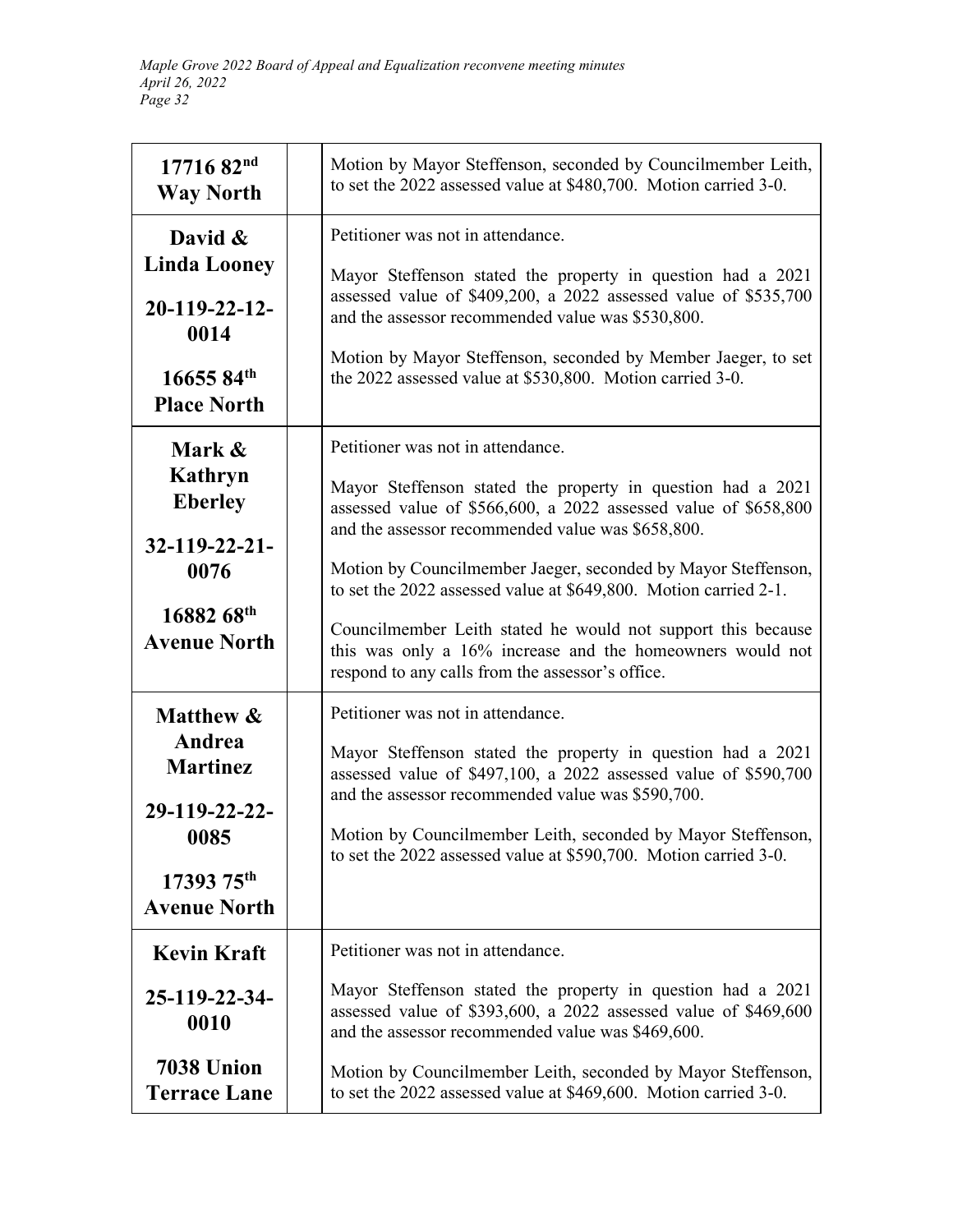| <b>North</b>                                                                                          |                                                                                                                                                                                                                                                                                                                                                              |
|-------------------------------------------------------------------------------------------------------|--------------------------------------------------------------------------------------------------------------------------------------------------------------------------------------------------------------------------------------------------------------------------------------------------------------------------------------------------------------|
| <b>Austin</b><br><b>Erickson</b><br>$11 - 119 - 22 - 14$<br>0017<br>11330 98th<br><b>Avenue North</b> | Petitioner was not in attendance.<br>Mayor Steffenson stated the property in question had a 2021<br>assessed value of \$299,400, a 2022 assessed value of \$357,500<br>and the assessor recommended value was \$357,500.<br>Motion by Councilmember Leith, seconded by Mayor Steffenson,<br>to set the 2022 assessed value at \$357,500. Motion carried 3-0. |
| <b>Wayne Nesset</b>                                                                                   | Petitioner was not in attendance.                                                                                                                                                                                                                                                                                                                            |
| 14-119-22-32-<br>0079                                                                                 | Mayor Steffenson stated the property in question had a 2021<br>assessed value of \$339,700, a 2022 assessed value of \$429,300<br>and the assessor recommended value was \$429,300.                                                                                                                                                                          |
| 12298 88th<br><b>Place North</b>                                                                      | Motion by Councilmember Jaeger, seconded by Councilmember<br>Leith, to set the 2022 assessed value at \$429,300. Motion carried<br>$3-0.$                                                                                                                                                                                                                    |
| Jack $\&$<br><b>Priscilla Spray</b><br>14-119-22-32-<br>0016<br>12481 88th<br><b>Place North</b>      | Petitioner was not in attendance.<br>Mayor Steffenson stated the property in question had a 2021<br>assessed value of \$384,700, a 2022 assessed value of \$494,200<br>and the assessor recommended value was \$494,200.<br>Motion by Councilmember Leith, seconded by Mayor Steffenson,<br>to set the 2022 assessed value at \$463,900. Motion carried 3-0. |
| <b>Jacqueline</b><br><b>Bass</b><br>20-119-22-34-<br>0112<br>7860 Garland<br><b>Lane North</b>        | Petitioner was not in attendance.<br>Mayor Steffenson stated the property in question had a 2021<br>assessed value of \$288,500, a 2022 assessed value of \$349,400<br>and the assessor recommended value was \$336,000.<br>Motion by Councilmember Leith, seconded by Mayor Steffenson,<br>to set the 2022 assessed value at \$336,000. Motion carried 3-0. |
| Bruce &<br><b>Haley Loch</b>                                                                          | Petitioner was not in attendance.<br>Mayor Steffenson stated the property in question had a 2021<br>assessed value of \$464,400, a 2022 assessed value of \$567,500                                                                                                                                                                                          |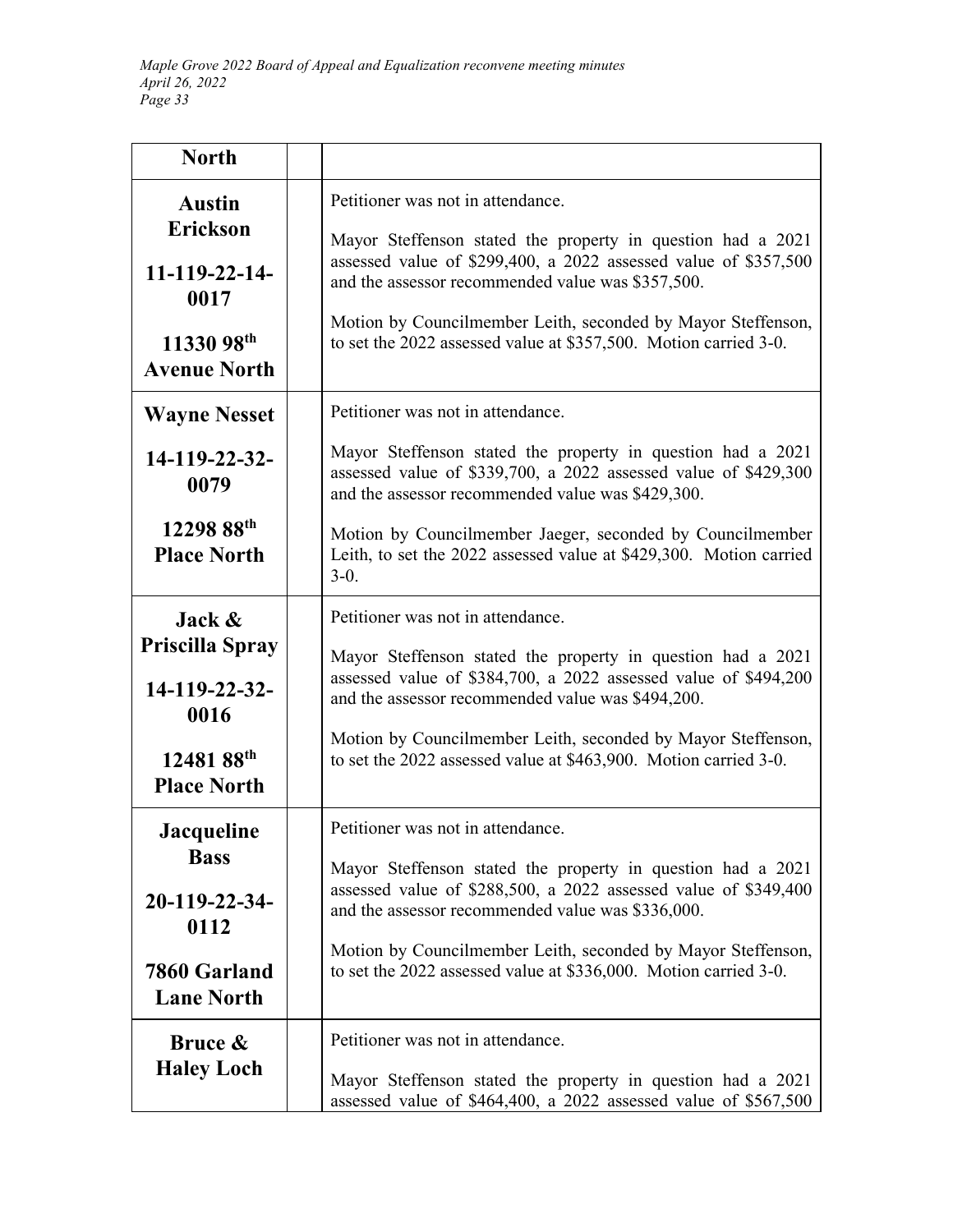| 21-119-22-22-<br>0046<br>15642<br><b>Tarleton Crest</b><br><b>North</b>                                      | and the assessor recommended value was \$567,500.<br>Motion by Councilmember Leith, seconded by Mayor Steffenson,<br>to set the 2022 assessed value at \$567,500. Motion carried 3-0.                                                                                                                                                                                 |
|--------------------------------------------------------------------------------------------------------------|-----------------------------------------------------------------------------------------------------------------------------------------------------------------------------------------------------------------------------------------------------------------------------------------------------------------------------------------------------------------------|
| Lee & Lisa<br><b>Bushmaker</b><br>19-119-22-24-<br>0034<br>18560 82nd<br><b>Place North</b>                  | Petitioner was not in attendance.<br>Mayor Steffenson stated the property in question had a 2021<br>assessed value of \$343,100, a 2022 assessed value of \$415,400<br>and the assessor recommended value was \$390,000.<br>Motion by Councilmember Jaeger, seconded by Councilmember<br>Leith, to set the 2022 assessed value at \$390,000. Motion carried<br>$3-0.$ |
| Wade Klick,<br>3934 Yates<br>Ave N LLC<br>12-119-22-22-<br>0081<br>10785 99th<br><b>Place North</b>          | Petitioner was not in attendance.<br>Mayor Steffenson stated the property in question had a 2021<br>assessed value of \$270,900, a 2022 assessed value of \$329,600<br>and the assessor recommended value was \$329,600.<br>Motion by Mayor Steffenson, seconded by Councilmember Leith,<br>to set the 2022 assessed value at \$329,600. Motion carried 3-0.          |
| <b>Bruce &amp; Vicki</b><br><b>Tieszen</b><br>18-119-22-34-<br>0091<br>8676<br>Vagabond<br><b>Lane North</b> | Petitioner was not in attendance.<br>Mayor Steffenson stated the property in question had a 2021<br>assessed value of \$396,800, a 2022 assessed value of \$502,000<br>and the assessor recommended value was \$502,000.<br>Motion by Councilmember Leith, seconded by Mayor Steffenson,<br>to set the 2022 assessed value at \$502,000. Motion carried 3-0.          |
| Michael &<br><b>Danielle</b><br><b>Vinup</b>                                                                 | Petitioner was not in attendance.<br>Mayor Steffenson stated the property in question had a 2021<br>assessed value of \$691,400, a 2022 assessed value of \$882,500                                                                                                                                                                                                   |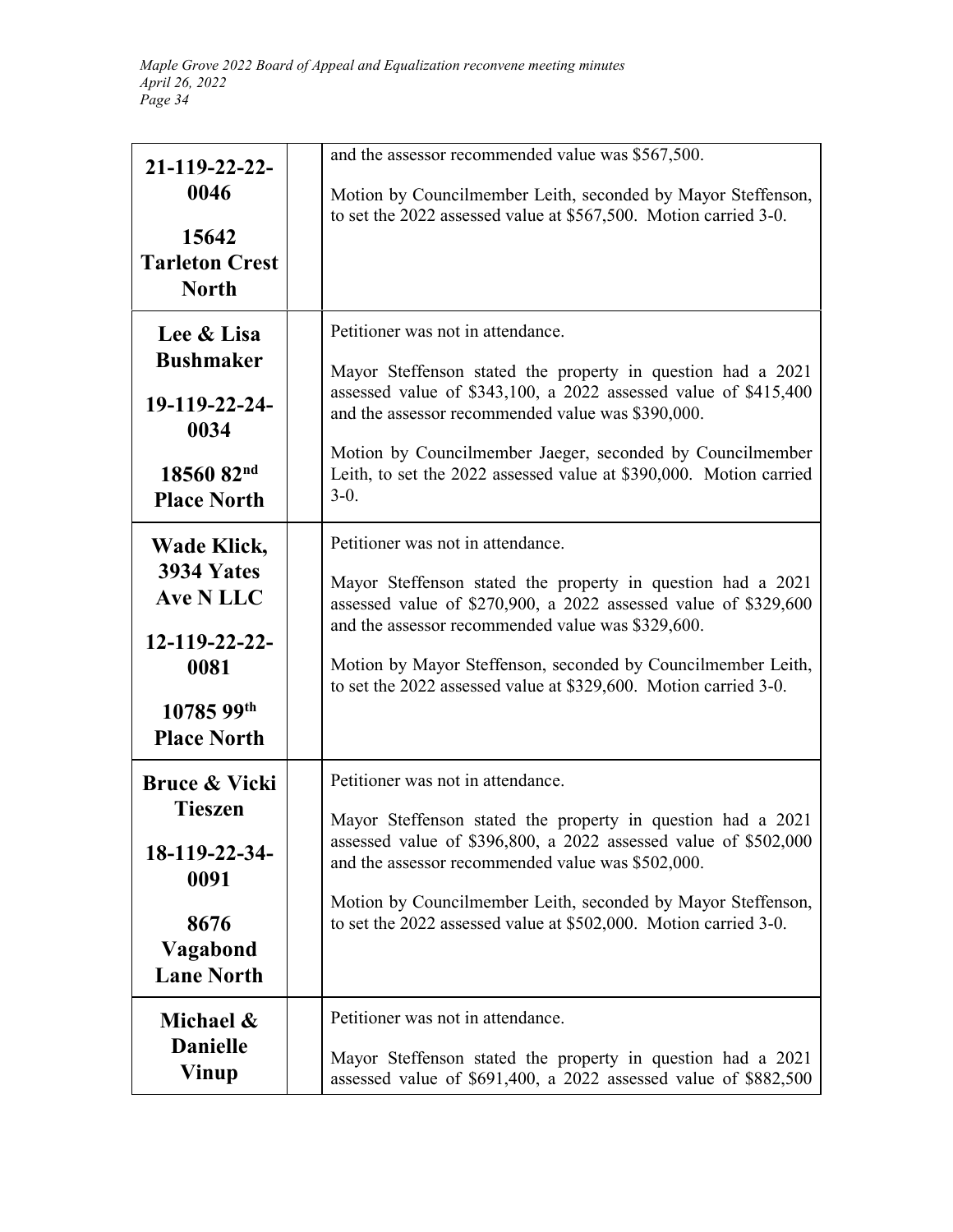| 29-119-22-13-<br>0051<br>$1630974^{\text{th}}$<br><b>Place North</b>                                                                                                              | and the assessor recommended value was \$882,500.<br>Motion by Councilmember Jaeger, seconded by Mayor Steffenson,<br>to set the 2022 assessed value at \$850,500. Motion carried 3-0.                                                                                                                                                                                                                                                                                                                                                                                                                                                                                                                                                                                                                                                                                                                                                                                                                                                                                                                                                                                                                                                                                                                                                                                                                                                     |
|-----------------------------------------------------------------------------------------------------------------------------------------------------------------------------------|--------------------------------------------------------------------------------------------------------------------------------------------------------------------------------------------------------------------------------------------------------------------------------------------------------------------------------------------------------------------------------------------------------------------------------------------------------------------------------------------------------------------------------------------------------------------------------------------------------------------------------------------------------------------------------------------------------------------------------------------------------------------------------------------------------------------------------------------------------------------------------------------------------------------------------------------------------------------------------------------------------------------------------------------------------------------------------------------------------------------------------------------------------------------------------------------------------------------------------------------------------------------------------------------------------------------------------------------------------------------------------------------------------------------------------------------|
| <b>Petitioners</b><br>that have<br>agreed with<br>value<br>recommend-<br>ation or<br>classification<br>change pre-<br><b>Local Board</b><br>of Appeal $\&$<br><b>Equalization</b> | City Assessor Mitchell advised that staff has reached agreement<br>with the following property owners, and recommendations<br>regarding these properties were included in the formal report to<br>the Board:<br>Michael & Donna Nelson, PID# 10-119-22-44-0025, 12753 94 <sup>th</sup><br>Avenue North.<br>Motion by Councilmember Leith, seconded by Mayor Steffenson,<br>to set the 2022 assessed value at \$387,900. Motion carried 3-0.<br>Matthew & Sarah Friend, PID# 09-119-22-31-0031, 15440 96 <sup>th</sup><br>Place North.<br>Motion by Councilmember Jaeger, seconded by Councilmember<br>Leith, to set the 2022 assessed value at \$468,500. Motion carried<br>$3-0.$<br>Riley & Jessica Knox, PID# 29-119-22-24-0006, 16968 73rd Place<br>North.<br>Motion by Councilmember Leith, seconded by Mayor Steffenson,<br>to set the 2022 assessed value at \$810,700. Motion carried 3-0.<br>Arielle Skalisky, PID# 23-119-22-13-0137, 11471 81 <sup>st</sup> Place<br>North.<br>Motion by Councilmember Jaeger, seconded by Councilmember<br>Leith, to set the 2022 assessed value at \$435,000. Motion carried<br>$3-0.$<br>David & Nicole Langer, PID# 23-119-22-21-0057, 8411 Larch<br>Lane North.<br>Motion by Councilmember Leith, seconded by Mayor Steffenson,<br>to set the 2022 assessed value at \$396,200. Motion carried 3-0.<br>Charles & Melissa Dufoe, $PID#$ 17-119-22-42-0011,<br>8824<br>Comstock Court North. |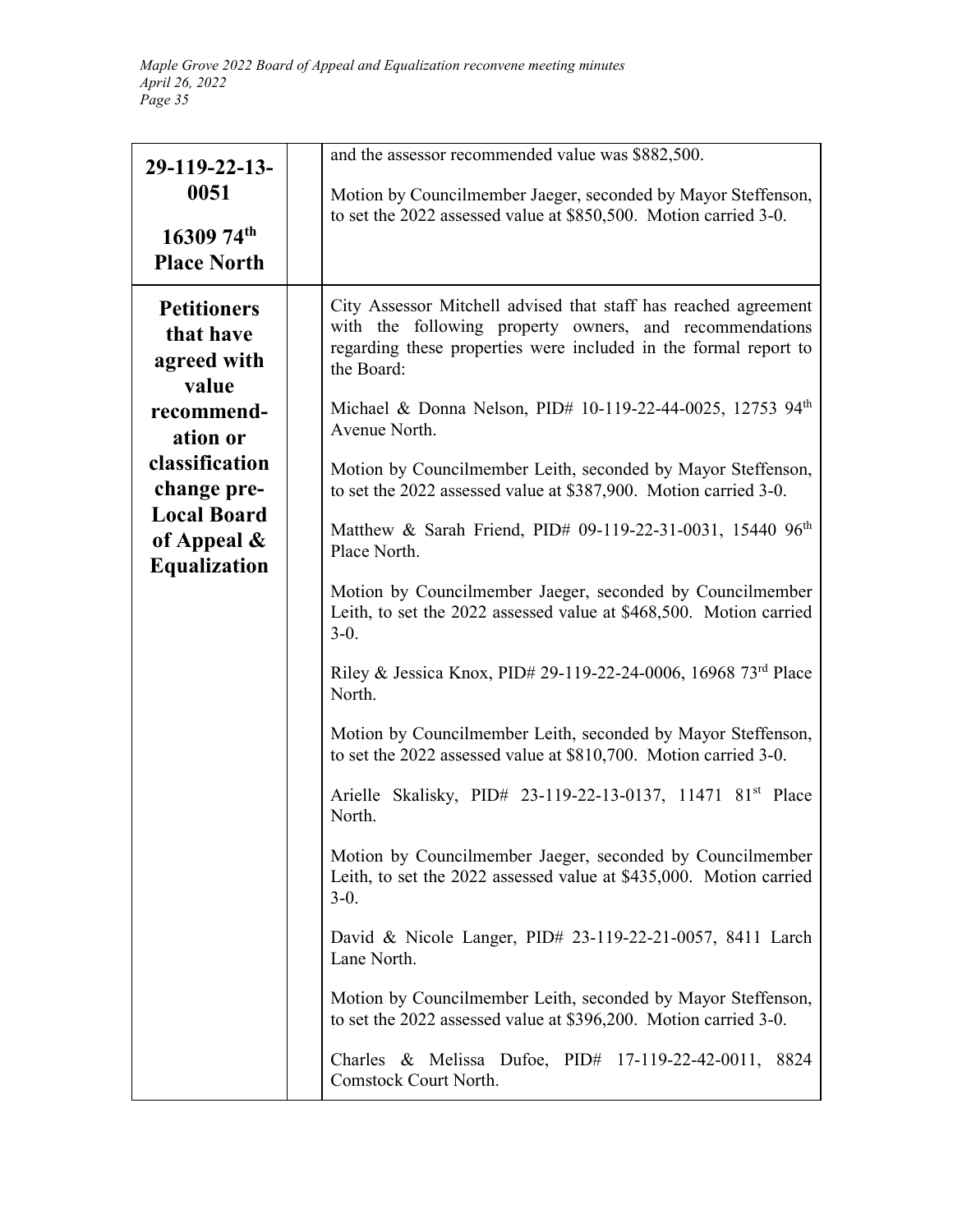|  | Motion by Councilmember Leith, seconded by Mayor Steffenson,<br>to set the 2022 assessed value at \$513,700. Motion carried 3-0.          |
|--|-------------------------------------------------------------------------------------------------------------------------------------------|
|  | Thomas & Carolyn Moravec, PID# 17-119-22-42-0064, 8776<br>Blackoaks Lane North.                                                           |
|  | Motion by Councilmember Jaeger, seconded by Councilmember<br>Leith, to set the 2022 assessed value at \$602,900. Motion carried<br>$3-0.$ |
|  | Michael Wilbur & Justine Chestnutt-Wilbur, PID# 18-119-22-41-<br>0073, 8886 Merrimac Lane North.                                          |
|  | Motion by Councilmember Leith, seconded by Mayor Steffenson,<br>to set the 2022 assessed value at \$528,000. Motion carried 3-0.          |
|  | Jiameng & Chengshu Wang, PID# 34-119-22-31-0037, 6401<br>Berkshire Lane North.                                                            |
|  | Motion by Councilmember Leith, seconded by Mayor Steffenson,<br>to set the 2022 assessed value at \$327,800. Motion carried 3-0.          |
|  | Joseph & Joanne Fjerstad, PID# 15-119-22-14-0068, 8916<br>Quinwood Lane North.                                                            |
|  | Motion by Councilmember Leith, seconded by Mayor Steffenson,<br>to set the 2022 assessed value at \$397,600. Motion carried 3-0.          |
|  | Michelle Einstein, PID #11-119-22-34-0030, 12062 93rd Place<br>North.                                                                     |
|  | Motion by Councilmember Jaeger, seconded by Councilmember<br>Leith, to set the 2022 assessed value at \$422,000. Motion carried<br>$3-0.$ |
|  | Richard Casey, PID# 01-119-22-23-0033, 10655 Wellington Lane<br>North.                                                                    |
|  | Motion by Councilmember Jaeger, seconded by Councilmember<br>Leith, to set the 2022 assessed value at \$332,200. Motion carried<br>$3-0.$ |
|  | Corinne Marker, PID# 35-119-22-14-0110, 113 West Eagle Lake<br>Drive.                                                                     |
|  | Motion by Councilmember Leith, seconded by Councilmember<br>Jaeger, to set the 2022 assessed value at \$228,000. Motion carried           |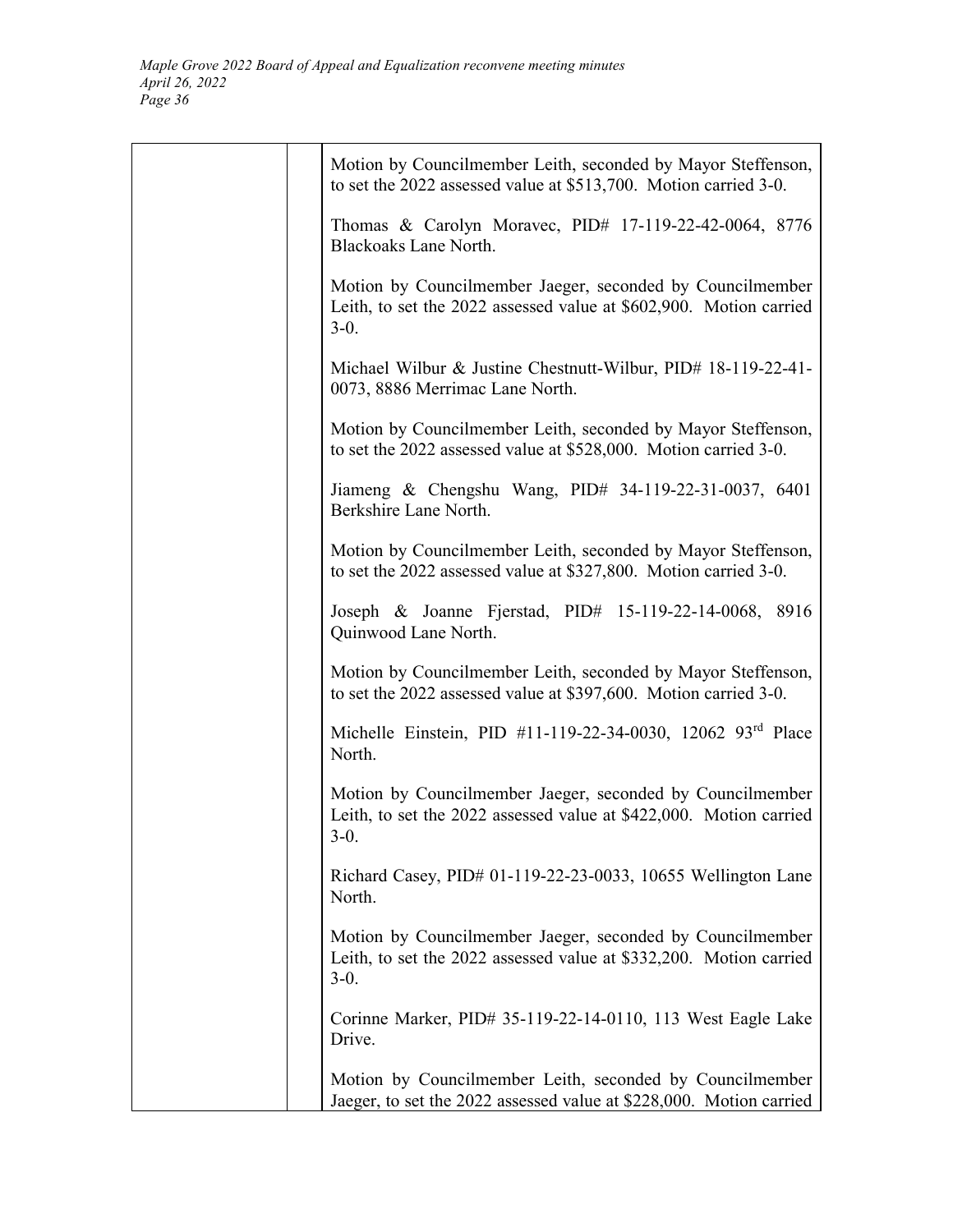| $3-0.$                                                                                                                                                                                                   |
|----------------------------------------------------------------------------------------------------------------------------------------------------------------------------------------------------------|
| Dan Damman, REO Plastics Inc., PID# 11-119-22-34-0008, 11976<br>$93rd$ Avenue North.                                                                                                                     |
| Motion by Councilmember Leith, seconded by Councilmember<br>Jaeger, to set the 2022 assessed value at \$199,000 and for the land<br>classification to be changed to industrial land. Motion carried 3-0. |
| Dan Damman, REO Plastics Inc., PID# 11-119-22-43-0008, 11850<br>93 <sup>rd</sup> Avenue North.                                                                                                           |
| Motion by Councilmember Jaeger, seconded by Councilmember<br>Leith, to set the $2022$ assessed value at $$6,810,400$ .<br>Motion<br>carried 3-0.                                                         |
| Kurt Sauer, PID# 33-119-22-42-0073, 14945 63rd Place North.                                                                                                                                              |
| Motion by Councilmember Leith, seconded by Mayor Steffenson,<br>to set the 2022 assessed value at \$564,600. Motion carried 3-0.                                                                         |
| Roger & Patrice Carlson, PID# 36-119-22-42-0005, 6313 Eagle<br>Lake Drive North.                                                                                                                         |
| Motion by Councilmember Leith, seconded by Councilmember<br>Jaeger, to set the 2022 assessed value at \$753,800. Motion carried<br>$3-0.$                                                                |
| Michael Fanslow & Yolanda Brantley, PID# 12-119-22-22-0061,<br>9990 Yorktown Lane North.                                                                                                                 |
| Motion by Councilmember Leith, seconded by Councilmember<br>Jaeger, to set the 2022 assessed value at \$358,000. Motion carried<br>$3-0.$                                                                |
| Christopher & Cristina Hedke, PID# 20-119-22-13-0007, 16564<br>82 <sup>nd</sup> Avenue North.                                                                                                            |
| Motion by Councilmember Leith, seconded by Mayor Steffenson,<br>to set the 2022 assessed value at \$533,600. Motion carried 3-0.                                                                         |
| Ryan & Maren Blatt, PID# 15-119-22-21-0032, 9116 Rice Lake<br>Road North.                                                                                                                                |
| Motion by Councilmember Jaeger, seconded by Councilmember<br>Leith, to set the 2022 assessed value at \$340,300. Motion carried<br>$3-0.$                                                                |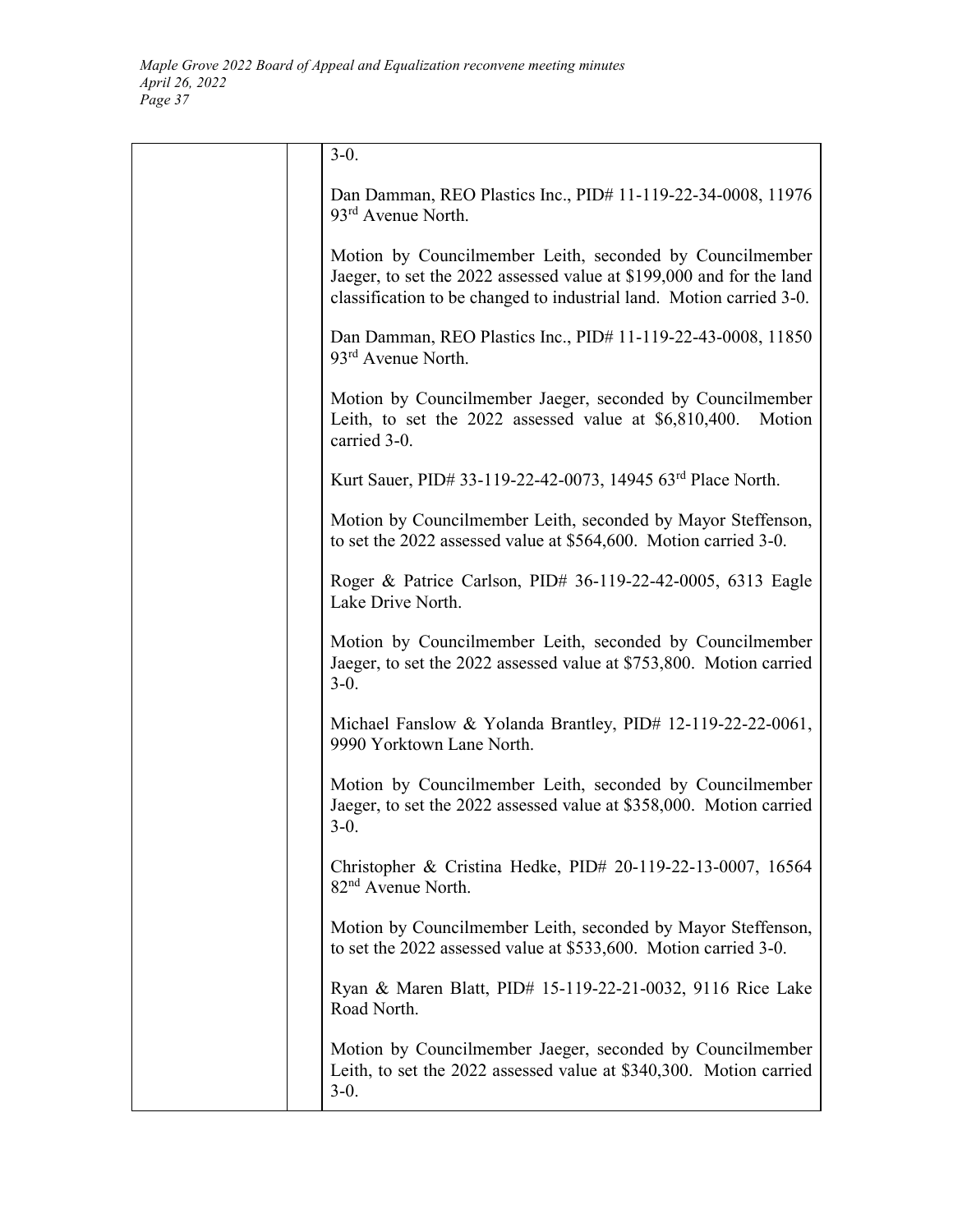| Michael & Beth Otterness, PID# 21-119-22-23-0006, 8145<br>Terraceview Lane North.                                                         |
|-------------------------------------------------------------------------------------------------------------------------------------------|
| Motion by Councilmember Leith, seconded by Mayor Steffenson,<br>to set the 2022 assessed value at \$681,700. Motion carried 3-0.          |
| Grant & Nancy Fernelius, PID# 32-119-22-22-0009, 6773 Garland<br>Lane North.                                                              |
| Motion by Councilmember Jaeger, seconded by Mayor Steffenson,<br>to set the 2022 assessed value at \$705,100. Motion carried 3-0.         |
| Steve Jacobs, Steve and Sue Jacobs Trust, PID# 20-119-22-12-<br>0050, 8301 Zanzibar Court North.                                          |
| Motion by Councilmember Leith, seconded by Councilmember<br>Jaeger, to set the 2022 assessed value at \$478,900. Motion carried<br>$3-0.$ |
| Robert & Stephanie Walz, PID# 21-119-22-21-0082, 8363<br>Niagara Lane North.                                                              |
| Motion by Councilmember Jaeger, seconded by Councilmember<br>Leith, to set the 2022 assessed value at \$403,500. Motion carried<br>$3-0.$ |
| James & Diane Weir, PID# 07-119-22-34-0058, 18358 Gladstone<br>Boulevard North.                                                           |
| Motion by Councilmember Leith, seconded by Councilmember<br>Jaeger, to set the 2022 assessed value at \$574,200. Motion carried<br>$3-0.$ |
| Joseph & Lynn Sherohman, PID# 17-119-22-43-0005, 16540 Lake<br>Ridge Drive North.                                                         |
| Motion by Councilmember Jaeger, seconded by Councilmember<br>Leith, to set the 2022 assessed value at \$403,200. Motion carried<br>$3-0.$ |
| Girma Terfu & Dangule Negassa, PID# 20-119-22-32-0009, 8083<br>Kimberly Lane North.                                                       |
| Motion by Councilmember Leith, seconded by Councilmember<br>Jaeger, to set the 2022 assessed value at \$583,600. Motion carried<br>$3-0.$ |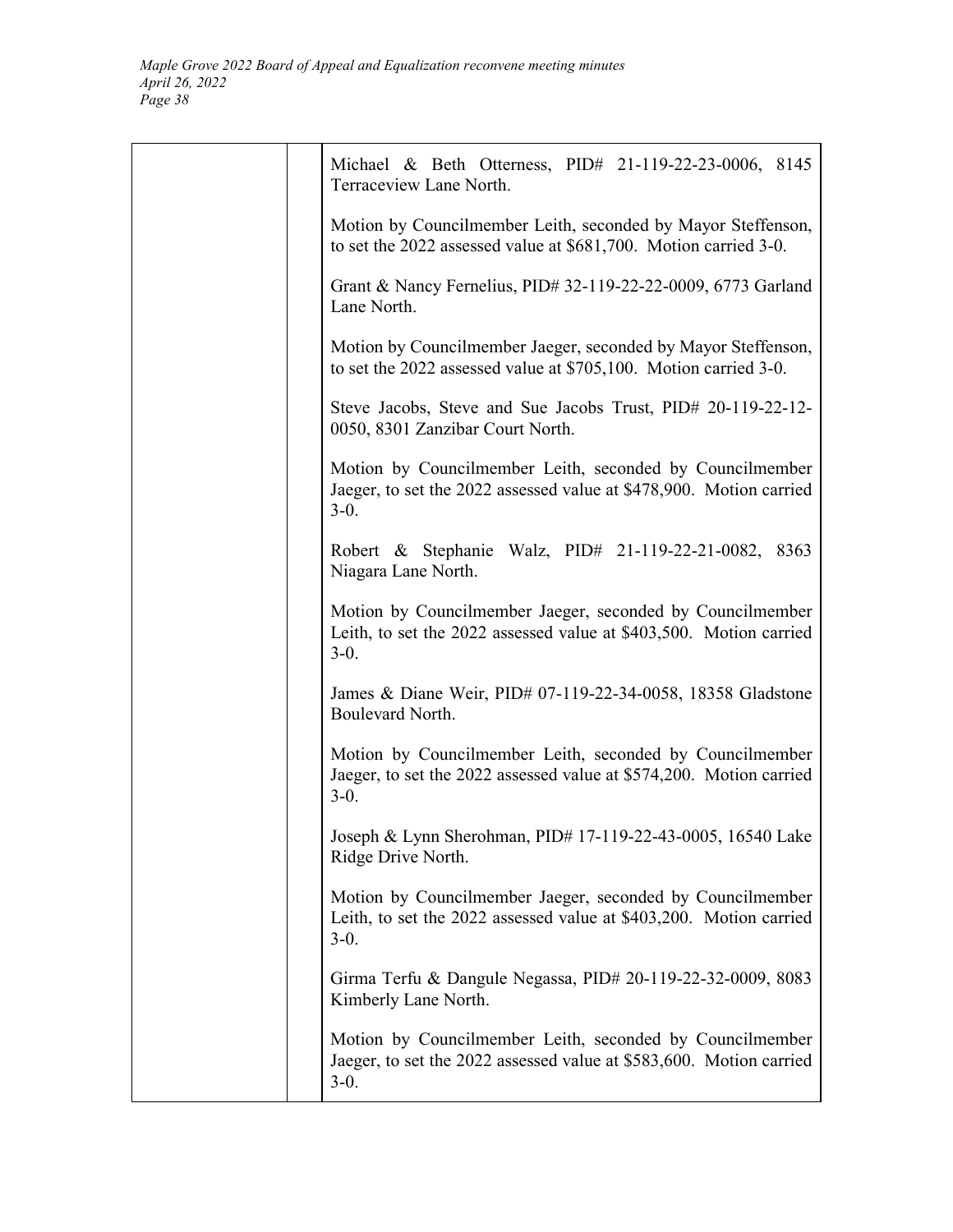| Brenda Ferm, Brenda K Ferm Living Trust, PID# 31-119-22-22-<br>0029, 6738 Yellowstone Lane North.                                              |
|------------------------------------------------------------------------------------------------------------------------------------------------|
| Motion by Councilmember Leith, seconded by Councilmember<br>Jaeger, to set the 2022 assessed value at \$694,800. Motion carried<br>$3-0.$      |
| Michael & Amy Sharp, PID# 21-119-22-23-0018,<br>8087<br>Terraceview Lane North.                                                                |
| Motion by Councilmember Jaeger, seconded by Councilmember<br>Leith, to set the 2022 assessed value at \$640,700. Motion carried<br>$3-0.$      |
| Li Li & Ji Zhang, PID# 31-119-22-41-0022, 6371 Merrimac Lane<br>North.                                                                         |
| Motion by Councilmember Jaeger, seconded by Councilmember<br>Leith, to set the $2022$ assessed value at \$1,136,500.<br>Motion<br>carried 3-0. |
| Thy Lu & Phuc Tran, PID# 29-119-22-12-0048, 7568 Blackoaks<br>Lane North.                                                                      |
| Motion by Councilmember Leith, seconded by Councilmember<br>Jaeger, to set the 2022 assessed value at \$639,600. Motion carried<br>$3-0.$      |
| Sara Schwan, PID# 36-119-22-43-0075, 6242 Eagle Lake Drive<br>North.                                                                           |
| Motion by Councilmember Jaeger, seconded by Councilmember<br>Leith, to set the 2022 assessed value at \$373,400. Motion carried<br>$3-0.$      |
| Gerald Anderson, Northwest Endodontic, PID# 22-119-22-23-<br>0019, 14040 81 <sup>st</sup> Avenue North.                                        |
| Motion by Councilmember Leith, seconded by Councilmember<br>Jaeger, to set the 2022 assessed value at \$592,000. Motion carried<br>$3-0.$      |
| Larry & Tracy Hanson, PID# 35-119-22-24-0113, 6596 Jonquil<br>Way North.                                                                       |
| Motion by Councilmember Leith, seconded by Councilmember<br>Jaeger, to set the 2022 assessed value at \$330,700. Motion carried                |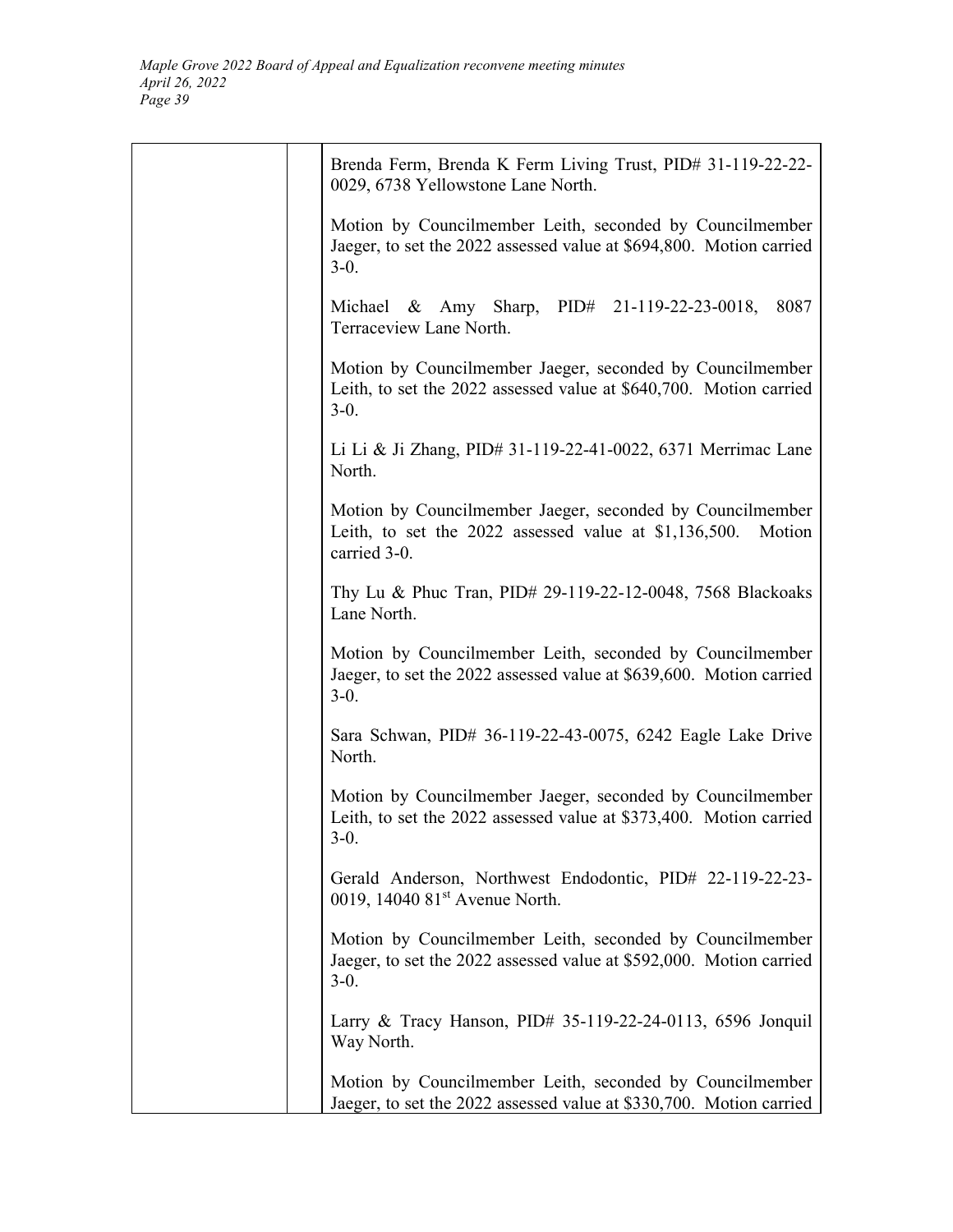| $3-0.$                                                                                                                                    |
|-------------------------------------------------------------------------------------------------------------------------------------------|
| Matthew & Summer Beecher and Dale & Brenda Bradford, PID#<br>31-119-22-42-0044, 6316 Queensland Lane North.                               |
| Motion by Councilmember Jaeger, seconded by Councilmember<br>Leith, to set the 2022 assessed value at \$902,400. Motion carried<br>$3-0.$ |
| Douglas & Sandra Davidson, PID# 12-119-22-42-0022, 9552<br>Quaker Lane North.                                                             |
| Motion by Councilmember Jaeger, seconded by Councilmember<br>Leith, to set the 2022 assessed value at \$298,100. Motion carried<br>$3-0.$ |
| The Robert and Nora McLaughlin Living Trust, PID# 20-119-22-<br>14-0028, 8206 Xene Lane North.                                            |
| Motion by Councilmember Leith, seconded by Councilmember<br>Jaeger, to set the 2022 assessed value at \$615,700. Motion carried<br>$3-0.$ |
| Lisa Anderson, PID# 30-119-22-12-0024,<br>Brad $\&$<br>7677<br>Queensland Lane North.                                                     |
| Motion by Councilmember Leith, seconded by Councilmember<br>Jaeger, to set the 2022 assessed value at \$587,200. Motion carried<br>$3-0.$ |
| Dennis Nyrop, PID# 34-119-22-24-0037, 13673 67 <sup>th</sup> Avenue<br>North.                                                             |
| Motion by Councilmember Jaeger, seconded by Councilmember<br>Leith, to set the 2022 assessed value at \$274,100. Motion carried<br>$3-0.$ |
| Michael & Christine Davis, PID# 23-119-22-12-0208, 8320<br>Deerwood Lane North.                                                           |
| Motion by Councilmember Leith, seconded by Councilmember<br>Jaeger, to set the 2022 assessed value at \$500,700. Motion carried<br>$3-0.$ |
| Benjamin Krebsbach, PID# 23-119-22-12-0206, 8309 Deerwood<br>Lane North.                                                                  |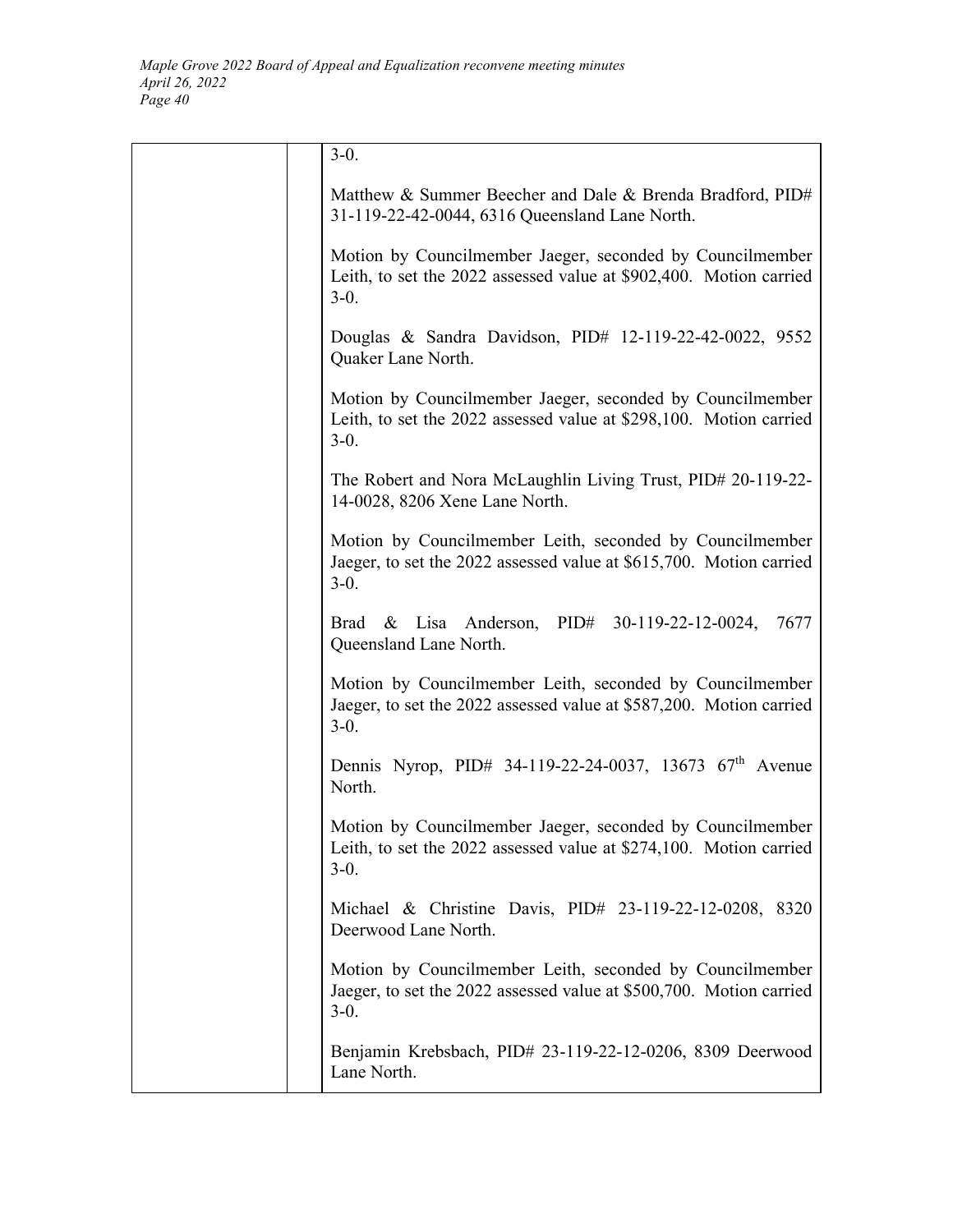| Motion by Councilmember Jaeger, seconded by Councilmember<br>Leith, to set the 2022 assessed value at \$512,700. Motion carried<br>$3-0.$                         |
|-------------------------------------------------------------------------------------------------------------------------------------------------------------------|
| Albert & Dianne Prentice, PID# 19-119-22-43-0089, 7716<br>Queensland Lane North.                                                                                  |
| Motion by Councilmember Leith, seconded by Councilmember<br>Jaeger, to set the 2022 assessed value at \$562,700. Motion carried<br>$3-0.$                         |
| Daniel Willaert, DuCharme, McMillen & Associates, Inc., tax<br>representative for MIP 7500 Meridian, LLC, PID# 25-119-22-11-<br>0009, 7500 Meridian Circle North. |
| Motion by Councilmember Leith, seconded by Councilmember<br>Jaeger, to set the 2022 assessed value at \$9,225,200. Motion<br>carried 3-0.                         |
| Sandra Ferguson, PID# 35-119-22-23-0036, 6680 Cardinal Circle<br>North.                                                                                           |
| Motion by Councilmember Leith, seconded by Councilmember<br>Jaeger, to set the 2022 assessed value at \$388,100. Motion carried<br>$3-0.$                         |
| Jerry & Uriel Arguello, PID# 26-119-22-42-0027, 11607 72 <sup>nd</sup><br>Avenue North.                                                                           |
| Motion by Councilmember Jaeger, seconded by Councilmember<br>Leith, to set the 2022 assessed value at \$399,400. Motion carried<br>$3-0.$                         |
| Cheryl Lynne & Colleen Talbert, PID# 20-119-22-33-0048, 7722<br>Lawndale Lane North.                                                                              |
| Motion by Councilmember Leith, seconded by Councilmember<br>Jaeger, to set the 2022 assessed value at \$570,600. Motion carried<br>$3-0.$                         |
| George & Jana Schneider, PID# 15-119-22-22-0020, 14000 92 <sup>nd</sup><br>Place North.                                                                           |
| Motion by Councilmember Jaeger, seconded by Councilmember<br>Leith, to set the 2022 assessed value at \$498,600. Motion carried<br>$3-0.$                         |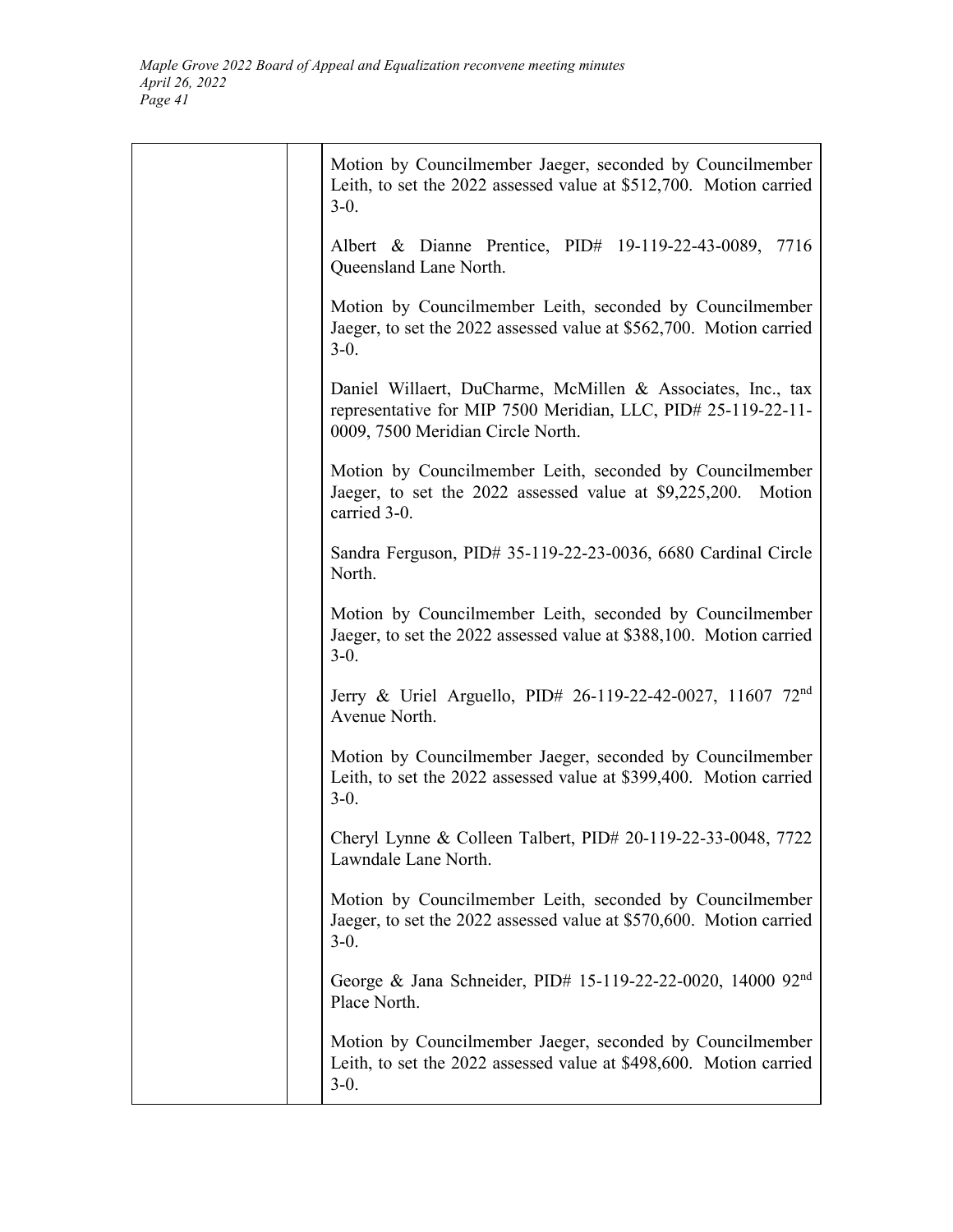| Stanley & Sheila Anderson, PID# 16-119-22-12-0042, 9134<br>Juneau Lane North.                                                             |
|-------------------------------------------------------------------------------------------------------------------------------------------|
| Motion by Councilmember Leith, seconded by Mayor Steffenson,<br>to set the 2022 assessed value at \$407,200. Motion carried 3-0.          |
| Gregg Cavanagh, PID# 10-119-22-43-0057, 13277 94 <sup>th</sup> Avenue<br>North.                                                           |
| Motion by Councilmember Leith, seconded by Mayor Steffenson,<br>to set the 2022 assessed value at \$383,600. Motion carried 3-0.          |
| Jason & Maren Geyen, PID# 19-119-22-43-0019, 17940 79th<br>Avenue North.                                                                  |
| Motion by Councilmember Jaeger, seconded by Councilmember<br>Leith, to set the 2022 assessed value at \$681,400. Motion carried<br>$3-0.$ |
| Gary & Colleen Nelson, PID# 27-119-22-41-0022, 12851 73rd<br>Avenue North.                                                                |
| Motion by Councilmember Leith, seconded by Mayor Steffenson,<br>to set the 2022 assessed value at \$613,500. Motion carried 3-0.          |
| Diane Kjelland, PID# 26-119-22-34-0022, 6970 Jonquil Lane<br>North.                                                                       |
| Motion by Councilmember Jaeger, seconded by Councilmember<br>Leith, to set the 2022 assessed value at \$337,700. Motion carried<br>$3-0.$ |
| Jennifer Gardner, Regency Real Estate LLC, PID# 34-119-22-24-<br>0069, 13634 66 <sup>th</sup> Place North.                                |
| Motion by Councilmember Leith, seconded by Councilmember<br>Jaeger, to set the 2022 assessed value at \$330,400. Motion carried<br>$3-0.$ |
| Michael & Kristi Moline, PID# 07-119-22-43-0023,<br>18195<br>Gladstone Boulevard North.                                                   |
| Motion by Councilmember Jaeger, seconded by Councilmember<br>Leith, to set the 2022 assessed value at \$612,700. Motion carried<br>$3-0.$ |
| Gien Liang Hou, PID# 18-119-22-34-0061, 18553 86 <sup>th</sup> Place                                                                      |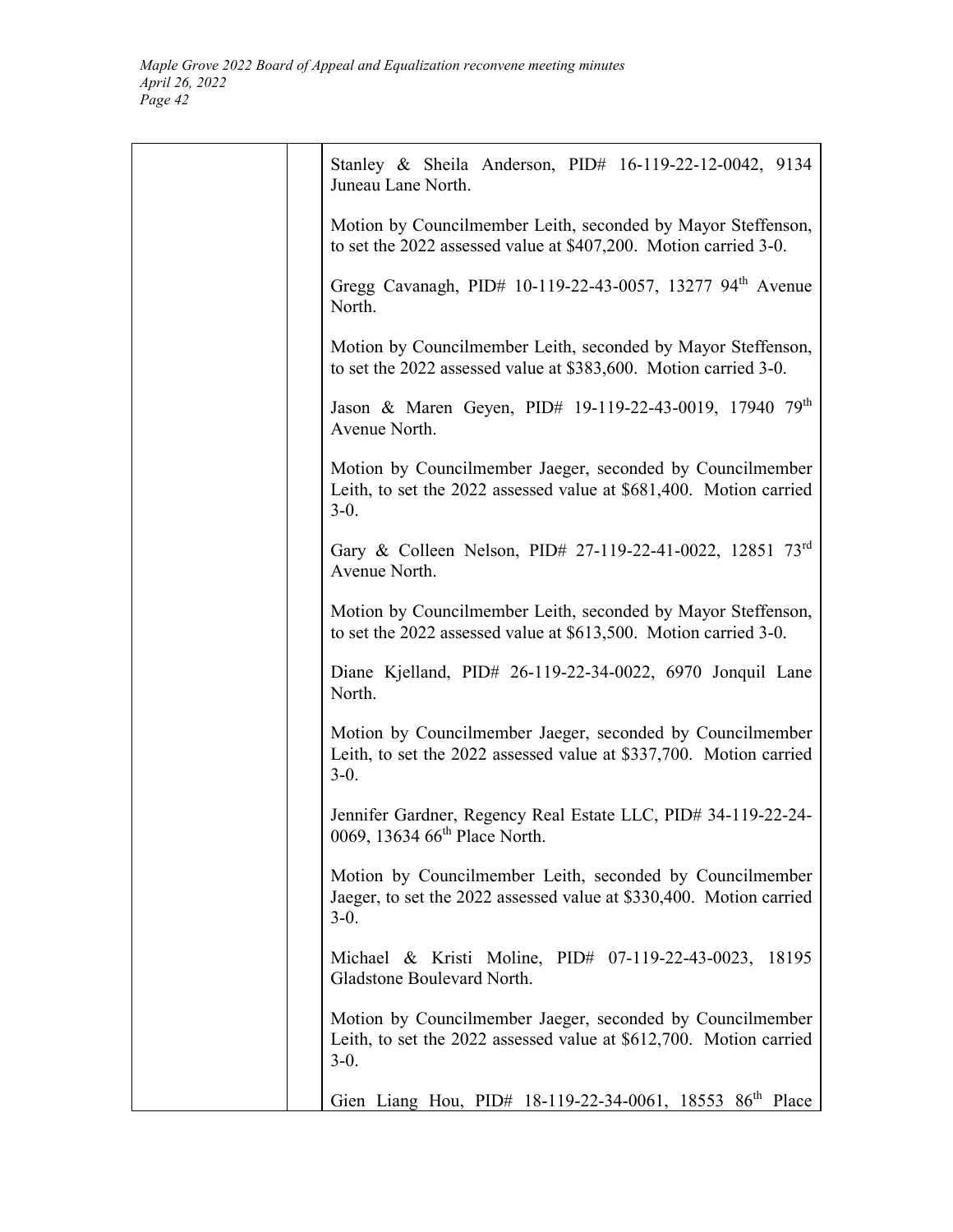|                                              | North.                                                                                                                                    |
|----------------------------------------------|-------------------------------------------------------------------------------------------------------------------------------------------|
|                                              | Motion by Councilmember Leith, seconded by Mayor Steffenson,<br>to set the 2022 assessed value at \$535,800. Motion carried 3-0.          |
|                                              | Richard Cardinal & Alisa Luethard-Cardinal, PID# 15-119-22-14-<br>0092, 8925 Rosewood Lane North.                                         |
|                                              | Motion by Councilmember Jaeger, seconded by Councilmember<br>Leith, to set the 2022 assessed value at \$402,500. Motion carried<br>$3-0.$ |
|                                              | John & Sandra Benson, PID# 30-119-22-12-0088, 18252 74th<br>Place North.                                                                  |
|                                              | Motion by Councilmember Leith, seconded by Councilmember<br>Jaeger, to set the 2022 assessed value at \$591,400. Motion carried<br>$3-0.$ |
|                                              | John & Lee Ann Pflugi, PID# 33-119-22-43-0044, 6250 Juneau<br>Lane North.                                                                 |
|                                              | Motion by Councilmember Jaeger, seconded by Councilmember<br>Leith, to set the 2022 assessed value at \$545,500. Motion carried<br>$3-0.$ |
| <b>New</b><br>petitioners                    | Michael & Ashley Everett, PID# 31-119-22-13-0063, 18248 66 <sup>th</sup><br>Place North.                                                  |
| after Local<br><b>Board packet</b><br>cutoff | Motion by Councilmember Leith, seconded by Councilmember<br>Jaeger, to set the 2022 assessed value at \$779,600. Motion carried<br>$3-0.$ |
|                                              | Peter & Lynesha Mattson, PID# 29-119-22-24-0023, 7336 Holly<br>Lane North.                                                                |
|                                              | Motion by Councilmember Jaeger, seconded by Councilmember<br>Leith, to set the 2022 assessed value at \$699,200. Motion carried<br>$3-0.$ |
|                                              | Nicholas Peschges, PID# 15-119-22-41-0007, 12901 89 <sup>th</sup> Avenue<br>North.                                                        |
|                                              | Motion by Councilmember Leith, seconded by Councilmember<br>Jaeger, to set the 2022 assessed value at \$510,000. Motion carried<br>$3-0.$ |